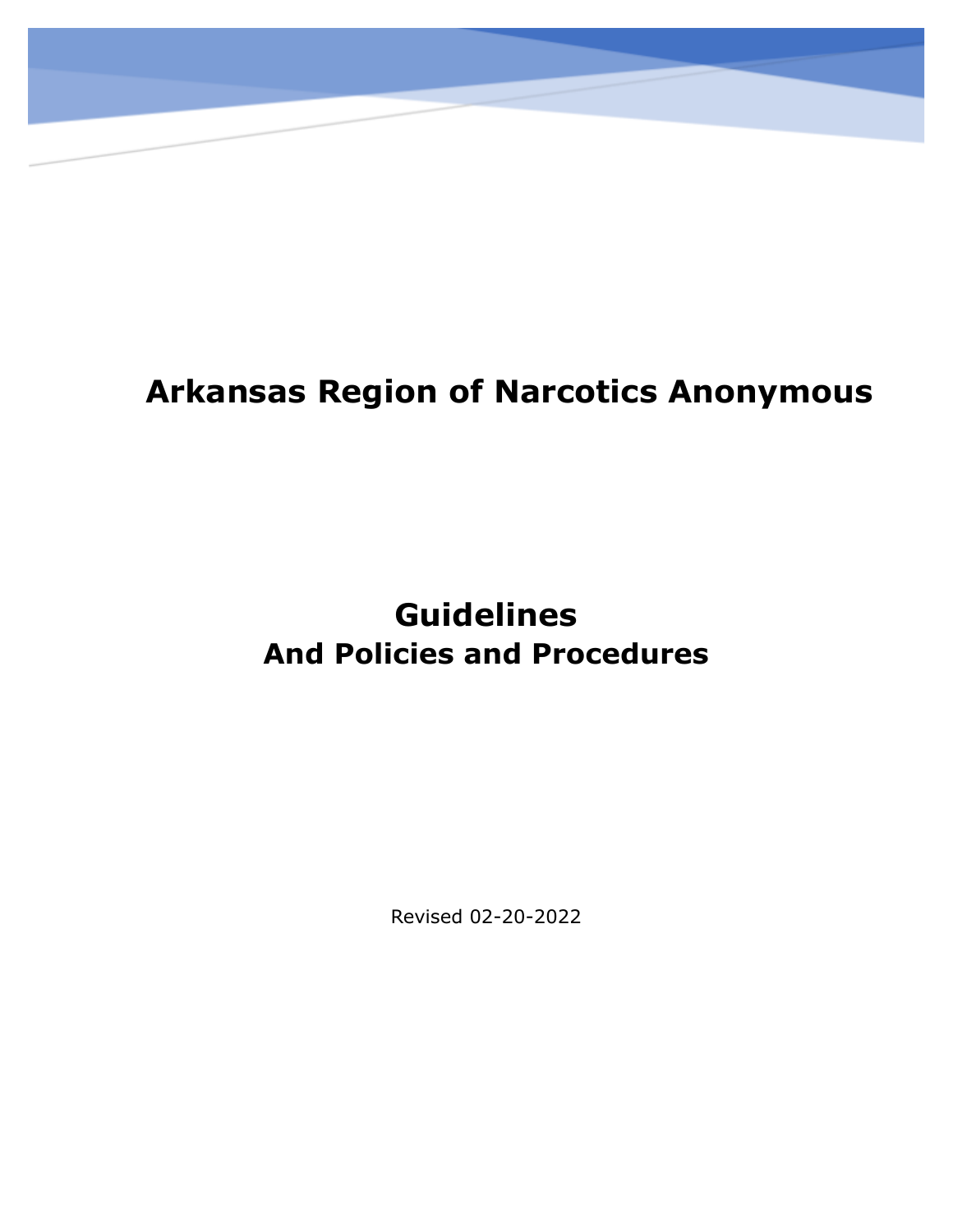#### **Table of Contents**

<span id="page-1-0"></span>Index - [Glossary](#page-3-0)

#### **[Guidelines](#page-5-0)**

| Arkansas Regional Service Committee of Narcotics Anonymous |                |
|------------------------------------------------------------|----------------|
| <b>PURPOSE</b>                                             | $\overline{2}$ |
| <b>DEFINITION</b>                                          | $\overline{2}$ |
| <b>TRADITION NINE</b>                                      | $\overline{2}$ |
| TRADITION TWO (FIRST 2 PARAGRAPHS)                         | $\overline{2}$ |
| FINANCIAL GUIDELINES                                       | 3              |
| BECOMING PART OF THE REGION                                | 3              |
| SPECIAL VOTES/MEETINGS                                     | 3              |
| QUORUM                                                     | $\overline{4}$ |
| <b>VOTING</b>                                              | $\overline{4}$ |
| <b>DISCUSSION LIMITS</b>                                   | $\overline{4}$ |
| ELECTION OF TRUSTED SERVANTS                               | 4              |
| GENERAL QUALIFICATIONS FOR TRUSTED SERVANTS OF THE ARSCNA  | 5              |
| <b>VOTE OF ACCLAMATION</b>                                 | 5              |
| REMOVAL FROM OFFICE                                        | 5              |
| <b>REPORTS</b>                                             | 6              |
| ADMINISTRATIVE COMMITTEE                                   | 6              |
| <b>STANDING COMMITTEES</b>                                 | 6              |
| ELIMINATION OF A STANDING COMMITTEE                        | 6              |
| <b>PHONELINE</b>                                           | 6              |
| POLICY AND PROCEDURES                                      | 6              |
| <b>WEBSITE</b>                                             | $\overline{7}$ |
| AMENDMENT OF GUIDELINES                                    | 7              |
| <b>Policy and Procedures Manual</b>                        | 8              |
| <b>FINANCIAL</b>                                           | 8              |
| RECOUPING REGIONAL FUNDS                                   | 9              |
| BECOMING PART OF THE REGION                                | 9              |
| <b>ROTATION OF MEETINGS</b>                                | 10             |
| SPECIAL VOTES/MEETINGS                                     | 10             |
| CONFERENCE AGENDA REPORT VOTES                             | 11             |
| <b>AGENDA</b>                                              | 11             |
| MEETING FORMAT                                             | 11             |
| <b>OVERVIEW OF CONSENSUS</b>                               | 12             |
| <b>VOTING</b>                                              | 12             |
| Consensus Procedure:                                       | 13             |
| <b>Consensus Flowchart</b>                                 | 14             |
| <b>DISCUSSION LIMITS</b>                                   | 15             |
| ELECTION OF TRUSTED SERVANTS                               | 15             |
| 10th Concept Procedures                                    | 15             |
| <b>VOTE OF ACCLAMATION</b>                                 | 16             |
| OFFICE VACANCIES                                           | 16             |
|                                                            |                |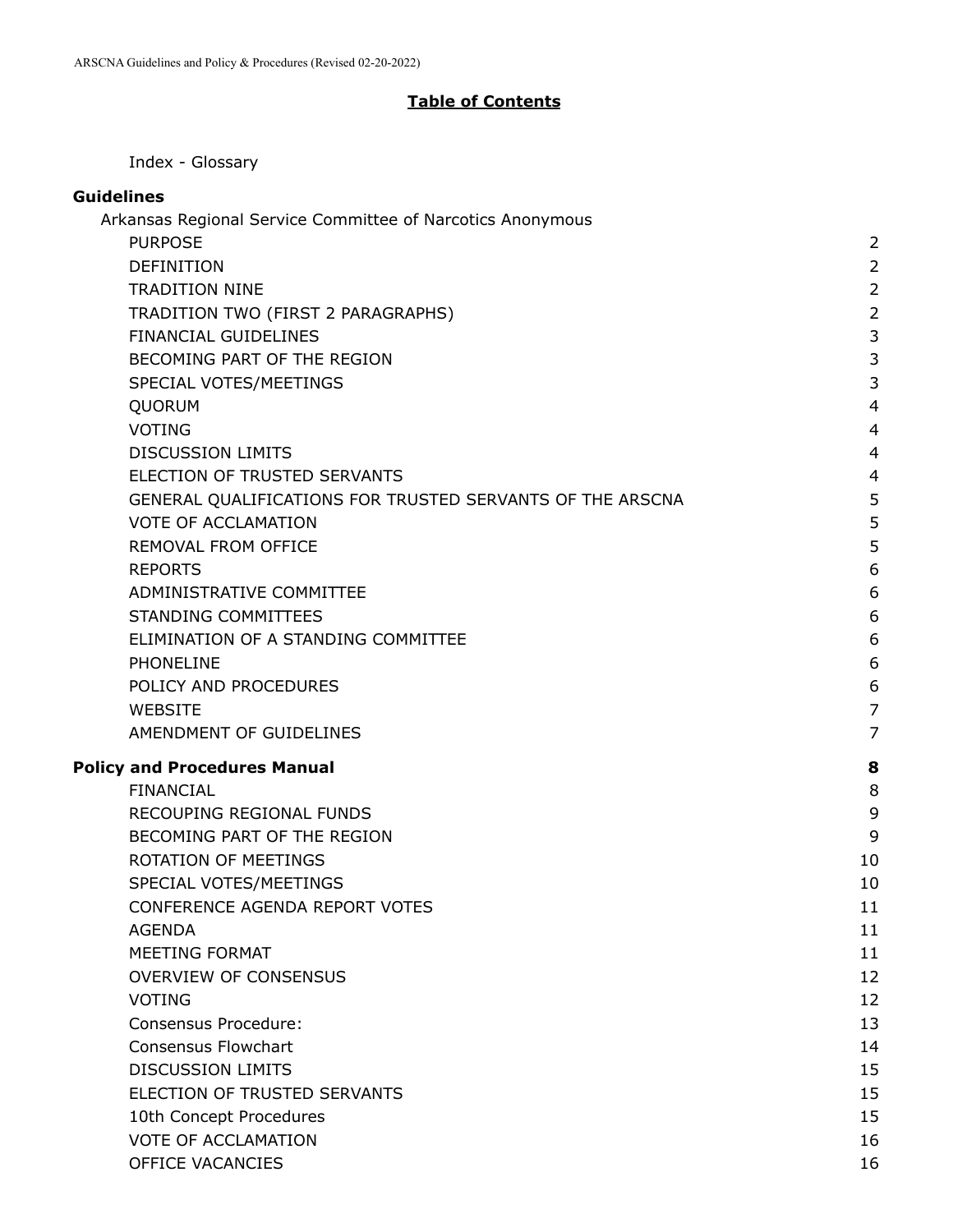| <b>RESIGNATIONS</b>                                                              | 16 |
|----------------------------------------------------------------------------------|----|
| <b>REPORTS</b>                                                                   | 16 |
| DUTIES AND RESPONSIBILITIES: ADMINISTRATIVE COMMITTEE                            | 17 |
| DUTIES, RESPONSIBILITIES, and QUALIFICATIONS: ADMINISTRATIVE TRUSTED SERVANTS 17 |    |
| Chairperson - Administrative Committee                                           | 17 |
| Vice-chairperson - Administrative Committee                                      | 18 |
| Secretary - Administrative Committee                                             | 18 |
| Secretary in Training - Administrative Committee                                 | 19 |
| Treasurer - Administrative Committee                                             | 19 |
| Treasurer in Training - Administrative Committee                                 | 20 |
| Regional Delegate (RD) - Administrative Committee                                | 20 |
| Regional Delegate Alternate (RDA)-Administrative Committee                       | 21 |
| Policy and Procedures Committee Chairperson-Administrative Committee             | 21 |
| FORMING NEW STANDING COMMITTEES                                                  | 21 |
| QUALIFICATIONS: STANDING COMMITTEE AND COORDINATOR TRUSTED SERVANTS              | 22 |
| RESPONSIBILITIES: SUBCOMMITTEE AND COORDINATOR TRUSTED SERVANTS                  | 22 |
| SUBCOMMITTEE MEMBERSHIP AND COMPOSITION                                          | 22 |
| Information Flow for Meeting List, Phoneline, and Website                        | 22 |
| HOSPITALS AND INSTITUTIONS / PUBLIC RELATIONS (HIPR) PROJECTS                    | 22 |
| LITERATURE REVIEW - Projects                                                     | 22 |
| <b>OUTREACH - Projects</b>                                                       | 22 |
| PHONELINE - Coordinator                                                          | 23 |
| POLICY AND PROCEDURES                                                            | 23 |
| <b>WEBSITE Coordinator</b>                                                       | 24 |
| <b>BMLT Coordinator</b>                                                          | 24 |
| Meeting List Criteria                                                            | 25 |
| ARCHIVING POLICY                                                                 | 26 |
| AUDIT PROCEDURES -                                                               | 27 |
| for RSC and Convention Subcommittee                                              | 27 |
| <b>Communication Policy</b>                                                      | 29 |
| UPDATES TO GUIDELINES and Policy & Procedures                                    | 30 |
| POLICY CHANGES                                                                   | 30 |
| <b>Appendix to Policy</b>                                                        | 31 |
| Manual                                                                           | 31 |
| A. RULES OF ORDER - DEFINITIONS                                                  | 31 |
| TYPFS OF MOTIONS;                                                                | 33 |
| B. RULES OF ORDER - SHORT FORM                                                   | 34 |
| C. Treasury Maintenance Process                                                  | 36 |
| <b>ARSCNA Treasury</b>                                                           | 36 |
| D. Updates passed since the last Guidelines and Policy & Procedures Revision     | 38 |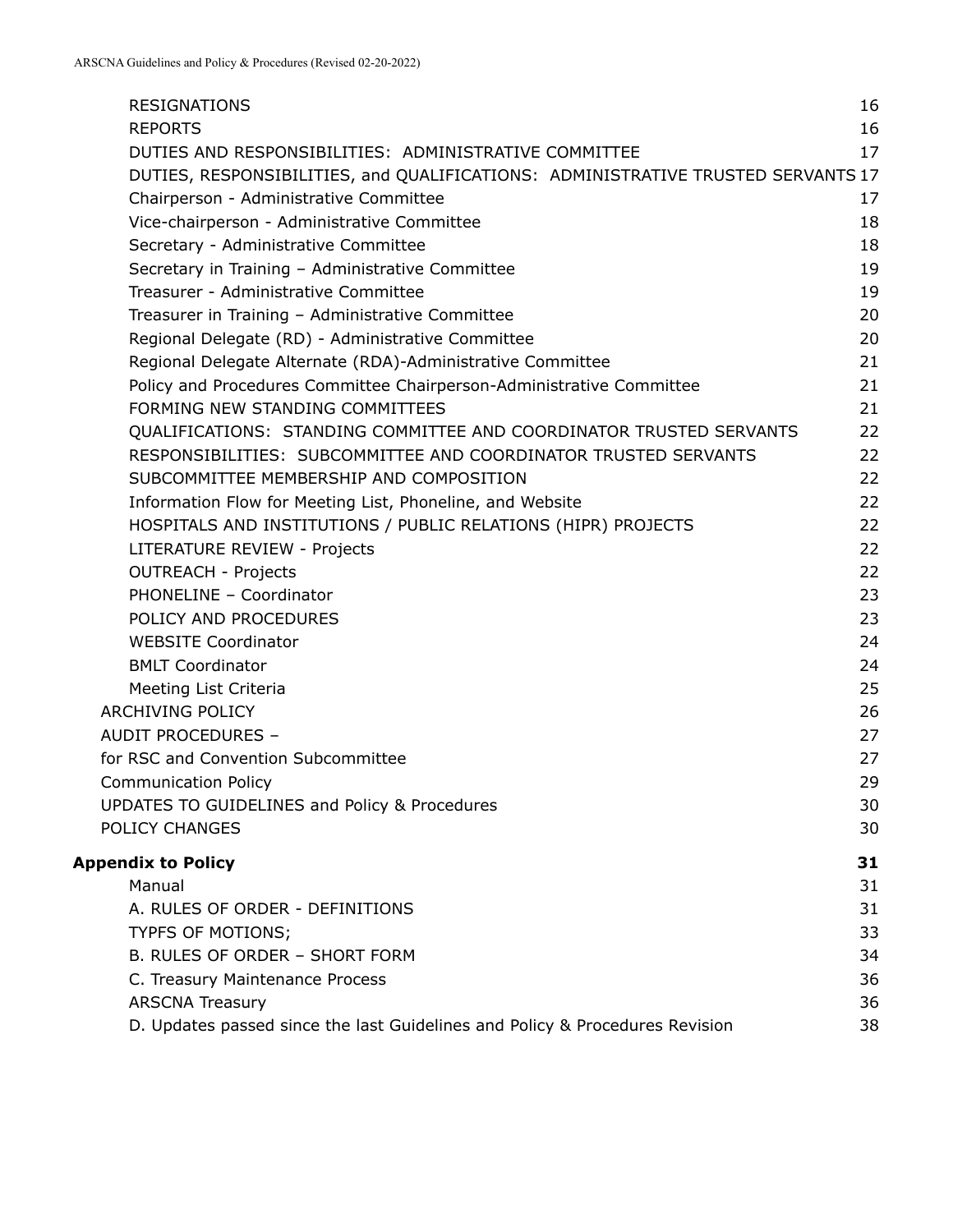<span id="page-3-0"></span>

| <b>Index - Glossary</b>                                                                 | Page           | <b>Guidelines or Policy</b>  |
|-----------------------------------------------------------------------------------------|----------------|------------------------------|
| <b>10th Concept Procedures</b>                                                          | 15             | Policy                       |
| <b>Robert's RULES OF ORDER</b>                                                          | 33             | Appendix                     |
| <b>ADMINISTRATIVE COMMITTEE</b>                                                         | 6              | <b>Guidelines</b>            |
| <b>AGENDA</b>                                                                           | 11             | Policy                       |
| <b>AMENDMENT OF GUIDELINES</b>                                                          | $\overline{7}$ | <b>Guidelines</b>            |
| <b>ARCHIVING POLICY</b>                                                                 | 26             | Policy                       |
| <b>AUDIT PROCEDURES -</b>                                                               | 27             | Policy                       |
| <b>B. RULES OF ORDER - SHORT FORM</b>                                                   | 34             | Appendix                     |
| <b>BECOMING PART OF THE REGION</b>                                                      | 3, 9           | <b>Guidelines AND Policy</b> |
| <b>BMLT Coordinator</b>                                                                 | 24             | Policy                       |
| <b>C. Treasury Maintenance Process</b>                                                  | 36             | Appendix                     |
| <b>Chairperson - Administrative Committee</b>                                           | 17             | Policy                       |
| <b>Communication Policy</b>                                                             | 29             | Policy                       |
| CONFERENCE AGENDA REPORT VOTES                                                          | 11             | Policy                       |
| <b>Consensus Flowchart</b>                                                              | 14             | Policy                       |
| <b>Consensus Procedure:</b>                                                             | 13             | Policy                       |
| <b>DEFINITION</b>                                                                       | 2              | <b>Guidelines</b>            |
| <b>DISCUSSION LIMITS</b>                                                                | 15             | Policy                       |
| DUTIES AND RESPONSIBILITIES: ADMINISTRATIVE COMMITTEE                                   | 17             | Policy                       |
| DUTIES, RESPONSIBILITIES, and QUALIFICATIONS: ADMINISTRATIVE<br><b>TRUSTED SERVANTS</b> | 17             | Policy                       |
| <b>ELECTION OF TRUSTED SERVANTS</b>                                                     | 4, 15          | <b>Guidelines</b> AND Policy |
| <b>ELIMINATION OF A STANDING COMMITTEE</b>                                              | 6              | <b>Guidelines</b>            |
| <b>FINANCIAL Guidelines</b>                                                             | 3              | <b>Guidelines</b>            |
| <b>FINANCIAL Procedures</b>                                                             | 8              | Policy                       |
| <b>FORMING NEW STANDING COMMITTEES</b>                                                  | 21             | Policy                       |
| <b>GENERAL QUALIFICATIONS FOR TRUSTED SERVANTS OF THE</b><br><b>ARSCNA</b>              | 5              | <b>Guidelines</b>            |
| <b>HOSPITALS AND INSTITUTIONS / PUBLIC RELATIONS (HIPR)</b><br><b>PROJECTS</b>          | 22             | Policy                       |
| Information Flow for Meeting List, Phoneline, and Website                               | 22             | Policy                       |
| <b>List of Update</b>                                                                   | 38             | Appendix                     |
| <b>LITERATURE REVIEW - Projects</b>                                                     | 22             | Policy                       |
| <b>MEETING FORMAT</b>                                                                   | 11             | Policy                       |
| <b>Meeting List Criteria</b>                                                            | 25             | Policy                       |
| <b>OFFICE VACANCIES</b>                                                                 | 16             | Policy                       |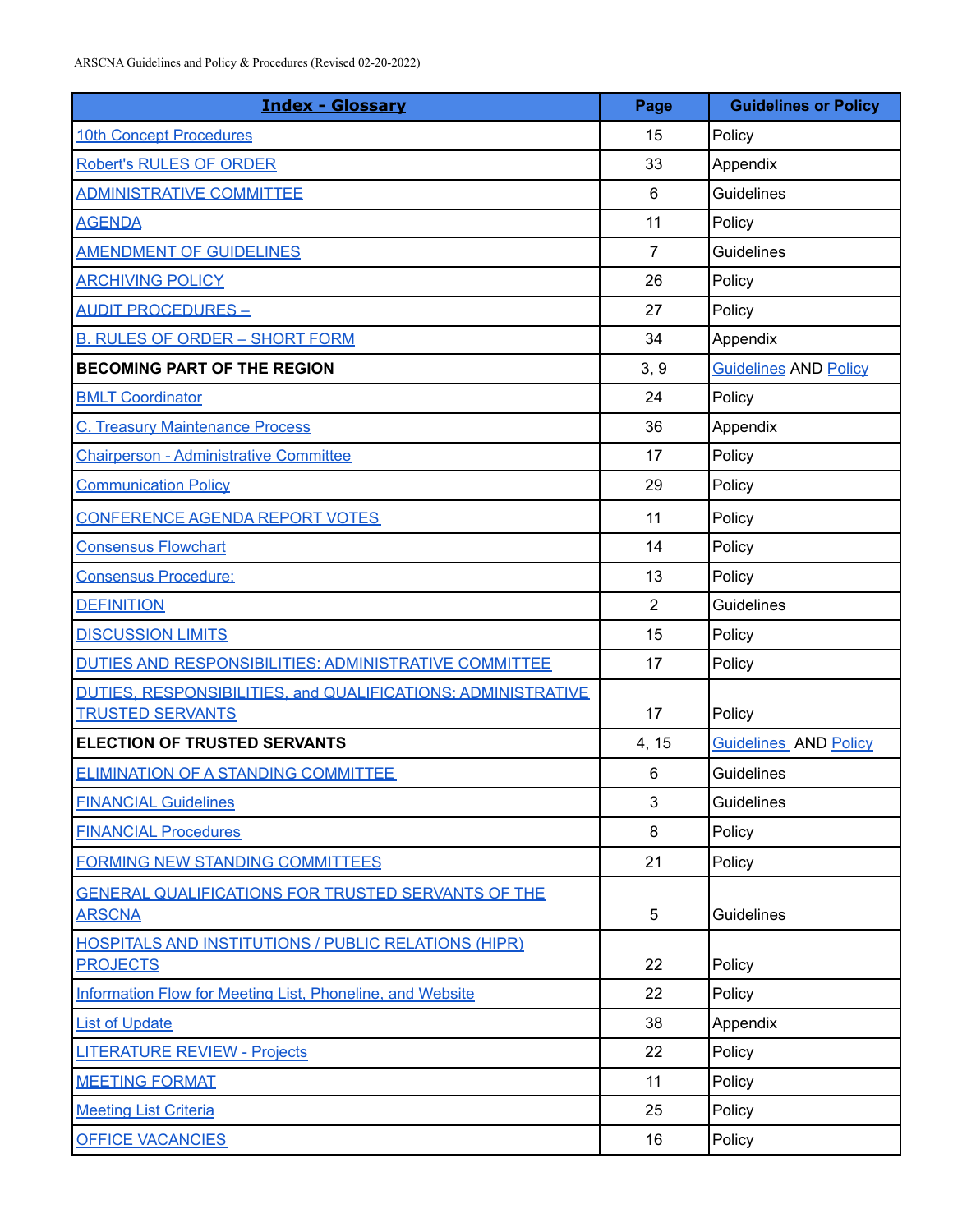| <b>OUTREACH - Projects</b>                                           | 22             | Policy                       |
|----------------------------------------------------------------------|----------------|------------------------------|
| <b>OVERVIEW OF CONSENSUS</b>                                         | 12             | Policy                       |
| <b>PHONELINE Purpose</b>                                             | 6              | Guidelines                   |
| <b>PHONELINE - Coordinator</b>                                       | 23             | Policy                       |
| <b>POLICY AND PROCEDURES Purpose</b>                                 | 6              | <b>Guidelines</b>            |
| POLICY AND PROCEDURES                                                | 23             | Policy                       |
| Policy and Procedures Committee Chairperson-Administrative Committee | 8              | Policy                       |
| <b>POLICY CHANGES</b>                                                | 30             | Policy                       |
| <b>PURPOSE</b>                                                       | $\overline{2}$ | Guidelines                   |
| QUALIFICATIONS: STANDING COMMITTEE TRUSTED SERVANTS                  | 21             | Policy                       |
| <b>QUORUM</b>                                                        | $\overline{4}$ | Guidelines                   |
| <b>RECOUPING REGIONAL FUNDS</b>                                      | 9              | Policy                       |
| Regional Delegate (RD) - Administrative Committee                    | 20             | Policy                       |
| Regional Delegate Alternate (RDA)-Administrative Committee           | 20             | Policy                       |
| <b>REMOVAL FROM OFFICE</b>                                           | 5              | Guidelines                   |
| <b>REPORTS</b>                                                       | 16             | Policy                       |
| <b>RESIGNATIONS</b>                                                  | 16             | Policy                       |
| RESPONSIBILITIES: SUBCOMMITTEE AND COORDINATOR TRUSTED               |                |                              |
| <b>SERVANTS</b>                                                      | 22             | Policy                       |
| <b>ROTATION OF MEETINGS</b>                                          | 10             | Policy                       |
| <b>Secretary - Administrative Committee</b>                          | 18             | Policy                       |
| Secretary in Training - Administrative Committee                     | 19             | Policy                       |
| <b>SPECIAL VOTES/MEETINGS</b>                                        | 3, 10          | <b>Guidelines AND Policy</b> |
| <b>STANDING COMMITTEES</b>                                           | 6              | Guidelines                   |
| <b>TYPES OF MOTIONS:</b>                                             | 33             | Appendix                     |
| Vice-chairperson - Administrative Committee                          | 18             | Policy                       |
| <b>VOTE OF ACCLAMATION</b>                                           | 5, 16          | <b>Guidelines AND Policy</b> |
| <b>VOTING</b>                                                        | 4, 12          | <b>Guidelines AND Policy</b> |
| <b>WEBSITE</b>                                                       | $\overline{7}$ | <b>Guidelines</b>            |
| <b>WEBSITE Coordinator</b>                                           | 24             | Policy                       |
| <b>UPDATES TO GUIDELINES and Policy &amp; Procedures</b>             | 30             | Policy                       |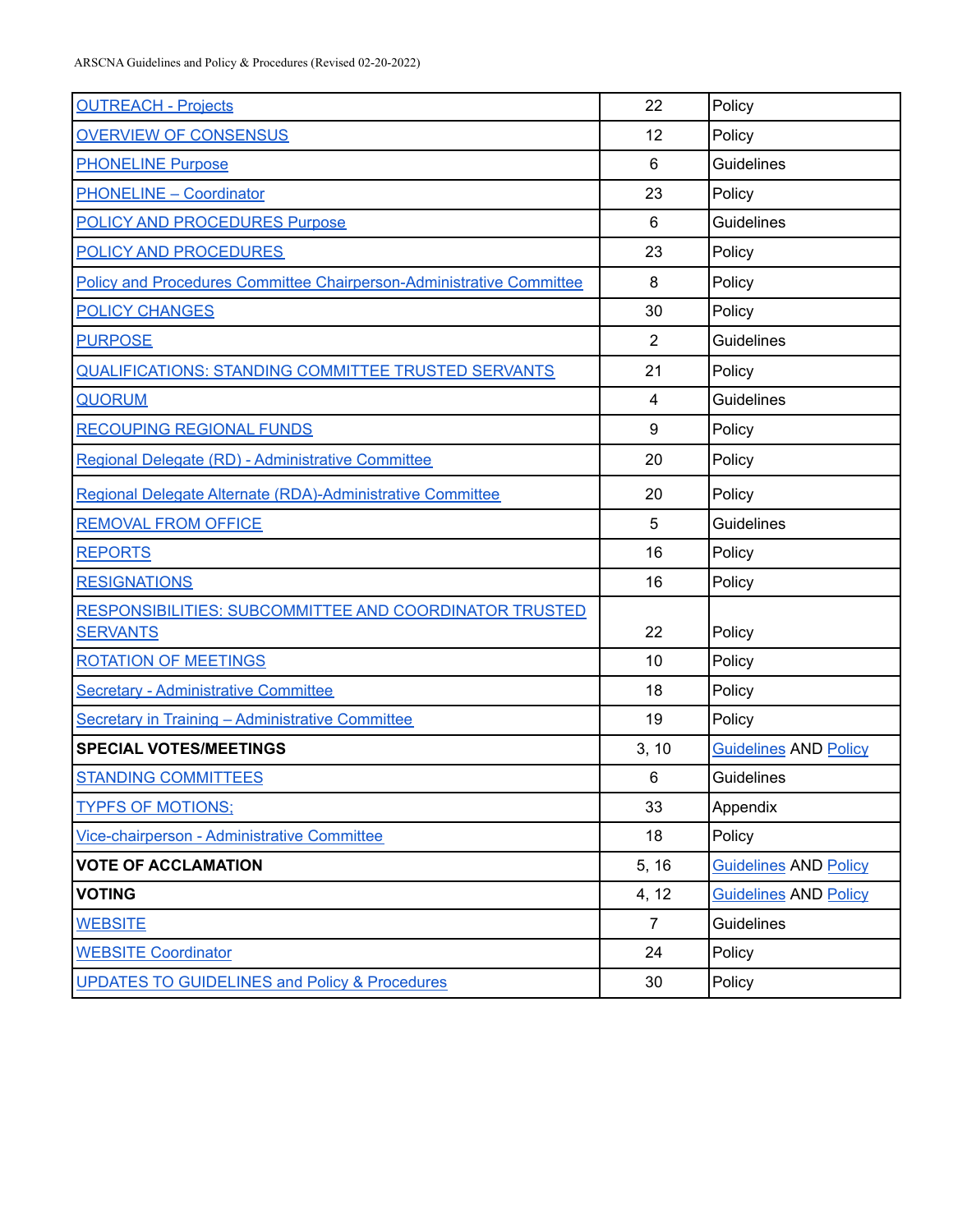# **Guidelines**

**For the**

<span id="page-5-1"></span><span id="page-5-0"></span>**Arkansas Regional Service Committee of Narcotics Anonymous**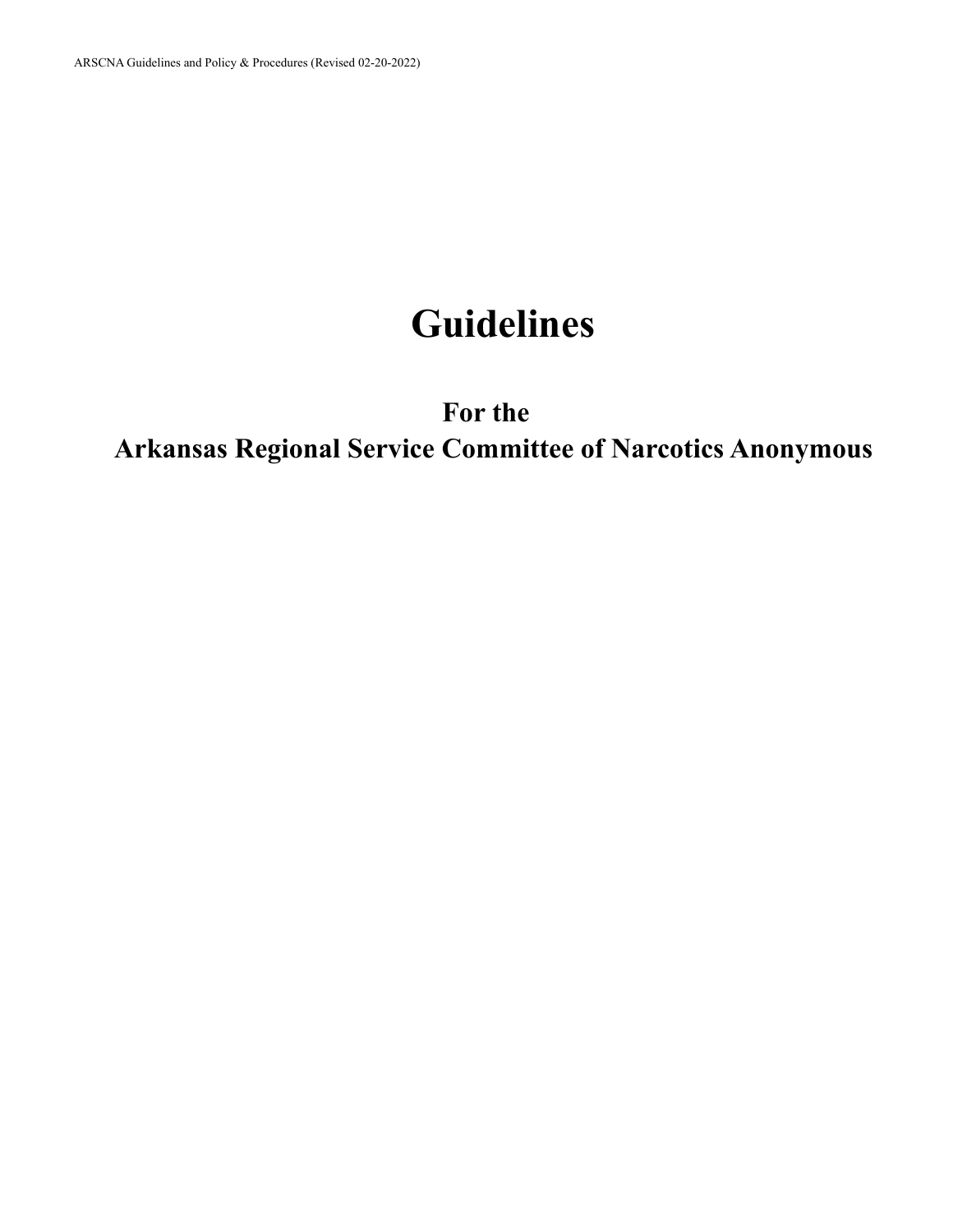#### **PURPOSE**

<span id="page-6-0"></span>The purpose of the Arkansas Regional Service Committee of Narcotics Anonymous (ARSCNA) is to be supportive of its member Areas and Groups and their primary purpose of carrying the Narcotics Anonymous message to the addict who still suffers. This is achieved by associating the Areas and Groups within its geographical boundaries and to serve as a communication link between them. The ARSCNA also exists to assist its member Areas and Loner Groups with situations and needs outside the scope of their experience and to provide identified services on a statewide basis. Through all of this, the Arkansas Regional Service Committee encourages the growth of the Fellowship of Narcotics Anonymous. Although the Arkansas Regional Service Committee members may offer experience, strength, and hope as well as suggestions, the ARSCNA does not have binding authority over the decisions or activities of any Areas or any Groups.

#### **DEFINITION**

<span id="page-6-1"></span>The Arkansas Regional Service Committee (ARSCNA) was formed in September of 1990. It is a committee made up of Trusted Servants from its member Areas and Groups that come together to serve as a resource to the Narcotics Anonymous community within the Arkansas Region. This committee is designed to serve by addressing the common needs of its member Areas and Loner Groups. The ARSCNA serves several basic functions:

- 1. To carry the message of Narcotics Anonymous through the actions of the ARSCNA
- 2. To unify the Areas and Loner Groups within the Arkansas Region through open lines of communication and sharing
- 3. To contribute to the growth of Narcotics Anonymous by initiating much of the work to be finalized at the World Service Conference
- 4. To provide funding, as well as, human resources for World Services
- 5. Permanent Regional Mailing Address established 9/94; updated 6/6/99.

Arkansas Regional Service Committee of NA 1310 Eastside Centre Ct 6 216 Mountain Home, AR 72653 1-800-338-8750

#### **TRADITION NINE**

<span id="page-6-2"></span>The Tradition states that we ought never be organized, but we may create service boards and committees. We are not organized in the sense that there is no management or control. We are directly responsible to those we serve. Whether or not the Areas and Loner Groups choose to utilize our services is up to them.

#### **TRADITION TWO (FIRST 2 PARAGRAPHS)**

<span id="page-6-3"></span>"For our Group purpose there is but one ultimate authority- a loving God as He may express himself in our group conscience. Our leaders are but trusted servants; they do not govern." In Narcotics Anonymous, we are concerned with protecting ourselves from ourselves. Our 2<sup>nd</sup> Tradition is an example of this. By nature, we are strong-willed, self-centered people who are thrust together in N.A. We are mismanagers and not one of us is capable of consistently making good decisions. In Narcotics Anonymous, we rely on a loving God as He expresses Himself in our group conscience, rather than on personal opinion or ego. By working the steps, we learn to depend on a Power greater than ourselves, and to use this Power for our group purposes. We must be constantly on guard that our decisions are truly an expression of God's will. There is often a vast difference between group conscience and group opinion, as dictated by powerful personalities or popularity. Some of our most painful growing experiences have come as a result of decisions made in the name of group conscience. True spiritual principles are never in conflict; they complement each other. The spiritual conscience of a group will never contradict any of our Traditions.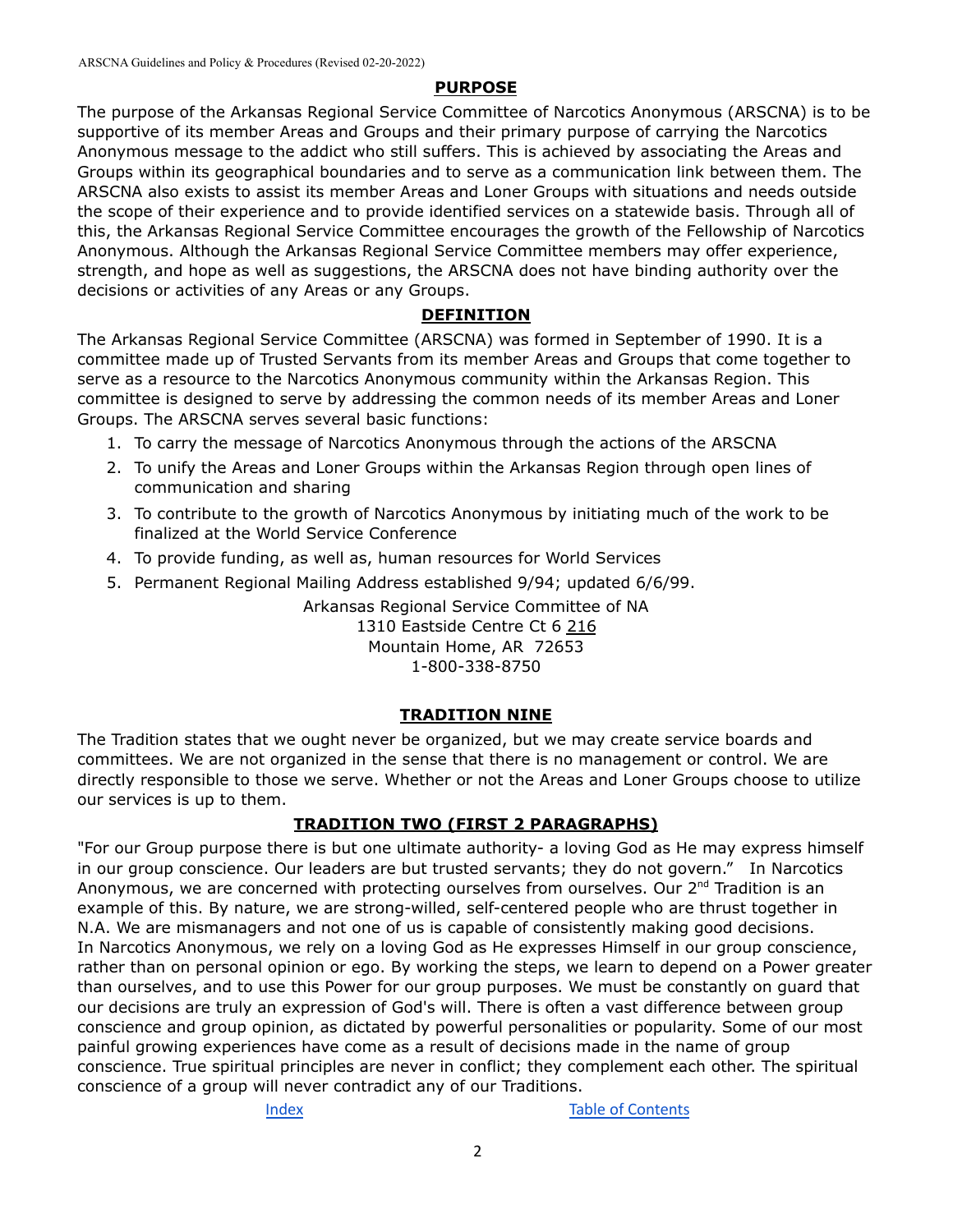#### **FINANCIAL GUIDELINES**

- <span id="page-7-0"></span>1. The Arkansas RSC is dependent on contributions from Members, Groups, Areas, and donations from fund-raisers. These contributions are voluntary, and the Arkansas RSC welcomes whatever amount each Member, Group, or Area deems appropriate.
- 2. All funds received by the Arkansas Region above prudent reserve and pending motions are to be forwarded as follows: 50% to Narcotics Anonymous World Services (NAWS), and 40% to Southern Zonal Forum (SZF), and 10% into a general travel fund for ARSC trusted servants and subcommittee chair members. The Travel Fund shall be capped at \$2,000 and when this amount is reached the forwarded split shall be 50% NAWS and 50% SZF.
- 3. The Arkansas RSC shall approve all Arkansas RSC spending.
- 4. Any expenses of Arkansas RSC trusted servants to be reimbursed shall be vouchered by having a receipt or receipts in hand, submitted to the Arkansas RSC Treasurer and approved by the Arkansas RSC.
- 5. Any funds advanced, after RSC approval, in anticipation of expected expenses, will be verified by receipt submitted to RSC Treasurer (*as outlined under FINANCIAL section of Policy and Procedures Manual for the ARSCNA*).
- 6. Arkansas RSC funds shall never be used as personal funds.
- 7. Updated ARSC budgets will be included in minutes of each ARSC meeting.

#### **RECOUPING REGIONAL FUNDS**

The recouping of Regional funds shall be determined as defined in the *Policy and Procedures manual*.

#### **BECOMING PART OF THE REGION**

- <span id="page-7-1"></span>1) For the purpose of seating at the ARSCNA, an Area will be defined as
	- i) Having multiple Groups
	- ii) Having 1 or more actives
		- subcommittees
	- iii) Have been functioning as an Area for at least 6 months
- 2) Upon attending the second meeting, the RCM will have a report containing:
	- i) The number of meetings in the Area/Group.
	- ii) The number of Groups in the Area.
	- iii) The number of H&I meetings in the Area.
	- iv) Names and addresses of elected Trusted Servants in the Group/Area.
	- b) NOTE: This report is for direct communication between subcommittees on Area, Regional, and World levels.
- 3) Any Area or Loner Group, who wishes to, can avail itself of the RSC services if needed, without joining the Region.

#### **SPECIAL VOTES/MEETINGS**

- <span id="page-7-2"></span>1. To hold a special vote of the Arkansas Regional Service Committee:
	- a) Due cause should be determined and initiated by the RSC Chairperson upon consulting the RSC Administrative Committee.
- 2. To hold a special meeting of the Arkansas Regional Service Committee:
	- a) May be called by the RSC Chairperson upon consulting the RSC Administrative Committee, and/or may be called by the written or phone request of 50% of the RCMs and/or their Alternates.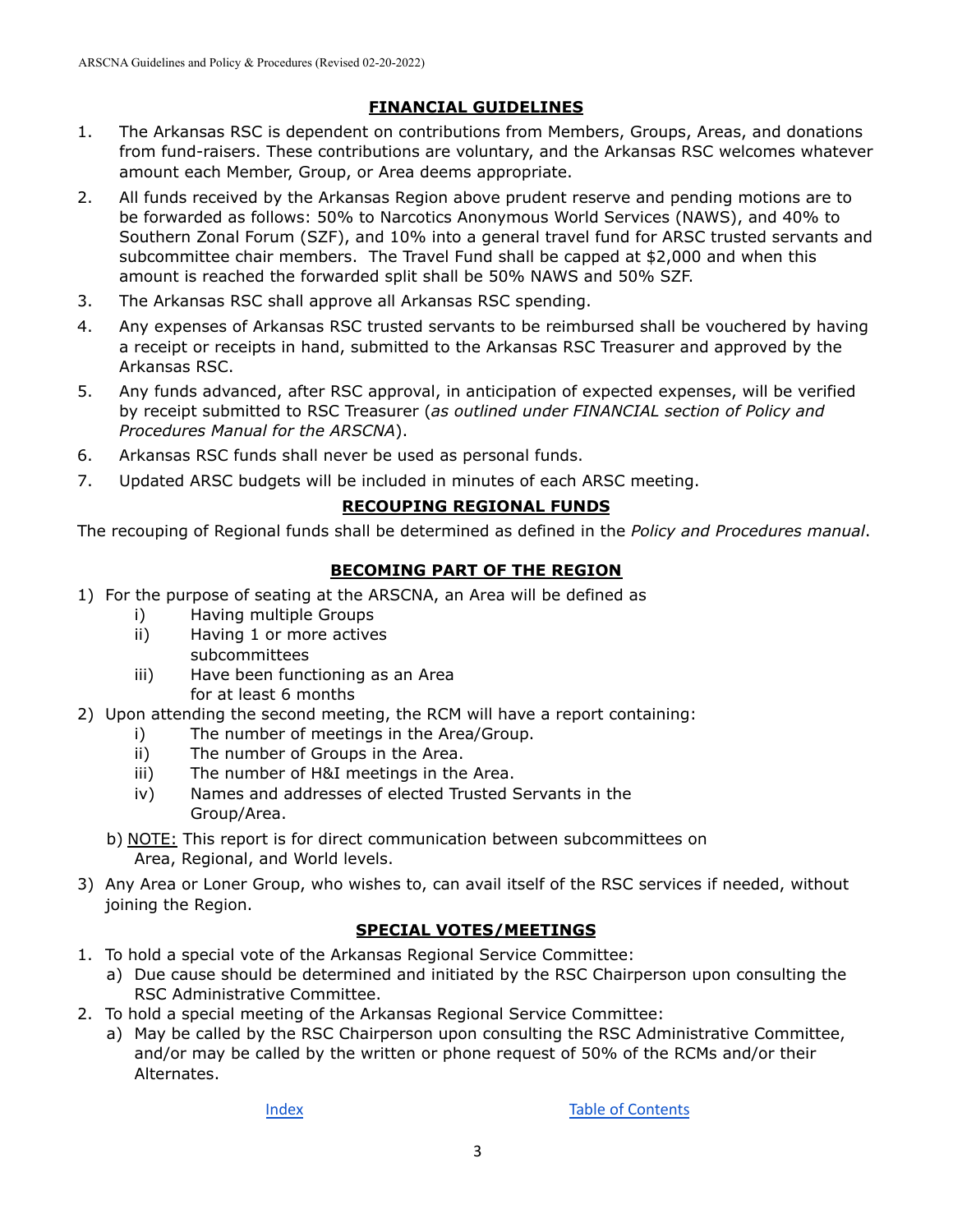b) Can be held virtually or by teleconference

#### **QUORUM**

- <span id="page-8-0"></span>1. If quorum is not reached, all business with exception of old business, new business and elections may be conducted.
- 2. Official quorum is a simple majority of member Areas/Loner Groups.
- 3. Only duly elected Representatives are eligible for quorum.
- 4. No absentee voting.

#### **VOTING**

- <span id="page-8-1"></span>1) Voting is to determine God's will as expressed through Group conscience; it is not to determine personal opinion. The exercise of Group conscience is the act by which our members bring the spiritual awakening of our Twelve Steps directly to bear in resolving issues effecting Narcotics Anonymous.
- 2) If a consensus cannot be reached and a vote becomes necessary, all RCM's or their alternates [or their duly appointed representatives] are eligible to vote. Otherwise, any Narcotics Anonymous member of the Arkansas Region of Narcotics Anonymous can participate in the Consensus-Based Decision-Making process with the exception of the ARSCNA Chairperson or Vice-Chair.
- 3) The only motions referred back to member Areas and Loner Groups for a vote will be:
	- i. All motions affecting the basic tenets of Narcotics Anonymous as a whole (i.e.: Basic Text, Twelve Steps, Twelve Traditions, Twelve Concepts, etc.)
	- ii. Or any motions deemed necessary by consensus or by simple majority of the RCMs.
- 4) The ARSCNA utilizes a consensus based decision-making process. A consensus is considered to be 100% of the participating votes in agreement. All effort should be made to further understanding and discussion of any issue on the floor until a consensus is reached.

#### **DISCUSSION LIMITS**

<span id="page-8-2"></span>Discussion limits shall be determined as defined in the *Policy and Procedures manual*.

#### **ELECTION OF TRUSTED SERVANTS**

- <span id="page-8-3"></span>1) RSC Trusted Servants should be selected from the best informed, most trusted, and most active members in order that they may best serve their region's needs and the needs of Narcotics Anonymous.
- 2) Nominations should be solicited from each Area and/or Loner Group of the Arkansas Region. In addition, any member of the RSC may nominate a qualified individual for an RSC position.
	- i Duties and responsibilities should be read prior to soliciting nominations.
	- ii Nominees to RSC offices must be present at the time of nomination and at the time of election and attend at least two consecutive meetings of the ARSCNA before being elected unless one meeting is missed with one of the following reasons that is deemed acceptable:
		- a Death of a family member or close friend.
		- b Accident/Car trouble on the way to the RSC
		- c Sickness with documentation. (such as hospitalization, etc)
	- iii The nominee is given the opportunity to accept or decline nomination. If they accept, they should present a service resume that includes the following:
		- a Previous service commitments completed
		- b Other current service commitments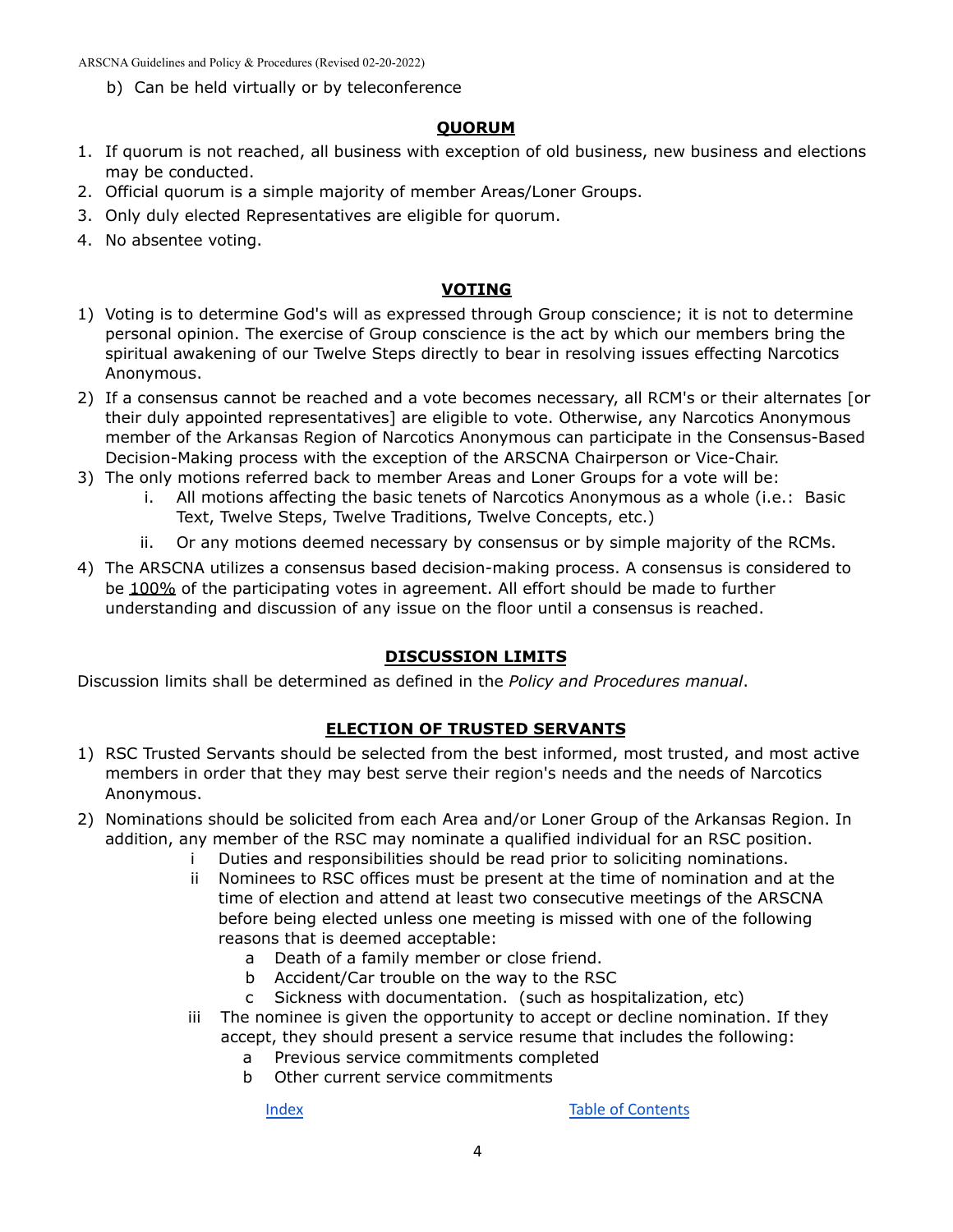- c Service positions vacated by resignation or impeachment (and possibly why)
- d Experience in the area of service for which nominated
- e Clean date
- f Why he/she can serve and wants to serve the fellowship
- iv Motion is made to close nominations and seconded.
- v If more than one nomination, voting is done by paper ballot and the elected Trusted Servant is recorded in the minutes.
- vi This procedure is followed until all positions are filled.

#### **GENERAL QUALIFICATIONS FOR TRUSTED SERVANTS OF THE ARSCNA**

#### <span id="page-9-0"></span>**The following qualifications are for all ARSCNA Trusted Servant Positions:**

- 1. Willingness and Desire to Serve
- 2. Time and resources to do the Job
- 3. Active participant in *Narcotics Anonymous* as a whole
- 4. Working knowledge of the *Twelve Steps, Twelve Traditions,* and *Twelve Concepts* of *Narcotics Anonymous* through application

#### **VOTE OF ACCLAMATION**

<span id="page-9-1"></span>1. A vote of Acclamation is defined as an election with only 1 (one) nominee after nominations have been closed.

#### **OFFICE VACANCIES**

Office Vacancies shall be determined as defined in the *Policy and Procedures manual*.

#### **RESIGNATIONS**

Resignations shall be determined as defined in the *Policy and Procedures manual*.

#### **REMOVAL FROM OFFICE**

- <span id="page-9-2"></span>1. An RSC Trusted Servant or standing Subcommittee Chairperson may be removed from office by a 2/3 majority closed ballot vote of the RSC after the respondent is given rebuttal time, if desired, not to exceed 10 minutes.
	- a) Attendance at the ARSCNA meeting shall be defined as having attended both the old business and new business sessions.
	- b) Some reasons for such action may include but are not limited to: Intentionally compromising our Twelve Traditions; Mismanagement of N.A. Funds; Not fulfilling the duties of the office; Absence from two or more consecutive meetings without prior notification of reasonable cause to the RSC Chair.
	- c) If the reasons for such action are of a highly personal or embarrassing nature, the discussion of such action should be discreetly handled by a specific ad hoc committee formed by three RSC trusted servants and three RCMs from an unbiased Area and/or Loner Group. This ad hoc committee is to be appointed by the Chairperson after consultation with the Administrative Committee.
- 2. An RCM or Alternate cannot be removed from office by the RSC. However, if there are problems, the RSC may bring it to the attention of the appropriate Area/Loner Group.
- 3. Relapse constitutes automatic and immediate removal in any RSC office (except for RCM). RCM's removal from office is to be dealt with by the Area they represent.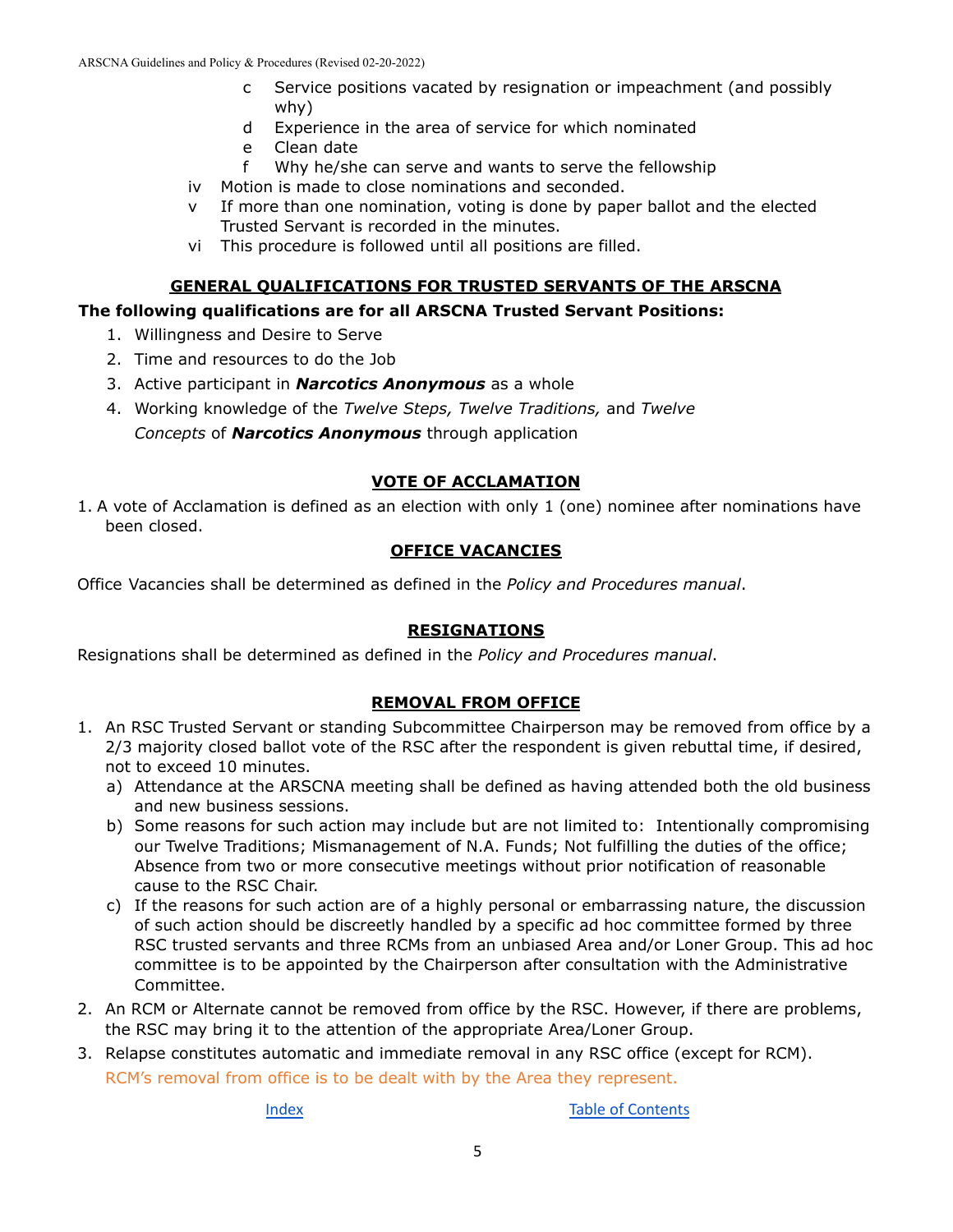#### **REPORTS**

<span id="page-10-0"></span>Reports shall be determined as defined in the *Policy and Procedures manual*.

#### **ADMINISTRATIVE COMMITTEE**

<span id="page-10-1"></span>This committee consists of the following Trusted Servants: RSC Chairperson, RSC Vice-chairperson, RSC Secretary, RSC Secretary In Training, RSC Treasurer, RSC Treasurer In Training, Regional Delegate, Regional Delegate Alternate, and Policy and Procedures subcommittee Chairperson.

#### **STANDING COMMITTEES**

<span id="page-10-2"></span>Tradition Five: Each Group has but one primary purpose- to carry the message to the addict who still suffers.

Tradition Nine: N.A., as such, ought never be organized, but we may create service boards or committees directly responsible to those they serve.

There are two kinds of committees: standing committee and ad hoc committee.

*Standing committees* are the regular committees of the Region The basic descriptions of these, and how they relate to the Region as a whole, are detailed later under the descriptions of each committee.

Sometimes a question or special project needs to be referred to a committee, but the question does not fit in with the focus of any existing standing committee. In such cases, the chairperson may form an ad-hoc committee, or any member may make a motion to form an *ad hoc committee*. These special committees are set up for specific purposes, and they have limited lives- when they have finished their jobs and reported back, they are disbanded. A motion to refer to an ad hoc committee should specify what the committee's purpose would be. The RSC Chair may then appoint an ad hoc committee in its entirety, or he/she may appoint just the ad hoc committee chairperson, who will put the committee together him/herself.

*Project-based positions* are like ad-hoc committees except they usually arise out of a need or a request from within the Region to complete a project (for H&I, PR, Outreach, Literature). Similar to ad-hoc committees, they are disbanded once the project is completed, and a final report is given. For information on how to lead and/or facilitate a project see Policies & Procedures.

#### **ELIMINATION OF A STANDING COMMITTEE**

<span id="page-10-3"></span>The RSC may eliminate a standing committee by a consensus or a 2/3-majority vote when deemed necessary.

#### **PHONELINE**

#### <span id="page-10-4"></span>Basic Purpose:

To carry the message of Narcotics Anonymous and serve the needs of all Areas and Loner Groups within the Arkansas Region by coordinating Area Phoneline Subcommittees and conducting activities which develop and strengthen Phoneline efforts and needs within the Region and the Fellowship.

#### **POLICY AND PROCEDURES**

#### <span id="page-10-5"></span>Specific Purpose:

The Policy & Procedures Committee is to maintain the ARSCNA Policy & Procedures Manual and update main copy, as needed, after each meeting of the ARSCNA. The committee is also responsible to formulate/implement new policy as assigned, and review old policy as assigned. The committee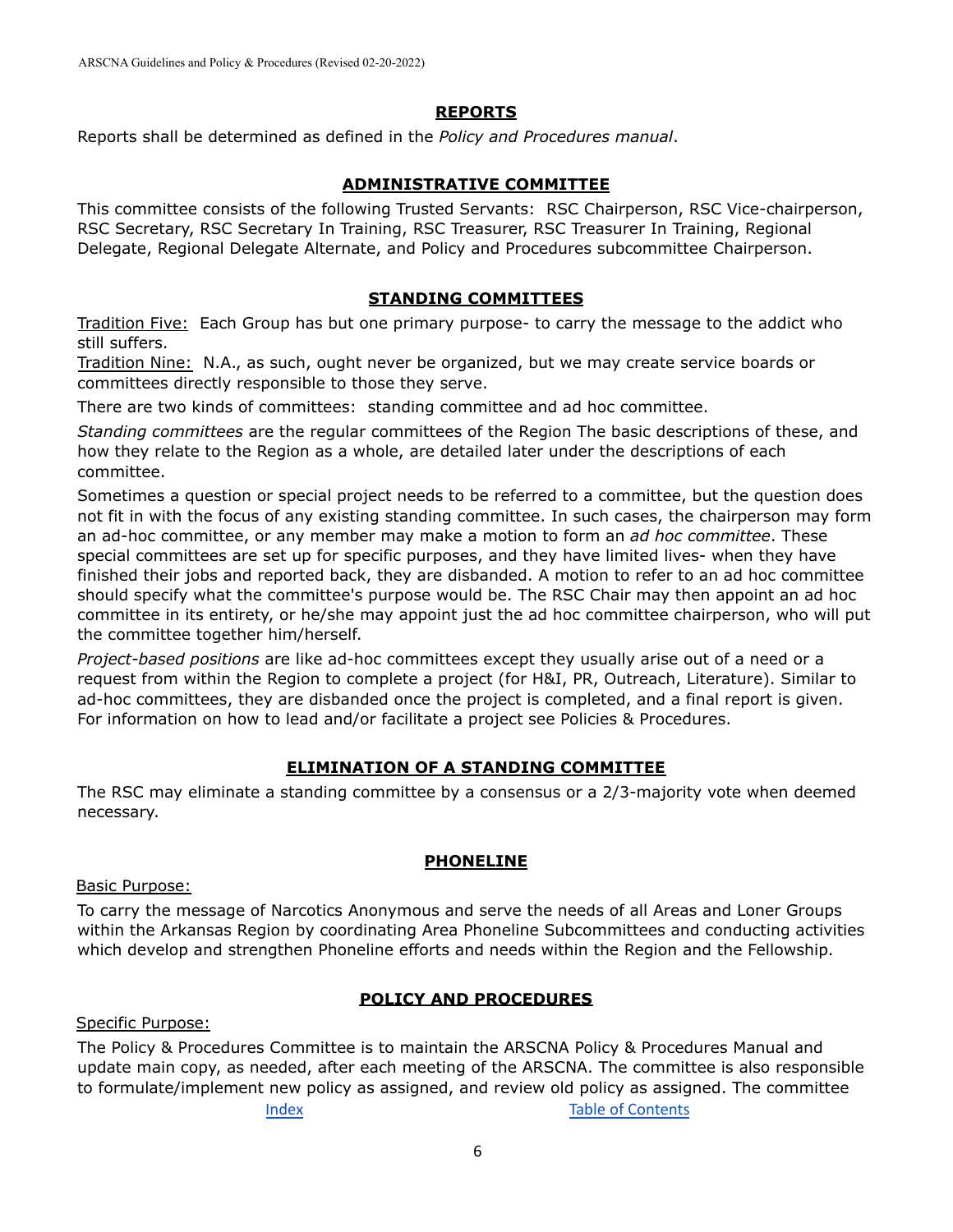will distribute, annually, an updated Policy and Procedures Manual to All RCMs, Alternates, and ARSCNA Trusted Servants (same distribution as the ARSCNA Guidelines).

#### **WEBSITE**

<span id="page-11-0"></span>Website purpose shall be determined as defined in the *Policy and Procedures manual*.

#### **AMENDMENT OF GUIDELINES**

- <span id="page-11-1"></span>1. All guideline changes to be sent back to Areas.
- 2. These guidelines may be amended by a consensus or a 2/3-majority vote at a regular or special meeting of the RSC, provided that the exact wording of the amendment has been submitted in writing and announced at a previous RSC meeting.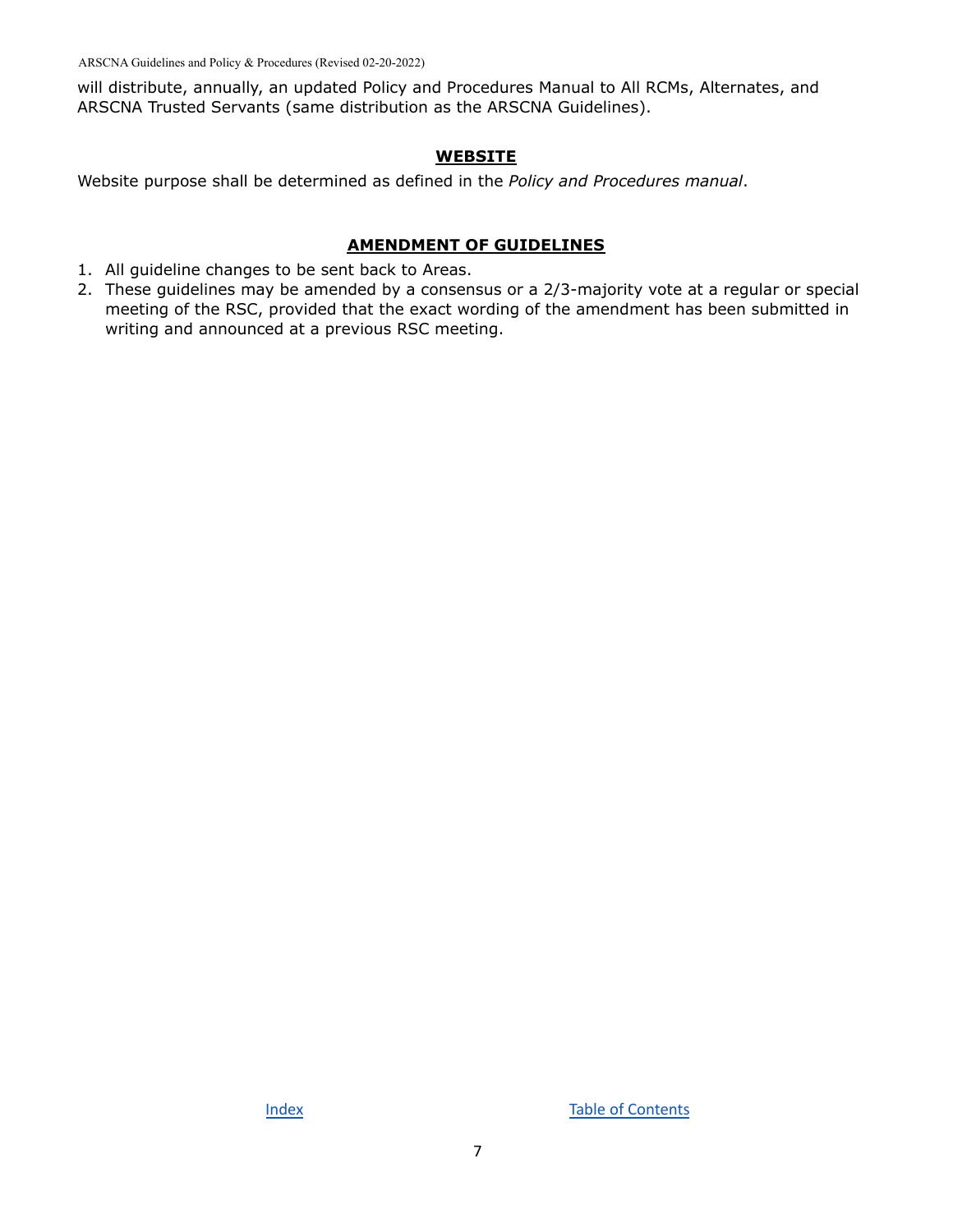# <span id="page-12-0"></span>**Policy and Procedures Manual**

## **Arkansas Regional Service Committee of Narcotics Anonymous**

### **FINANCIAL**

- <span id="page-12-1"></span>1. Groups may donate directly to each level of service, Areas may donate excess funds to Region or World, and Region may donate excess funds to World (from *The Guide To Local Services* Fund Flow Chart on pg 50), with the greater percentage (prudent reserve) staying close to home and/or where the message of recovery can best be carried.
- 2. Any RSC bank account and/or checks will require two (2) signatures. All checks should be filled out entirely before being signed.
- 3. All motions dealing with amounts over \$250 that are NOT already approved in the budget will be referred to Areas/Loner Groups, except RD and RDA expenses for travel to WSC and World Service Meetings, or Zonal Forum events/meetings.
- 4. All ARSCNA Trusted Servants (that have or require a budget) need to be prepared to discuss/submit their annual budget at the last ARSCNA meeting of the year.
- 5. The Regional Treasurer should be the only person to initiate checks unless he/she is absent from the RSC. Checks written in the absence of the Treasurer should be reported to the Treasurer for record-keeping within five (5) working days.
- 6. Treasury requests should be made during RSC meeting. Requests should be written out as a motion with receipts attached (if applicable).
- 7. The Administrative Committee, including the incoming Treasurer, will audit treasury records whenever a new Treasurer is elected.
- 8. At the beginning of a new term in office, the Treasurer may transfer Regional funds to a bank in his/her hometown in order to simplify and expedite banking procedures.
- 9. A receipt issued by an authorized individual where the money was spent shall verify all monies advanced or reimbursed by the ARSCNA. No handwritten receipts, by the trusted servants receiving funds, will be accepted. The only exceptions to the receipt expenses will be up to five dollars per day for beverages/snacks while traveling on approved/funded ARSCNA trips to include WSC, World Service Meetings, Southern Zonal Forum, and rent for meetings of the ARSCNA.
- 10. **ARSCNA RD/RDA authorized travel** will be calculated using the following information to determine advanced funding; all unused funds will be returned to the ARSCNA at the next ARSCNA meeting following the event the trusted servant was funded to attend.
	- a. Mileage will be calculated using the rates in the Guide to World Service. Airline travel advances will be estimated through pricing fares to and from the location of the event.
	- b. Food expenses should not exceed the per diem rate established in the Guide to World Service and must be accompanied with receipts.
	- c. Hotel expenses are not to exceed \$115 per night, with the exception of the RDA expense for the WSC. The RDA hotel expense for the WSC will be calculated at 50% of the current room rate at the hotel where the WSC is being held.
	- d. Additional expenses for Southern Zonal Forum will include registration and tapes/CD at the current rate.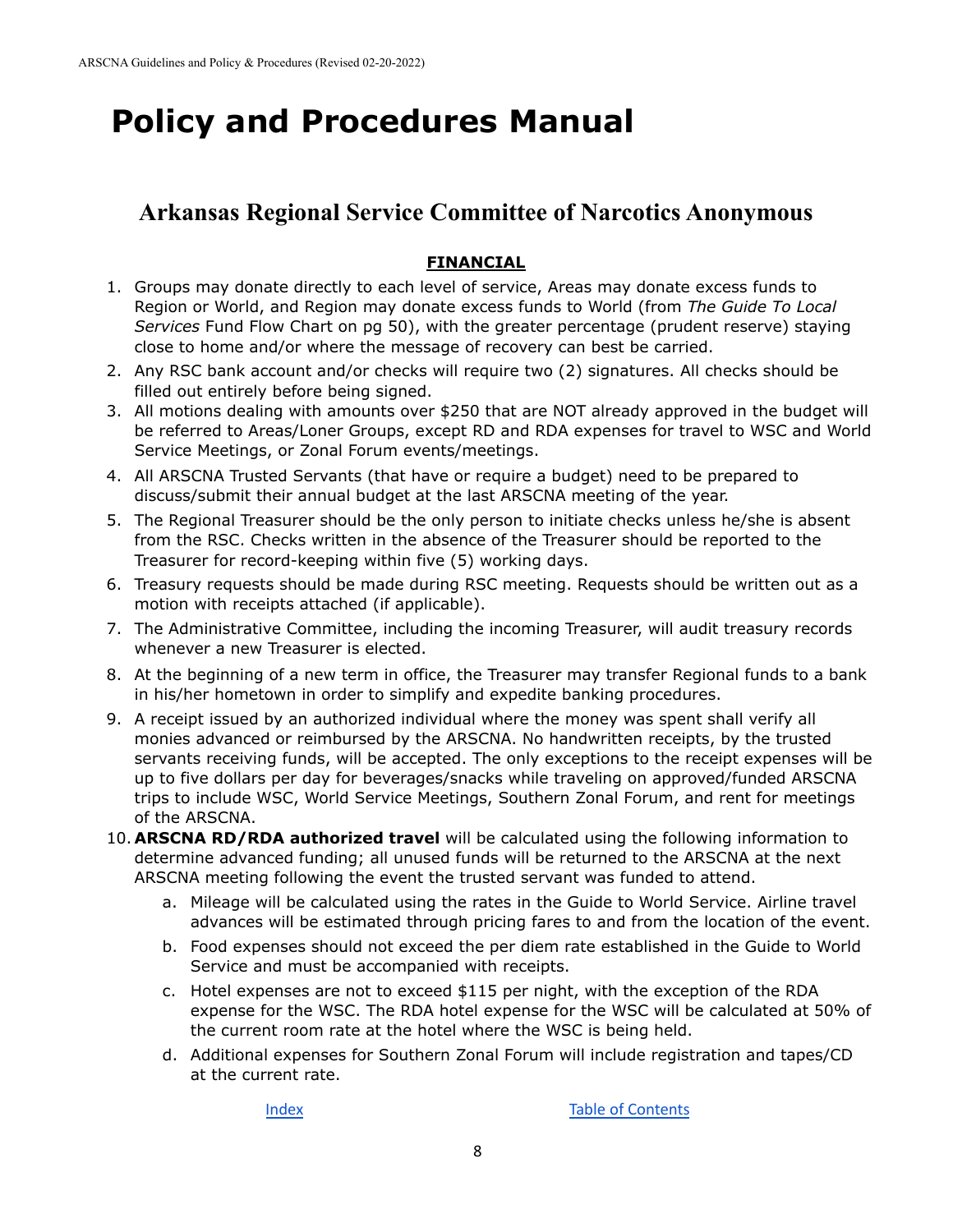- e. Additional expenses for travel will include parking (if necessary) at the airport of departure, baggage charges, and shuttle from the arrival airport to where the funded event is being held.
- 11. **ARSCNA Travel Fund** will be calculated using the following information to determine advanced funding; all unused funds will be returned to the ARSCNA at the next ARSCNA meeting.
	- a. Request for use of the travel fund should be requested in advance no more than one ARSCNA before the funds are to be used.
	- b. Expenses should be itemized when making a request.
	- c. Mileage will be calculated using the rates in the Guide to World Service.
	- d. Hotel expense will be based on shared occupancy when appropriate and not to exceed the cost of 1 (one) female room and 1 (one) male room per ARSCNA meeting.
	- e. Additional expenses must be approved in advance by the RSC.

#### **RECOUPING REGIONAL FUNDS**

<span id="page-13-0"></span>The immediate recoupment of any ARSCNA funds lost due to malfeasance, misappropriation, or misuse by any trusted servant or others shall be the responsibility of the ARSCNA Administrative Committee. The ARSCNA Administrative Committee will pursue all legal avenues to recoup funds in the following manner:

- Step 1) The ARSCNA Administrative Committee shall notify the membership of the ARSCNA of any funds lost due to malfeasance, misappropriation, or misuse.
- Step 2) The ARSCNA Administrative Committee shall request voluntary restitution from the trusted servant or others. If no restitution is forthcoming within 90 days for the balance owed or payments as scheduled by the ARSCNA Administrative Committee, Step 3 will be invoked.
- Step 3) The ARSCNA Administrative Committee, acting on behalf of the ARSCNA, shall proceed with either civil or criminal procedures as is thought the most effective way of recouping funds.

#### **BECOMING PART OF THE REGION**

<span id="page-13-1"></span>When any duly elected RCM from any NEW Area or Loner Group that wishes to become part of the Arkansas Region comes to their first RSC meeting, they will observe the working of the RSC and pick up a set of the Regional Guidelines. They may participate in new Regional business and take back to their Area or Group the business that requires a group conscience and return to the next RSC meeting to be a voting participant. They will receive a set of minutes from the Regional meeting they attend.

#### 1. **Loner Group Seating**

When considering seating a Loner Group the following should be checked

Is the group within 50 miles, of the central point, of an existing ASC (or within an existing ASC's boundaries if larger than 50 miles), or is it within 50 miles of another Loner Group?

- a. If no to these, seat the group if it is requesting seating.
- b. If yes to any of these, has an attempt been made to join an existing Area or form a new Area?

i. If no, request that effort be made before seating them. ii. If yes, what are the problems with forming a new Area (How can the ARSCNA be of service?) or what problems exist between the Group and the existing Area (How can the ARSCNA be of service?)? If there appears to be some roadblocks, would the group(s) and/or Areas be willing to sit down with each other and with some members from the ARSCNA to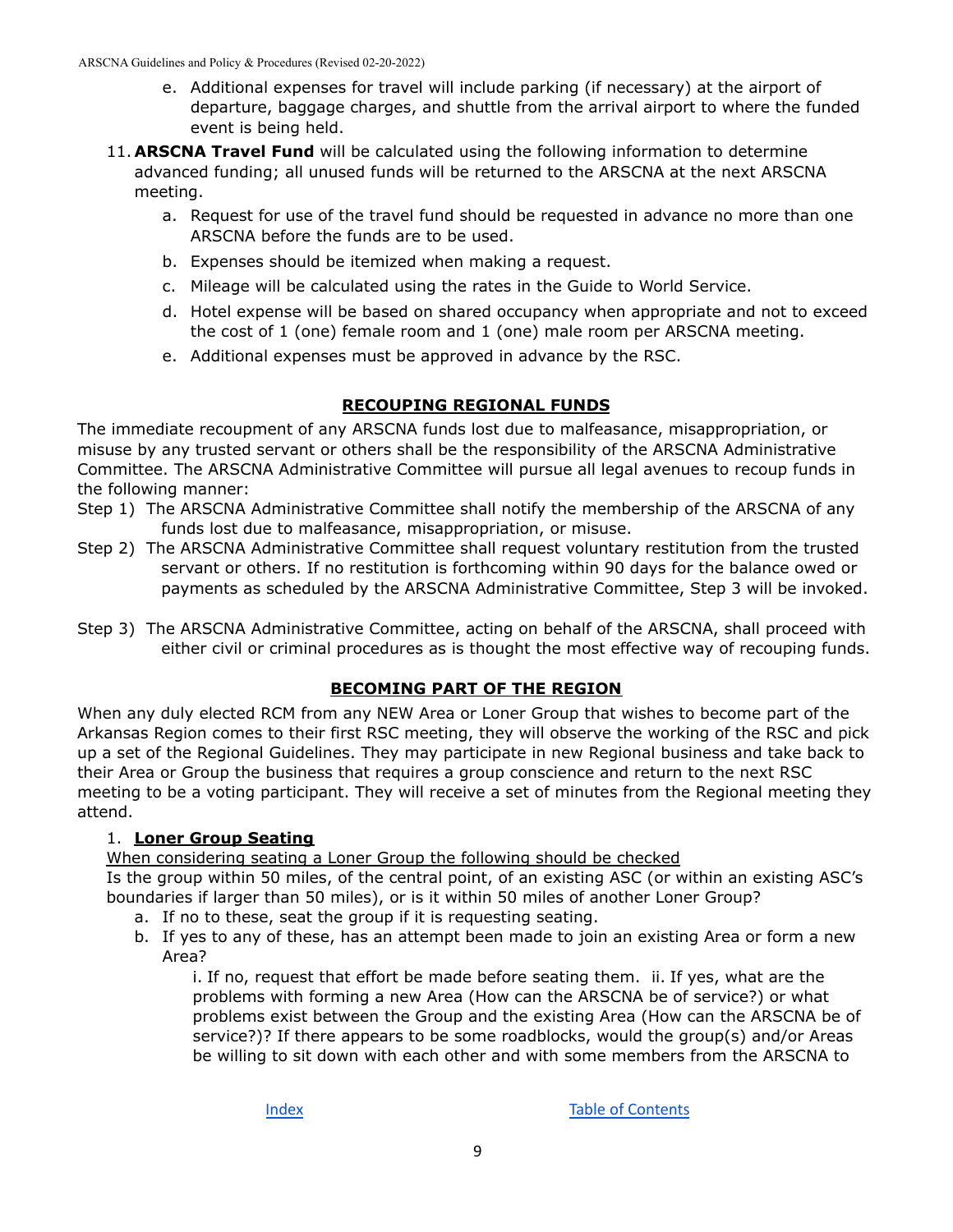attempt to work out these problems through an attempt at mediation through open discussion?

- 1. If after all avenues have been attempted and there is still is not a potential resolution in sight, seat the Loner Group requesting seating.
	- a. This Policy is not to affect current Loner Groups (but it is suggested that they do explore these avenues)
- 2. Any Area or Loner Group missing two (2) consecutive RSC meetings will be removed from the roll. Attendance at the ARSCNA meeting shall be defined as having attended both the old business and new business sessions. To be included in the roll again, a representative must attend two consecutive meetings of the RSC. They will be returned to the roll at their second meeting.
- 3. The Administrative Committee will be responsible for writing a letter of explanation to the Area/Loner Group upon removal from the roll.

#### **ROTATION OF MEETINGS**

- <span id="page-14-0"></span>1. Any new Area or Loner Group joining the region will be added to the bottom of the rotation list. At the end of the scheduled rotation, a revision of the list will be made as necessary.
- 2. The Arkansas Regional Service Committee shall meet quarterly on the first full weekend of February, May, August, and November. This schedule may be changed only by a consensus or a majority vote at the meeting prior to the proposed change. In extenuating circumstances, the Administrative Committee can make the decision to cancel the regional weekend, with Chairperson or other delegated person to contact all members of the ARSCNA. By consensus, the RSC may choose to meet virtually or hybrid.
- 3. The hosting Area/Group will coordinate the RSC meeting and possible workshops.

8:45 - 9:50 Workshops if required or needed 10:00 - 12:30 RSC MEETING 12:30 - 1:30 Lunch 1:30 – RSC Meeting

Regional Vice-chair will oversee workshops and serve as contact for hosting Area/Loner Group. Subcommittee and RSC expenses to be covered by Region in the amount of \$100 a meeting or less is suggested. Function expenses and proceeds will go to the hosting Area/Loner Group.

- 4. The topic of the workshop will be at the discretion of the hosting Area/Loner Group and presenter.
- 5. The hosting Area or Loner Groups shall provide adequate accommodations for others while the closed Administration Committee is meeting.

#### **SPECIAL VOTES/MEETINGS**

- <span id="page-14-1"></span>1. To hold a special vote of the Arkansas Regional Service Committee:
	- a) Due cause should be determined and initiated by the RSC Chairperson upon consulting the RSC Administrative Committee.
	- b) The RSC Chairperson contacts the RCMs and/or their Alternates either by phone or email, return receipt requested.
	- c) Vote will be given by phone or email, return receipt requested, to the RSC Chairperson.
	- d) A consensus or a 2/3 majority must favor the issue for approval.
- 2. To hold a special meeting of the Arkansas Regional Service Committee: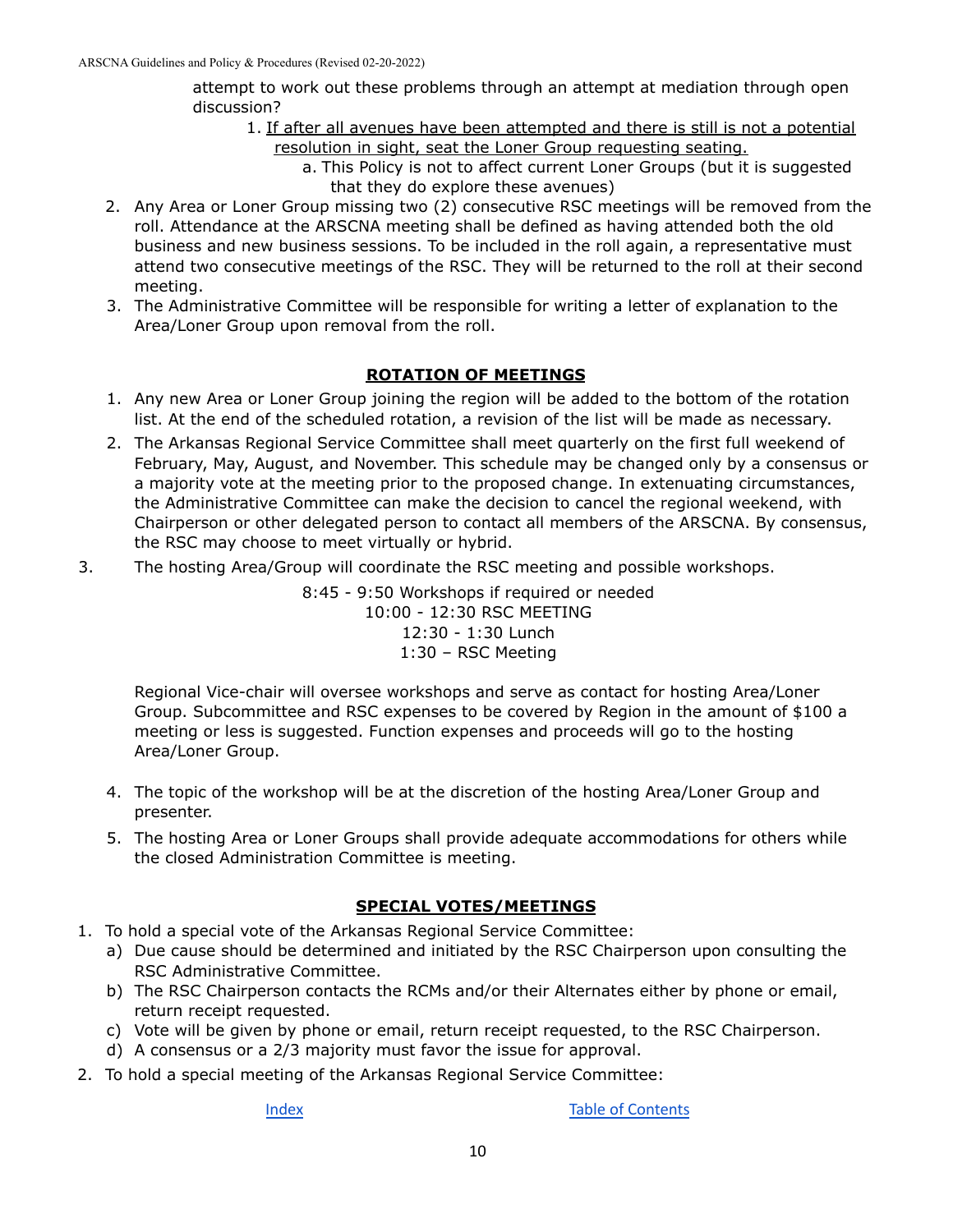- a) May be called by the RSC Chairperson upon consulting the RSC Administrative Committee, and/or may be called by the written or phone request of 50% of the RCMs and/or their Alternates.
- b) The purpose of the meeting shall be stated in the call. No business other than that mentioned in the call will be conducted.
- c) The location, date, and time of a special meeting shall be selected by the RSC Chairperson upon consulting the Administrative Committee and may be held virtually or by teleconference.
- d) At least seven days (1 week) notice shall be given.
- e) All Arkansas RSC Guidelines and Policies & Procedures are applicable at special meetings.

#### **CONFERENCE AGENDA REPORT VOTES**

<span id="page-15-0"></span>The C.A.R. vote from each voting participant (1 vote from each Area/Loner Group) should be turned in to the RD or RD Alternate at least 2 weeks before the World Service Conference. This will enable the RD/RDA to compile the votes for the Region.

#### **AGENDA**

- <span id="page-15-1"></span>1. The Chairperson will follow the meeting format and will arrange the agenda for old business and new business prior to starting that part of the meeting, assisted by the Administrative Committee.
- 2. All new business motions should be given to the Policy and Procedures Committee prior to the end of Open Discussion. All motions submitted to the ARSC as new business must be reviewed by at least two Policy and Procedures Committee members, one of which must be the Chairperson or Vice Chairperson. Any changes or revisions to the motion and/or intent must be affirmed by the maker of the motion prior to the submission of the motion in new business.
- 3. All meetings of the RSC will be non-smoking.

#### **MEETING FORMAT**

- <span id="page-15-2"></span>1. Opening Prayer
- 2. Read Twelve Traditions, Twelve Concepts, 1st 2 paragraphs of Tradition 2, Definition and Purpose of Regional Service Committee.
- 3. Roll Call by Secretary:
	- a) RCMs or their Alternates
	- b) Regional Delegate and Alternate
	- c) Administrative Committee Trusted Servants
	- d) Standing Subcommittee Chairpersons
	- e) Co-ordinators
	- f) Ad-Hoc (if necessary)
	- g) Special Projects (if necessary)
- 4. Secretary Report
	- a) Read minutes from last RSC to include Old & New Business, Open Sharing, and Elections if necessary
	- b) Correspondence Report
- 5. Treasurer's Report
- 6. RD and/or RD Alternate Report
- 7. Reports from Southern Zonal Forum
- 8. RCMs or Alternate reports (Alphabetically)
- 9. Read Overview of Consensus section, Voting section, and Consensus Procedure section
- 10. Old Business
- 11. Open Sharing (Set time limit)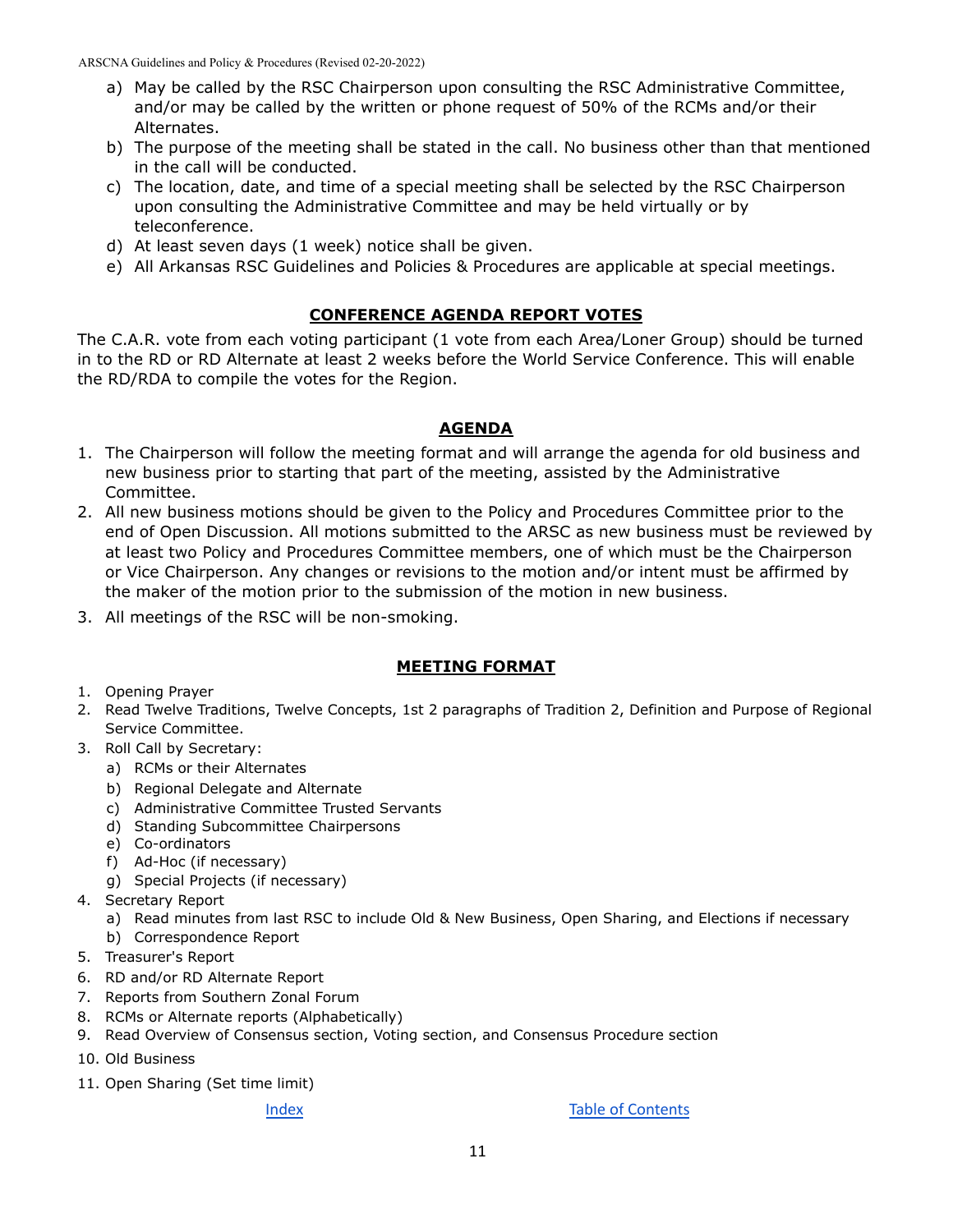- 12. Sub-committees (including ad-hoc and Special Projects)
- 13. Old Business
- 14. New Business
	- a) Reports from Areas/Loner Groups joining the Region
	- b) Updated treasurer report
	- c) Treasury Request Motions
	- d) Other Motions including new business items from discussion and Admin.
	- e) Selection for Representative for the next Southern Zonal Forum
	- f) Convention Bids/SZF Bids (draw for Convention responsibilities @ November RSC)
- 15. Announcements
- 16. Review of business to be taken back for group conscience
- 17. Plans for next meeting
- 18. Updated Treasurer's Report
- 19. Closing Prayer

#### **OVERVIEW OF CONSENSUS**

<span id="page-16-0"></span>Everyone present is allowed to participate in the Consensus Based Decision Making process, even if they do not hold a trusted servant position. A consensus is when a proposal (motion) is brought up and a decision is made by first checking to see if there is any opposition. If there is any opposition, we have a discussion and see if we can find a compromise. If we can't find a compromise, we check to see if the opposition is willing to stand aside. If the opposition will not stand aside we revert to parliamentary procedure with only the voting participants, and any decision will require a minimum of 2/3<sup>rds</sup> majority to pass.

#### **VOTING**

- <span id="page-16-1"></span>1) Voting is to determine God's will as expressed through Group conscience; it is not to determine personal opinion. The exercise of Group conscience is the act by which our members bring the spiritual awakening of our Twelve Steps directly to bear in resolving issues affecting Narcotics Anonymous.
- 2) Participating votes are defined as "yea" or "nay" votes only; abstention votes will be counted as neutral votes and are not considered as a participating vote.
- 3) All ARSCNA business will be voted on by the RCMs or their Alternates, if a consensus cannot be reached and a vote becomes necessary, otherwise any Narcotics Anonymous member of the Arkansas Region of Narcotics Anonymous can participate in the Consensus-Based Decision-Making process with the exception of the ARSCNA Chairperson or Vice-Chair. The only motions referred to member Areas and Loner Groups for input and discussion will be:
	- i) Financial motions over \$250 (two hundred and fifty dollars) unless already approved in the budget
	- ii) Nominations for ARSCNA service positions
	- iii) All other motions affecting the basic tenets of Narcotics Anonymous as a whole (i.e.: Basic Text, Twelve Steps, Twelve Traditions, Twelve Concepts, etc.)
	- iv) Or any motions deemed necessary by consensus or by simple majority of the RCMs.
- 4) The ARSCNA utilizes a consensus based decision-making process. A consensus is considered to be 100% of the participating votes in agreement. All effort should be made to further understanding and discussion of any issue on the floor until a consensus is reached. If consensus cannot be reached, a vote will be taken, and a 2/3rds majority shall be considered consensus.
- 5) All decisions requiring a vote at the ARSCNA be decided upon in the following manner:
	- i) An attempt at an overall consensus to be attempted first.

[Index](#page-3-0) **Index Index Index Index Index**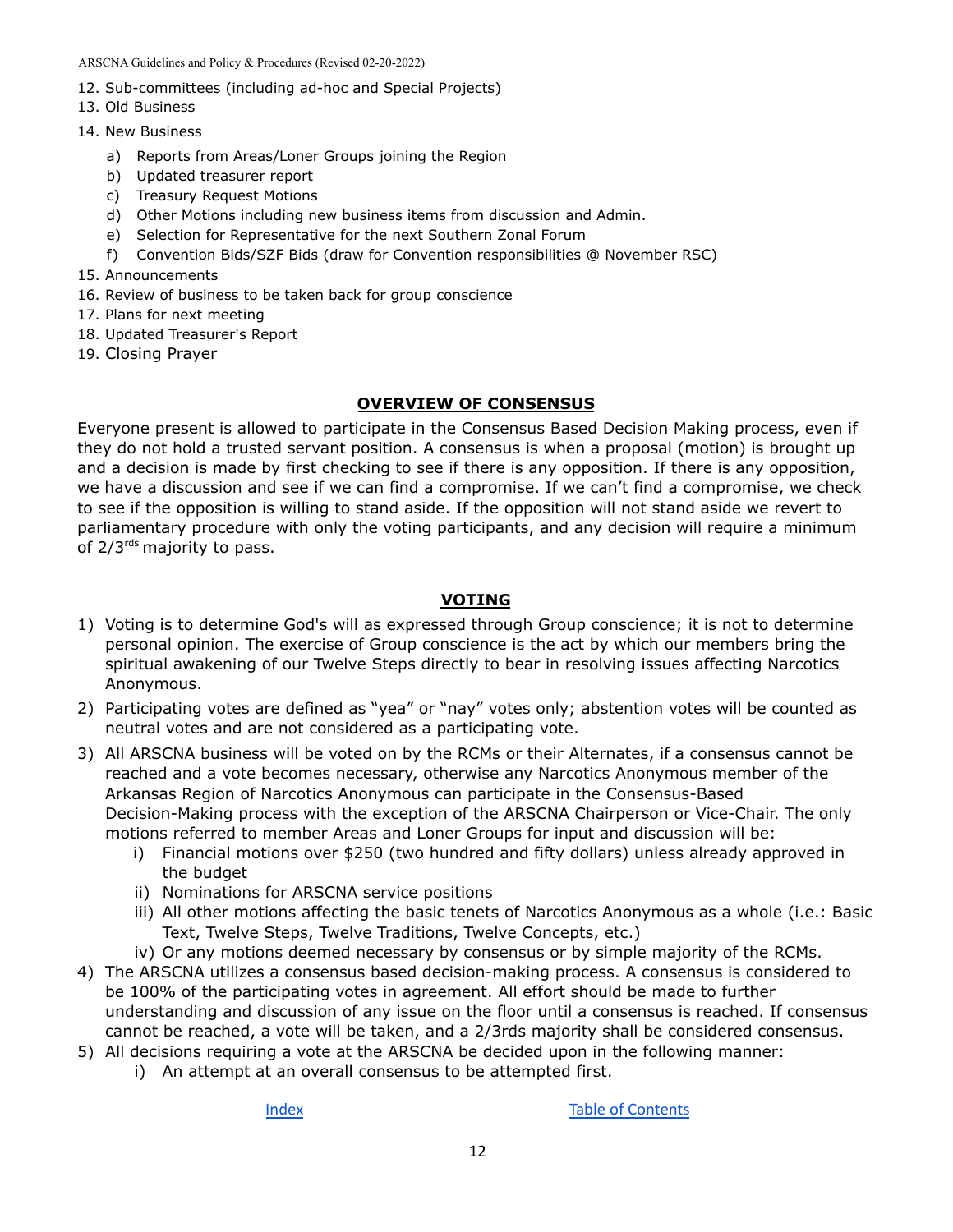- ii) If an overall consensus cannot be reached, then a paper ballot will be taken.
- iii) In order for a decision to pass a consensus must be reached, and if not, it will require at least a two-thirds majority.
- 6) In case of elections with more than two individuals up for a position, and one individual does not receive two-thirds of the required votes to be elected, the two individuals with the highest percentage will be kept in the election. All others will be removed from the election and a second ballot will take place.
- 7) Once an issue has been voted on, it shall not be brought up again for vote for at least 2 consecutive RSC meetings, unless NEW information has come to light that has not been heard before. The Chairperson can rule if the information warrants reopening an issue. The Chairperson's decision can be challenged by a 2/3rd majority. (See Robert's Rules of Order)

#### **Consensus Procedure:**

- <span id="page-17-0"></span>1. Motion or item is presented
- 2. Does the item receive 100% approval or rejection? If 100% approval motion passes (go to #9), if 100% rejection motion fails (go to #10), if item does not receive 100% in either go to #3.
- 3. The Chair asks the maker to fully express the intent and what is hoped to be accomplished with the idea. The Chair asks if the additional information has changed anyone's opinion. If anyone's opinion has changed, is there now 100% approval? If so item passes (go to #9). If no one's opinion has changed (or some opinions have changed, but the item does not receive 100% approval) the opposing individuals are asked to express their concerns and what it might take to reach a compromise (if any). Go to #4.
- 4. The maker is asked if the compromise (if any) is acceptable. If so, the RCMs are asked if there is any further discussion needed. If not, the chair asks if there is any opposition. If 100% approval item passes (go to  $#9$ ), if not go to  $#5$ .
- 5. If the originator cannot live with the compromise (or item did not receive 100% approval from #4), the individual is asked to express concerns and what it might take to reach a compromise. If compromise is reached go to #6. If compromise is not reached go to #7.
- 6. Does item receive 100% approval? If yes item passes (go to  $#9$ ), if not go to  $#7$ .
- 7. If a compromise cannot be reached (or item does not receive 100% approval from #6), and 2 or less RCMs are opposed, the Chair asks if they are willing to concede (or stand aside) and allow the decision to move forward. If the opposition agrees to stand aside the item passes (go to #9). If the opposition does not stand aside, or the item was opposed by more than 2 people, the item needs to be acted on by parliamentary procedure and called to a vote (go to  $#8$ ).
- 8. Item is voted on using a paper ballot (after any discussion). If item receives 2/3rds, or more, of the participating votes it passes (go to #9) if it receives less than 2/3rds it fails (go to #10).
- 9. Item has passed record results in minutes.
- 10. Item has failed record the results in minutes.

[Index](#page-3-0) **Index Index Index Index Index**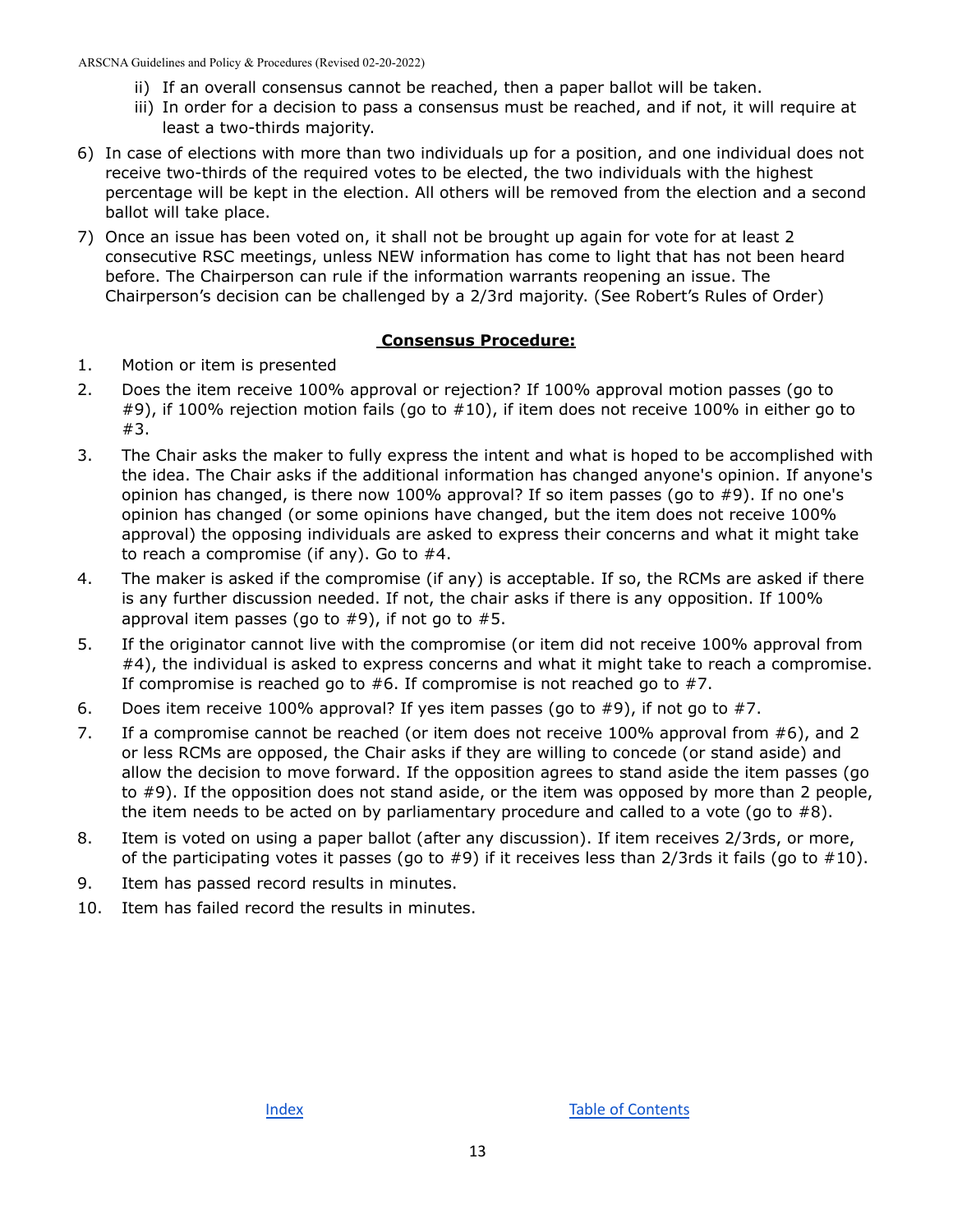<span id="page-18-0"></span>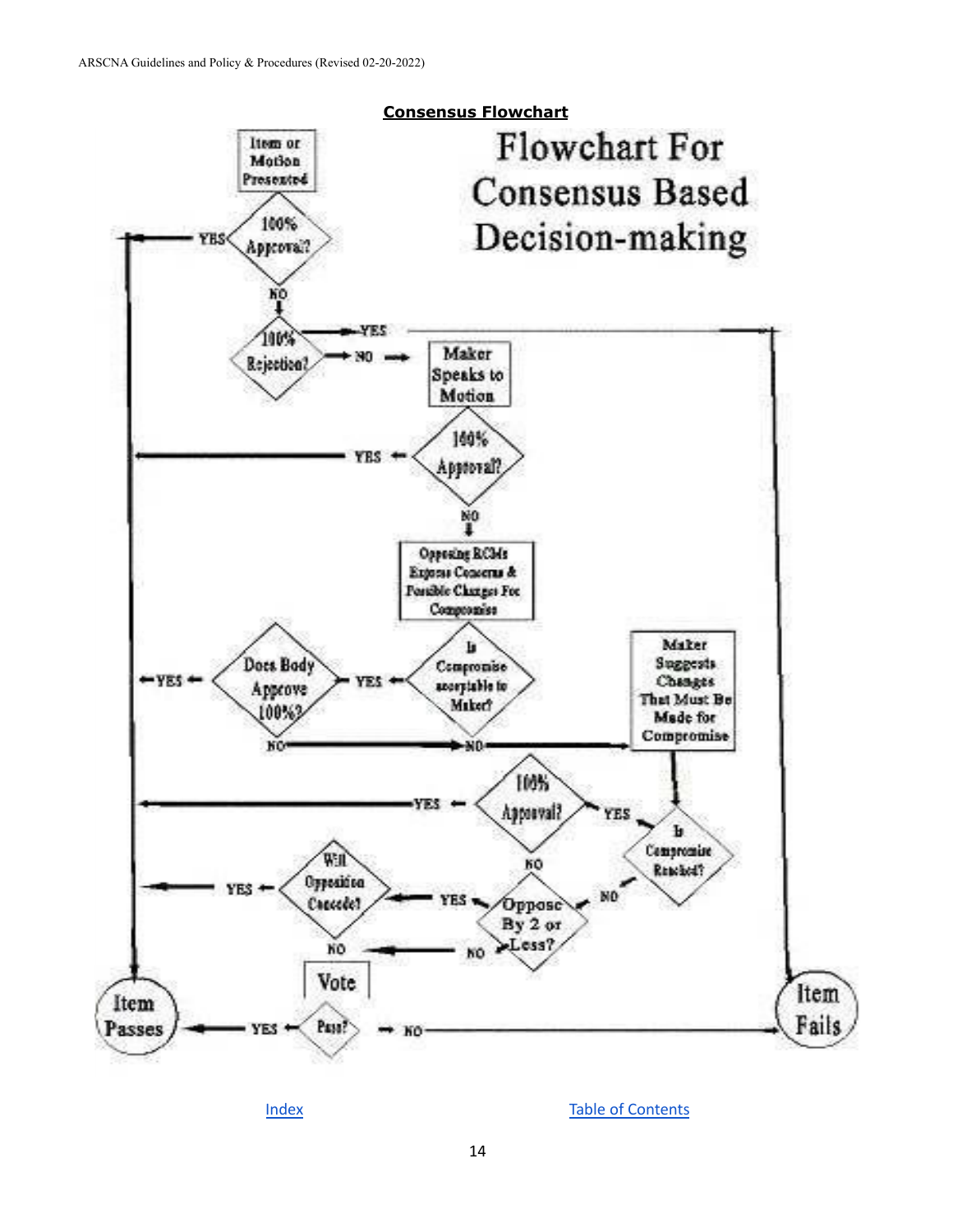#### **DISCUSSION LIMITS**

- <span id="page-19-0"></span>1) Any member attending an Arkansas RSC meeting has a voice on the floor if recognized by the RSC Chairperson or Acting Chairperson.
- 2) Both voting and non-voting members have the right to introduce and/or second motions and participate in debate with the exception of the RSC Chairperson and Vice-chairperson.
- 3) Anyone in attendance may seek clarification from the Chair.
- 4) Participation on Motions: (if consensus fails see Rules of Order Short Form appendix A.)
- 5) Must be recognized to have the floor, only by raising hand, except:
	- a) Point of Personal Privilege
	- b) Point of Order
	- c) Appeal to the Chair
	- d) Point of Information

#### **ELECTION OF TRUSTED SERVANTS**

- <span id="page-19-1"></span>1) Nominations for the RD and RD Alternate will be opened at the May meeting of ARSC every other year (even years). Nominations will then be closed at the August RSC meeting and referred to the Areas/Loner Groups. Elections will be held at the November RSC meeting. Nominees' names and qualifications will be included in the August ARSC minutes.
- 2) Nominations for Administrative Committee Trusted Servants and Subcommittee chairs open in February each year and close in May. Nominations are sent back to the Areas/Groups. Elections will be held in August. Nominees' names and qualifications will be included in the May ARSC minutes.
- 3) RSC trusted servants serve a term of one year or, if willing until their successors are elected. Their term of office shall begin at the end of the regular meeting at which they are elected. The outgoing Regional Treasurer will remain on the Arkansas Regional Convention Committee checking account until the final financial accounting has been given.
- 4) Vice-chairperson, RD Alternate, Treasurer In Training, and Secretary In Training are considered an automatic nomination for Chairperson, RD, Treasurer, and Secretary respectively, in the next election year.
- 5) If there is no one who has the qualifications, clean time, and/or willingness to serve, the position will be left open until such time as a willing, qualified nominee is elected.
- 6) It is suggested that the nominee should not hold more than two (2) "titled service positions", including an office at the Area and World levels.
- 7) No RSC Administrative Trusted Servant shall hold more than one (1) RSC Administrative office at any given time to avoid the possibility of monopolizing RSC votes.
- 8) No RSC Trusted Servant shall be eligible to serve more than two (2) consecutive terms in the same office.

#### **10 th Concept Procedures**

- <span id="page-19-2"></span>1. First – Determine the appropriate service body to deal with the redress.
- 2. If the ARSCNA is the appropriate body then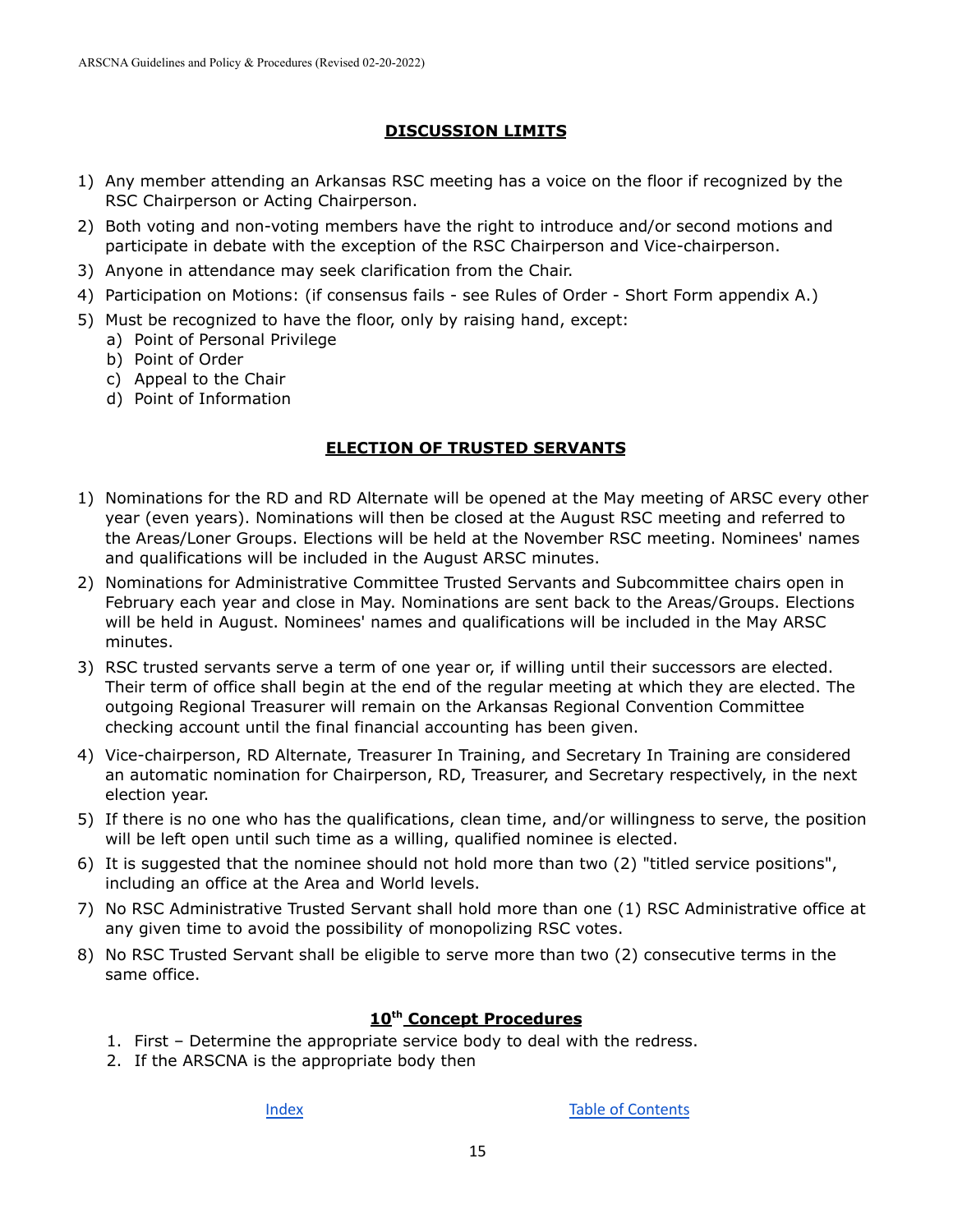- a. 10<sup>th</sup> Concept letter is to be presented to the Chairperson, by the individual(s) seeking redress (not by proxy or another representative).
- b. The Chairperson will appoint 2 members of the ARSCNA Administrative Committee, as well as 3 RCMs, none of which is named in the redress letter, or has any appearance of a conflict of interest. This team is to go over the letter, ask questions of the individual(s) seeking redress, as well as any/all other parties involved. After interviewing the individuals involved, the team is to determine what, if any, amends might be recommended. These findings will be presented to the ARSCNA. If the ARSCNA is in consensus with the findings, the matter, in any/all forms, is not to be brought up to the ARSCNA for a minimum of 9 months. If it does come up, it is to be ruled *Out of Order*. If the ARSCNA is not in consensus (as defined in the ARSCNA Guidelines) then discussion can (and should) ensue. All attempts should be made to reach a consensus. If consensus cannot be reached, then the suggestions of the team should be brought to the floor for approval by vote, requiring a minimum of a 2/3rds majority to pass.

#### **VOTE OF ACCLAMATION**

- <span id="page-20-0"></span>1. If a Vote of Acclamation is indicated, the following procedure will be followed:
	- a. The ARSCNA Chairperson will ask for a ballot vote
	- b. If there is no opposition, that nominee is elected to the position.
	- c. If there is an opposing vote, the floor will be opened for discussion.
	- d. After discussion is concluded, a ballot vote will be taken.
	- e. The nominee must receive 2/3rds of the participating votes to be elected.
	- f. If the nominee fails to receive 2/3rds then nominations will be reopened.

#### **OFFICE VACANCIES**

- <span id="page-20-1"></span>1. An election to fill a vacancy in an office should occur within two regular RSC meetings after the vacancy arises.
- 2. Notice of intent to fill a vacancy shall be provided and taken back for Area/Loner Group input.
- 3. In the case of a vacancy in the office of RSC Chairperson, the RSC Vice-chairperson shall assume the duties of the Chairperson until the end of the meeting at which the new Chairperson is elected.
- 4. In the case of a vacancy in the office of RD, the RDA shall assume the duties of the RD until the end of the regular meeting at which the new RD is elected.
- 5. When an office is vacant, and there is no one willing or able to serve, the duties of the vacant position shall be assigned to another trusted servant by the RSC Chairperson after consultation with the Administrative Committee.
- 6. Anything less than a full one (1) year term will be considered interim and will not count against the two (2) consecutive term limitation.

#### **RESIGNATIONS**

- <span id="page-20-2"></span>1. Resignation to be given in writing to the RSC Chairperson via email.
- 2. All applicable archives and End of Term report to be given to the RSC.

#### **REPORTS**

<span id="page-20-3"></span>1. All RSC meeting reports are to be written or typed and turned in to the Secretary, within 14 days of the RSC meeting.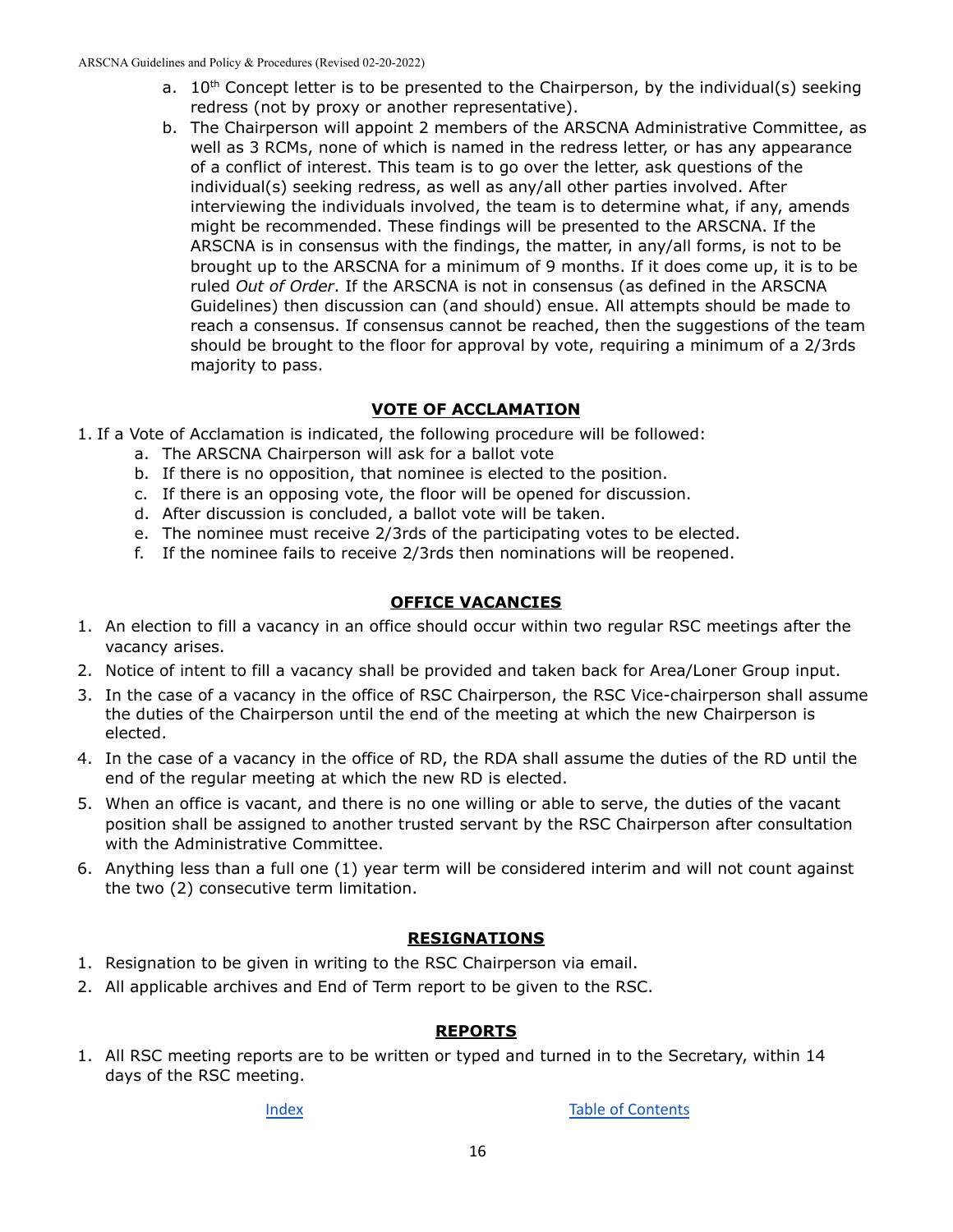- 2. Yearly reports: At the end of term, each trusted servant is responsible to file a written or typed report with the RSC.
	- a) Secretary:
		- 1) Compile a list of Motions from the past year's minutes and current Guideline Addendum.
		- 2) Compile a report summarizing the past year's activities.
	- b) Treasurer: Compile yearly report consisting of the past year's activity, including contributions, expenditures, and any other financial activity.
	- c) Chairperson (RSC and Standing Subcommittee): Compile a report consisting of the past year's activity, accomplishments, specific problems, situations, financial record (if applicable), and plans for the coming year.
	- d) The ARSCNA requests a yearly report in August from the RCMs, consisting of the following information:
		- 1) Number of meetings: H&I, Groups, and total number of meetings
		- 2) Size of the local fellowship
		- 3) H&I Activity
		- 4) PR Activity
		- 5) Other Committee Activity
		- 6) Specific problems or situations
		- 7) Plans for the coming year
		- 8) Brief history of N.A. in your Area/Group from the first meeting until now, to be updated yearly.
		- 9) Brief summary of "What your Area/Group would like to accomplish at the World Service Conference".

#### **DUTIES AND RESPONSIBILITIES: ADMINISTRATIVE COMMITTEE**

#### <span id="page-21-0"></span>**Administrative Committee**

- *A. Duties*
	- 1. responsible for conducting the ARSCNA and ARCNA Treasury audits
	- 2. responsible for the formulation of a ARSCNA meeting rotation schedule
	- 3. responsible for implementation of the ARSCNA Malfeasance Policy
	- 4. responsible for any matters committed to the Administrative Committee by the Body of the ARSCNA
	- 5. Responsible for prioritizing New Business motions on the agenda
	- 6. responsible for implementation of any extenuating circumstances procedures

#### **DUTIES, RESPONSIBILITIES, and QUALIFICATIONS: ADMINISTRATIVE TRUSTED SERVANTS**

#### <span id="page-21-2"></span><span id="page-21-1"></span>**Chairperson - Administrative Committee**

- *A. Duties*
	- 1. responsible for conducting ARSCNA meetings
	- 2. responsible for conducting Administrative Committee meetings
	- 3. responsible for preparing the agenda for ARSCNA meetings in conjunction with Administrative Committee
	- 4. responsible for compiling an end of term report consisting of the past year's activity, accomplishments, specific problems, situations, financial record (if applicable), and plans for the coming year
	- 5. responsible to train and educate the Vice-chairperson in the duties and responsibilities of the Chairperson
	- 6. responsible to be a cosigner on the ARSCNA checking account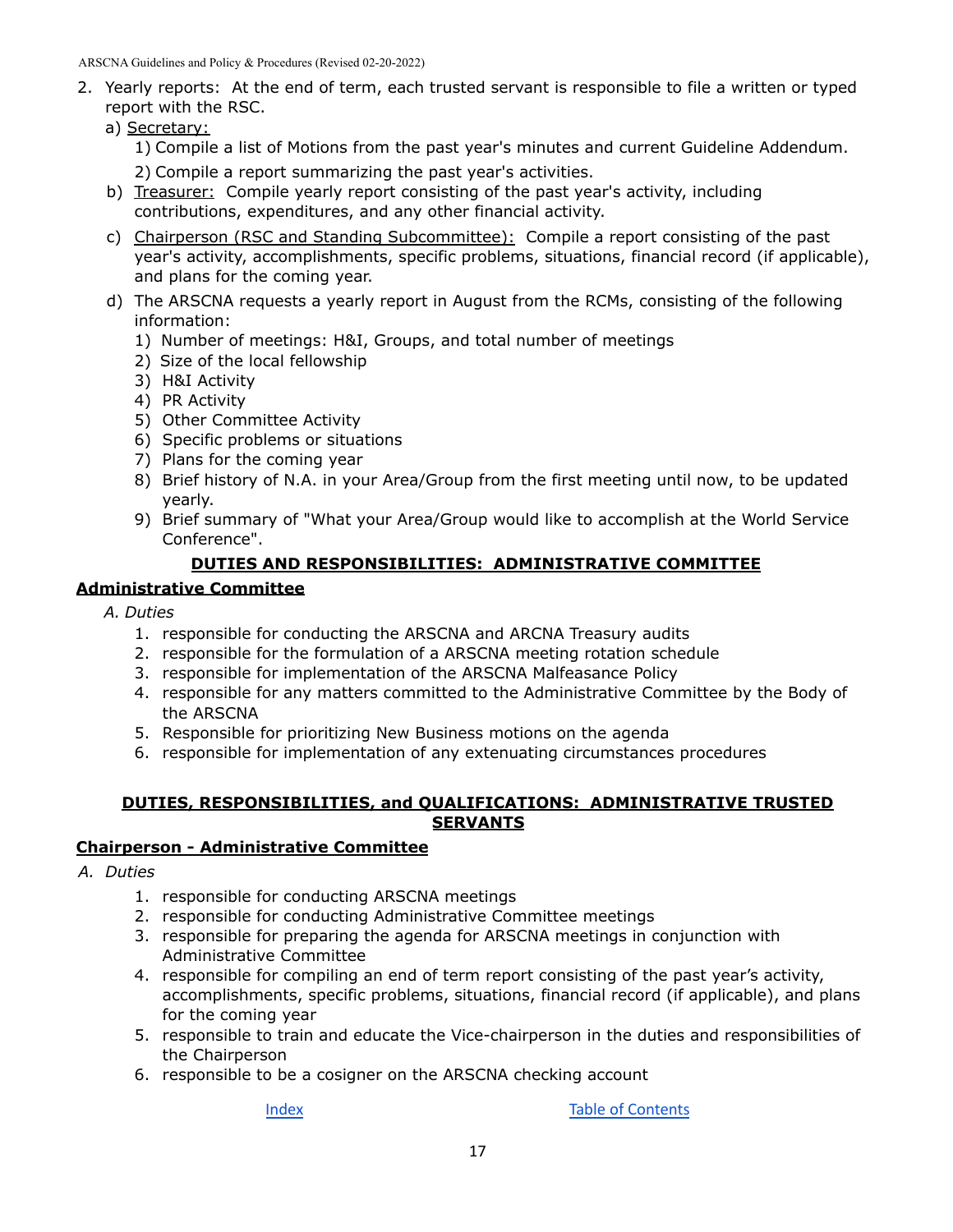- 7. responsible for overseeing all Administrative Committee responsibilities
- 8. responsible for consolidating archives once a year. (See Archiving Policy)

#### *B. Specific Qualifications*

- 1. See General Qualifications in the Guidelines
- 2. Suggested minimum of three (3) years clean
- 3. Suggested minimum of one (1) year NARCOTICS ANONYMOUS service involvement
- 4. One (1) year commitment

#### <span id="page-22-0"></span>**Vice-chairperson - Administrative Committee**

#### *A. Duties*

- 1. responsible for conducting ARSCNA meetings in the absence of the ARSCNA Chairperson
- 2. responsible for conducting Administrative Committee meetings in the absence of the ARSCNA Chairperson
- 3. responsible for the coordination of ARSCNA Subcommittee Chairs
- 4. responsible for reporting to the ARSCNA the actions and decisions of the Administrative Committee
- 5. responsible to be a co-signer on the ARSCNA checking account
- 6. responsible for maintaining ARSCNA Administrative Committee archives
- 7. responsible to serve as acting ARSCNA Treasurer in the absence of the Treasurer
- 8. point of contact for website

#### *B. Specific Qualifications*

- 1. See General Qualifications in the Guidelines
- 2. Suggested minimum of three (3) years clean
- 3. Suggested minimum of one (1) year NARCOTICS ANONYMOUS service involvement
- 4. Two (2) year commitment (1 as VC; 1 as Chairperson)

#### <span id="page-22-1"></span>**Secretary - Administrative Committee**

- *A. Duties*
	- 1. responsible for accurate accounting of all business conducted at each ARSCNA meeting
	- 2. responsible for accurate accounting of all business conducted at each ARSCNA Administrative Committee meeting
	- 3. responsible to email a list of all activities announced or presented during or prior to the ARSCNA meeting to each designated person within three (3) days. All activities for submission into this list shall be received by the Secretary before the end of business at the RSC.
	- 4. responsible to email a copy of the minutes of the ARSCNA meeting to each designated person within twenty-one (21) days. All material for submission into minutes shall be received by the Secretary 14 days following each RSC mailed electronically or by USPS mail.
	- 5. responsible to maintain all ARSCNA archives (See Archiving Policy)
	- 6. responsible to handle all outgoing correspondence from the ARSCNA as directed (see *Communication Policy*)
	- 7. responsible for keeping the ARSCNA stationary and making it available at each ARSCNA meeting
	- 8. responsible to be a co-signer on the ARSCNA checking account
	- 9. Maintain and update a list of logins, passwords, addresses, who we mail funds to for Zonal donations, where materials are stored, bank information, and any other pertinent information that is the "business" of the RSC including email accounts and passwords.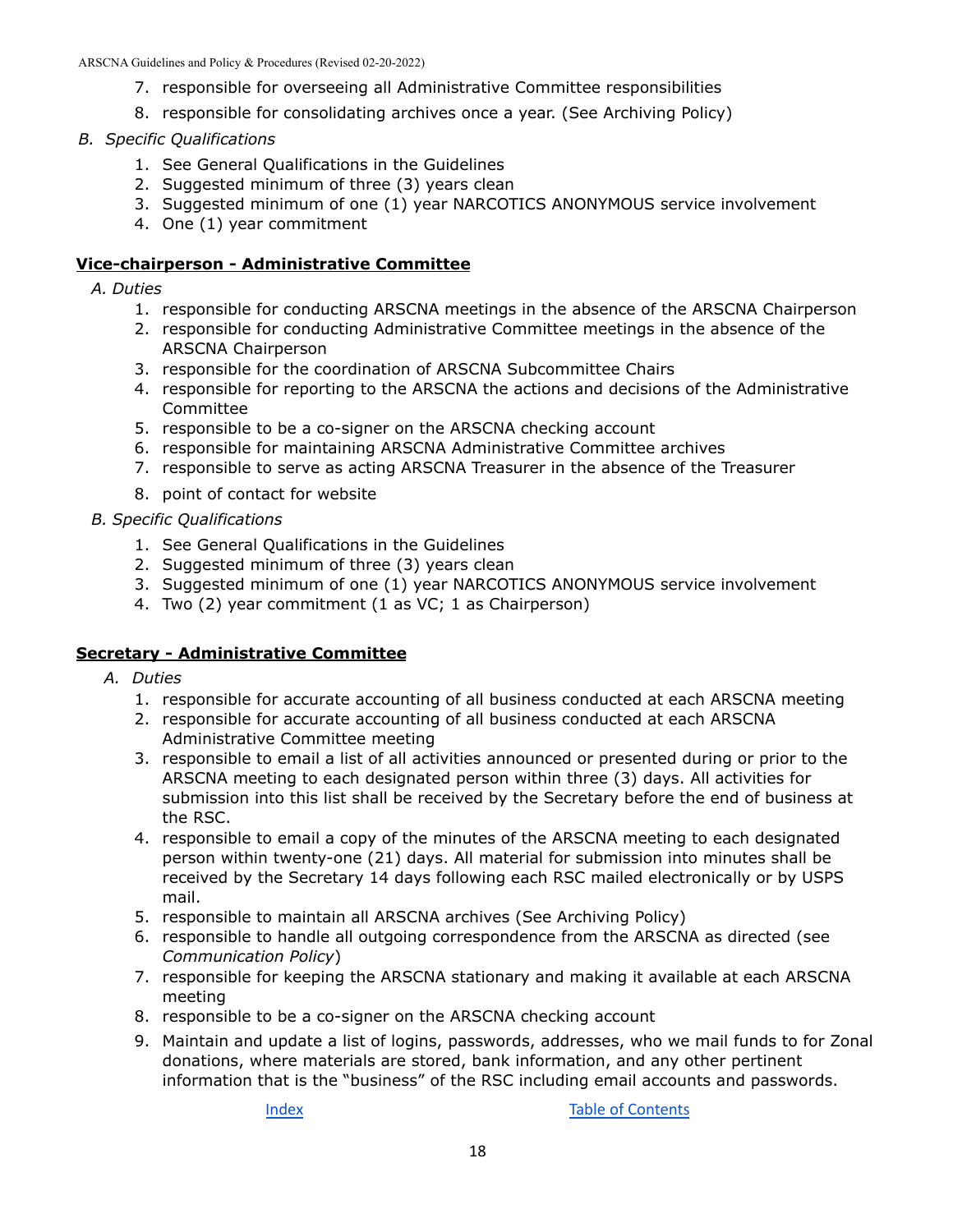This list would be a password-protected document and the password could be changed when Trusted Servants rotate. This list would be shared with the Administrative committee and specific information on it to the trusted servant responsible for that tasks/duty.

- *B. Specific Qualifications*
	- 1. See General Qualifications in the Guidelines
	- 2. Suggested minimum of two (2) years clean
	- 3. Suggested minimum of one (1) year NARCOTICS ANONYMOUS service involvement
	- 4. One (1) year commitment

#### <span id="page-23-0"></span>**Secretary in Training – Administrative Committee**

Duties and Responsibilities are the same as the ARSCNA Secretary with the exception that the Secretary in Training will not be a signer on the ARSCNA checking accounts.

#### <span id="page-23-1"></span>**Treasurer - Administrative Committee**

- *A. Duties*
	- 1. responsible for accurate accounting of all monies received
	- 2. responsible for accurate accounting of all monies disbursed
	- 3. responsible for administering the ARSCNA checking account
	- 4. responsible for reporting on the financial condition of the ARSCNA at each of its meetings
	- 5. responsible for including updated ARSCNA budgets in the minutes of each ARSCNA meeting.
	- 6. responsible to be a cosigner on the ARSCNA checking account
	- 7. responsible for maintaining all ARSCNA Treasury archives (see *Archiving Policy*)
	- 8. Create and/or update Treasurer Policy Manual
	- 9. responsible to train and educate the Treasurer in Training in the duties and responsibilities of the Treasurer
	- 10. responsible for receiving mail and forwarding to proper trusted servant
	- 11. other specified duties as outlined in the Treasury Maintenance Process (addendum A)
- *B. Specific Qualifications*
	- 1. See General Qualifications in the Guidelines
	- 2. Suggested minimum of five (5) years clean
	- 3. Suggested minimum of one (1) year NARCOTICS ANONYMOUS service involvement
	- 4. One (1) year commitment
	- 5. Basic knowledge of bookkeeping and/or accounting skills

#### **Treasurer Procedures:** (See Policy and Procedures)

- 1. All quarterly receipts to go into 1 envelope and are labeled as such.
- 2. All moneys received by the Regional Treasurer shall be deposited within five (5) days of receipt of said moneys.
- 3. Set up and maintain an accrual account to accumulate funding for expenses that are needed less frequently than every RSC meeting
- 4. Treasurer's beginning balance to equal the ending balance of previous report.
- 5. Treasurer's report to be of consistent format. All receipts and expenses to be itemized (showing check number, date, dollar amount, and who the check is from except for donations from Areas- they will only reflect that it was a donation from an Area. A record will be kept of where donations came from for Region's use only.) 7. Create and update (as needed) a 2-year budget
- 8. The checking account should be non-interest bearing so there will be no need to report taxes.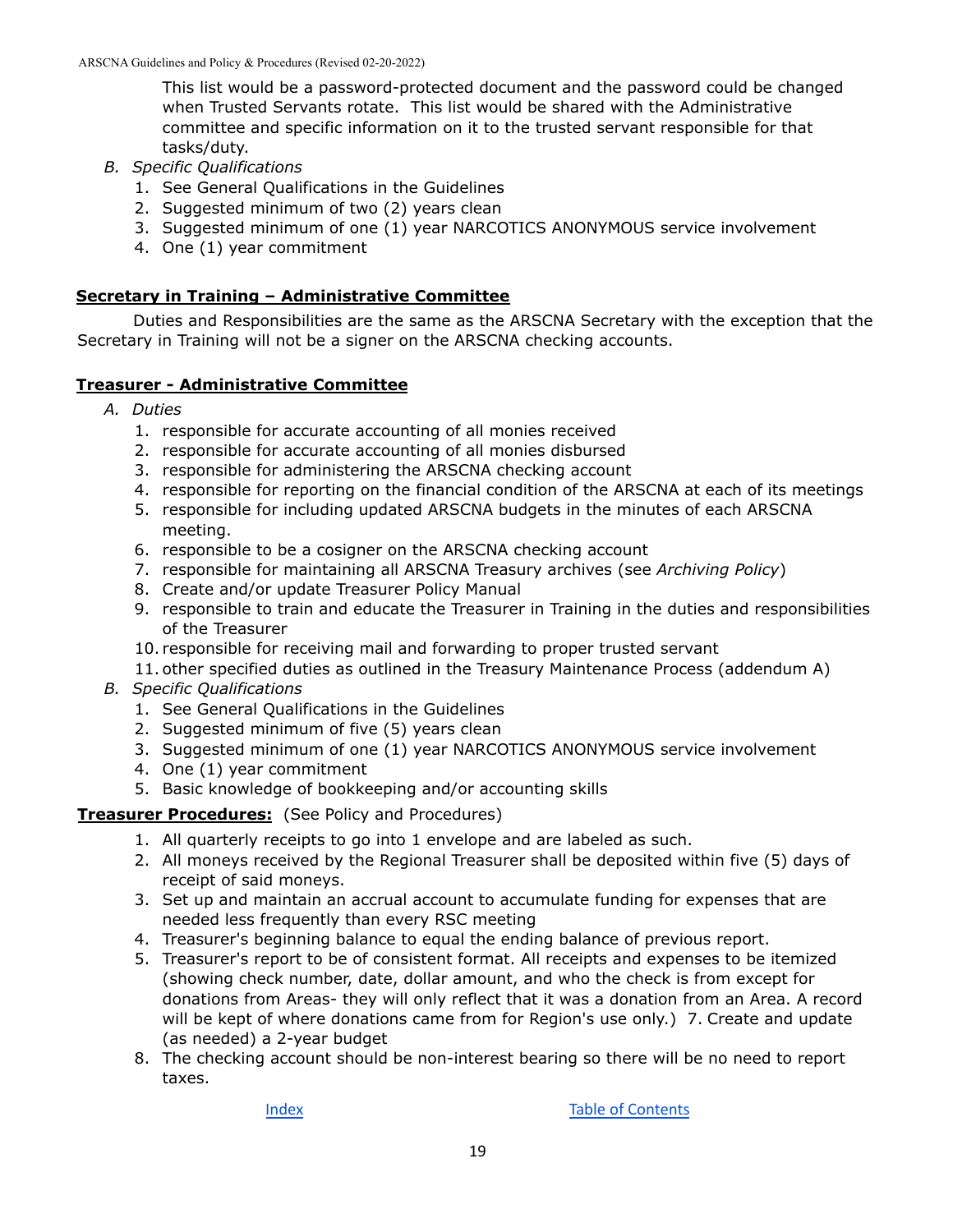- 9. If at all possible, reimbursements should be in check form; i.e.: personal check, money order, or cashier's check.
- 10. Treasurer's records are to be kept up to date, so that RSC Trusted Servants may look at the books at any time and get an accurate picture of Regional finances.
- 11.All records to be reconciled on a monthly basis.
- 12.Revise the budget at the last ARSCNA meeting, of the year, and include the updated budget in the minutes of that meeting

#### <span id="page-24-0"></span>**Treasurer in Training – Administrative Committee**

Duties and Responsibilities are the same as the ARSCNA Treasurer with the exception that the Treasurer in Training will not be a cosigner on the ARSCNA checking accounts

#### <span id="page-24-1"></span>**Regional Delegate (RD) - Administrative Committee**

- *A. Duties*
	- 1. responsible to represent and speak for the member Areas and Groups that comprise the ARSCNA at the World Service Conference
	- 2. responsible to provide a two-way communication between the ARSCNA and Narcotics Anonymous World Services
	- 3. responsible to provide a two-way communication between the ARSCNA and the Southern Zonal Forum and Multi Zonal Forum
	- 4. Facilitate workshops at the Southern Zonal Forum and Multi Zonal Forum if necessary.
	- 5. responsible to provide a two-way communication between the ARSCNA and other Regions of Narcotics Anonymous as necessary
	- 6. responsible to be a resource for information and guidance in matters concerning the Twelve Traditions and Twelve Concepts of Narcotics Anonymous
	- 7. responsible to train and educate the Regional Delegate Alternate
	- 8. responsible to conduct the ARSCNA in the absence of the Chairperson and Vice chairperson
	- 9. responsible to maintain communication with *NAWS* on all literature in review discussion during the absence of a Literature Review chairperson or committee.
	- 10. To purchase a copy of the C.A.R. (Conference Agenda Report), when it becomes available (every 2 years on odd years), for each Area & Loner group represented at the Arkansas Regional Service Committee.
	- 11. responsible to attend all meetings of the Policy and Procedures subcommittee as a member (it is strongly suggested that the RD is not to hold a trusted servant position in the committee).
	- 12.the most recent former RD is to serve on the Policy and Procedures subcommittee for 2 years, after his/her term as RD is fulfilled.

#### *B. Specific Qualifications*

- 1. See General Qualifications in the Guidelines
- 2. Knowledge of current ARSCNA issues.
- 3. Suggested minimum of six (6) years clean
- 4. Suggested minimum of four (4) years NARCOTICS ANONYMOUS service
- 5. Four (4) year commitment (2 as RD; 2 as a member of the Policy and Procedures subcommittee)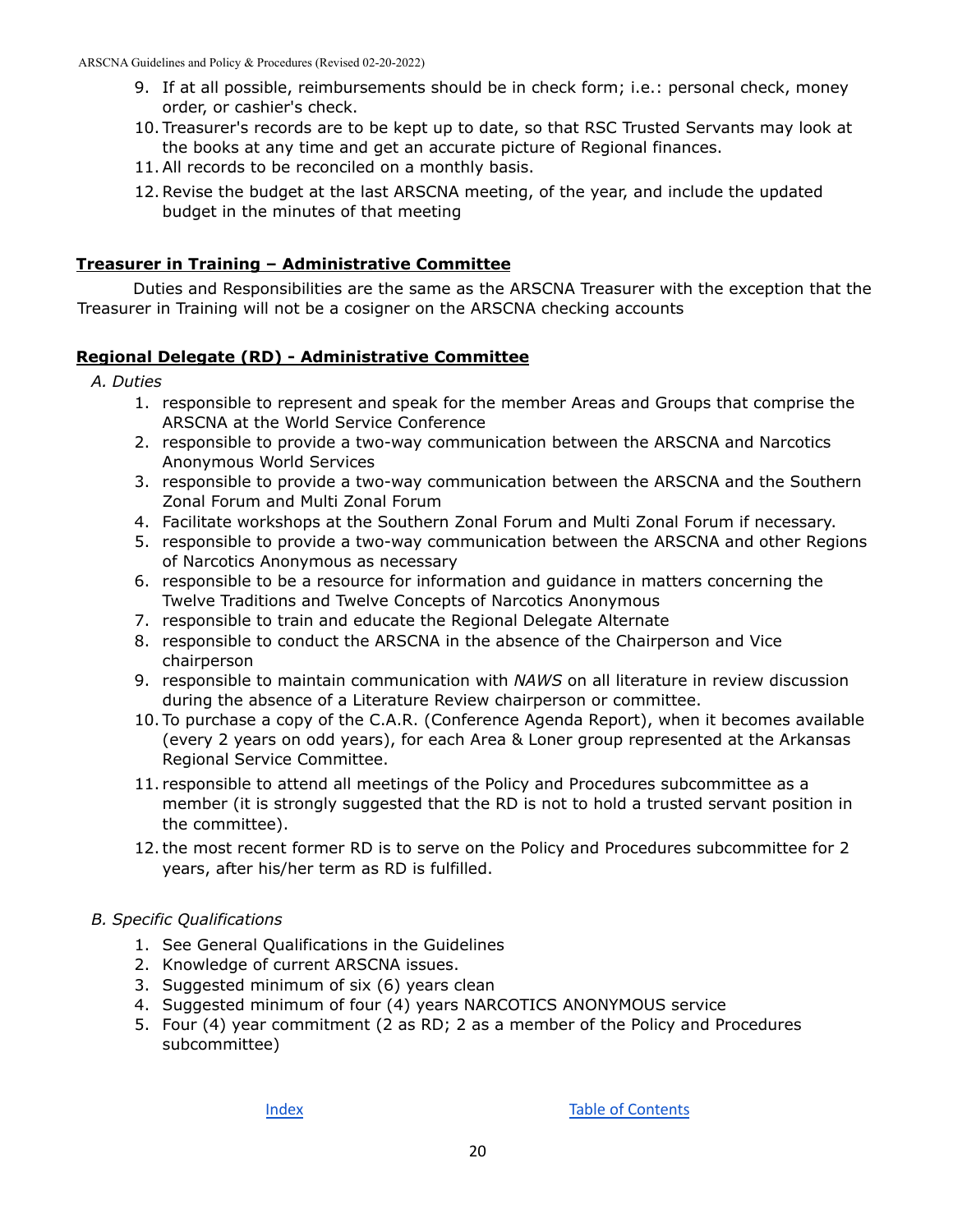#### <span id="page-25-0"></span>**Regional Delegate Alternate (RDA)-Administrative Committee**

#### *A. Duties*

- 1. responsible to work closely with the Regional Delegate to fulfill the duties of that office
- 2. responsible to act as the Regional Delegate in the absence of the RD
- 3. responsible to attend all meetings of the Policy and Procedures subcommittee as a member (it is strongly suggested that the RDA is not to hold a trusted servant position in the committee).
- *B. Specific Qualifications*
	- 1. See General Qualifications in the Guidelines
	- 2. Suggested minimum of five (5) years clean
	- 3. Suggested minimum of three (3) years service involvement
	- 4. Six (6) year commitment (2 as Alternate; 2 as RD; 2 as a member of the Policy and Procedures subcommittee)

#### <span id="page-25-1"></span>**Policy and Procedures Committee Chairperson-Administrative Committee**

Duties

- A. Serve as a member of the Administrative Committee
- B. To act as an advisor to the ARSCNA Chair/Vice-Chair in matters concerning Guidelines and Policies
- C. Responsible to attend all sessions of the ARSCNA to make sure any business that transpires, that affects Policy, is properly recorded and that the main copy of the Policy Manual gets updated prior to the next meeting of the ARSCNA.

*Specific Qualifications*

- 1. See General Qualifications in the Guidelines
- 2. Suggested minimum of six (6) years clean
- 3. Suggested minimum of three (3) years prior involvement in service to the ARSCNA (as a committee chairperson and/or a member of the Administrative Committee)
- 4. It is recommended, not required, that the Policy Chairperson be a former Chair (or Vice Chair) of the ARSCNA or a former RD.
- 5. Should have a working/functioning knowledge of the ARSCNA Regional Policy & Procedures
- 6. In the event of a vacancy in the position of RSC Vice-Chairperson, the Policy & Procedures Chairperson will fill in for any vacant positions that would have been fulfilled by the RSC Vice Chairperson.

### **FORMING NEW STANDING COMMITTEES**

<span id="page-25-2"></span>To form a new standing committee:

- A. A letter to identify the needs that this committee may better serve the purpose of the Region is to be brought forth in new business.
- B. The proposal to be sent back to the Areas/Loner Groups for Group Conscience.
- C. A consensus or a two-thirds majority is necessary to form a standing committee.
- D. The newly formed standing committee must formulate a draft of proposed guidelines within 6 months of establishment. This draft to be submitted to the RSC for approval.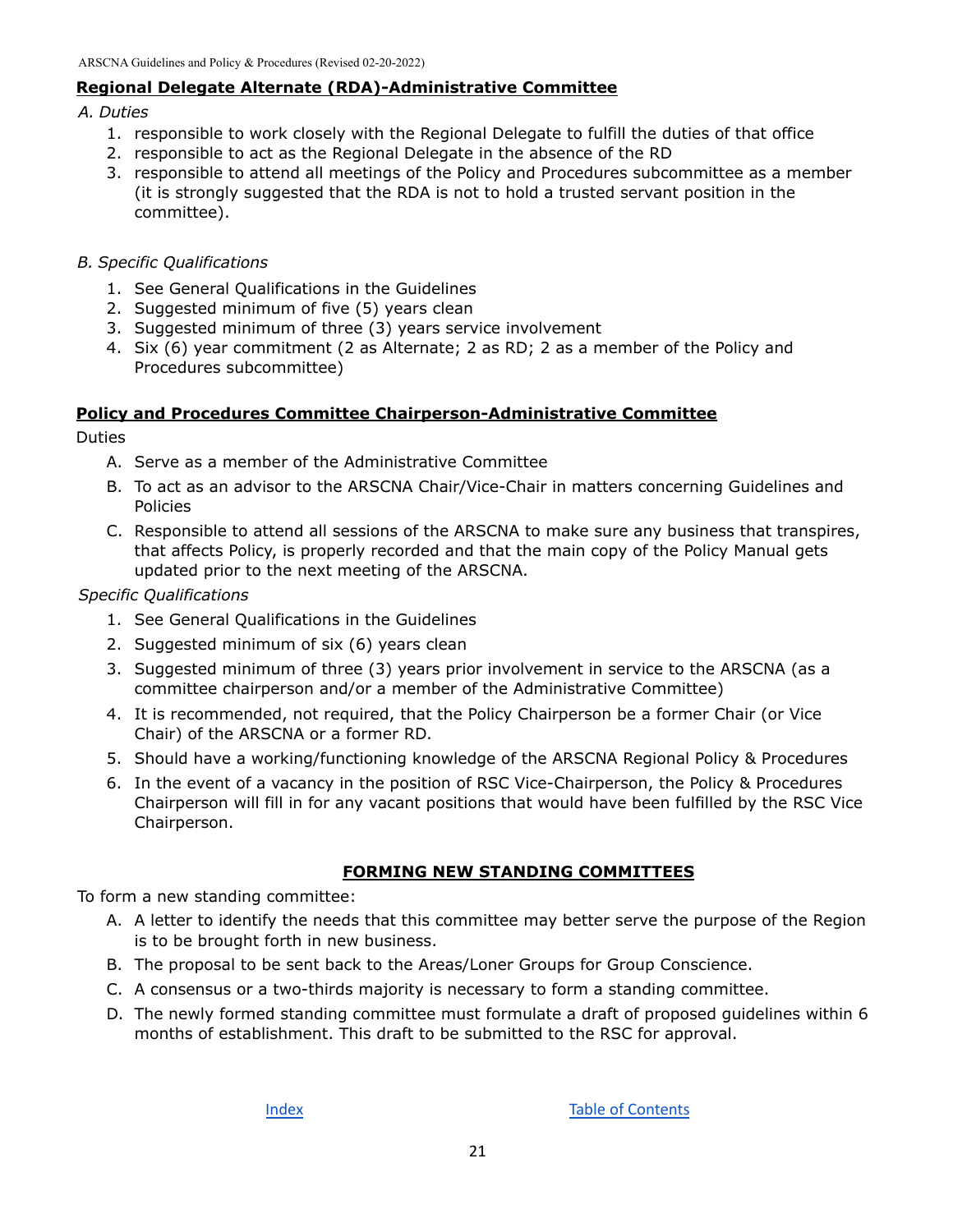#### **QUALIFICATIONS: STANDING COMMITTEE AND COORDINATOR TRUSTED SERVANTS**

#### <span id="page-26-0"></span>CHAIRPERSON or COORDINATOR:

- 1. See General Qualifications in the Guidelines
- 2. Suggested minimum of two (2) years clean.
- 3. Suggested minimum of one (1) year N.A. service involvement.
- 4. One (1) year commitment.

#### **RESPONSIBILITIES: SUBCOMMITTEE AND COORDINATOR TRUSTED SERVANTS**

#### <span id="page-26-1"></span>A. CHAIRPERSON or COORDINATOR

- 1) Elected by the group conscience of the RSC as per its guidelines.
- 2) Presides over all meetings of the subcommittee with a general understanding of parliamentary procedure and consensus procedure.
- 3) Prepares a report for each RSC meeting and makes all motions on behalf of the committee and is the voice of the indicated subcommittee.
- 4) Coordinates and is responsible for all work done.
- 5) Maintains communication with World Services.
- 6) Prepares a budget with the subcommittee to be submitted for the approval of the RSC for the upcoming year (if necessary).
- 7) Notify Policy and Procedures Chairperson of any policy changes.
- 8) The Chair will communicate all information to committee members and hosting Area sub-committee chairs

#### **SUBCOMMITTEE MEMBERSHIP AND COMPOSITION**

<span id="page-26-2"></span>1. The Convention Subcommittee will be composed of members outlined in the Convention Guidelines and Policies.

#### **Information Flow for Meeting List, Phoneline, and Website**

<span id="page-26-3"></span>To maintain the same information on our 800 number, meeting list, and website (and to keep all information as accurate as possible) all meeting additions/changes must be emailed to [meetings@arscna.org](mailto:meetings@arscna.org) or the BMLT coordinator. The BMLT Coordinator will update the meeting database which will update the Phoneline and website automatically.

#### **HOSPITALS AND INSTITUTIONS / PUBLIC RELATIONS (HIPR) PROJECTS**

<span id="page-26-4"></span>Any HIPR projects should use the NAWS PR Handbook and the PR Basics handbook to manage projects. Whenever possible they should be coordinated with an Area or Loner Group near where the project needs are.

#### **LITERATURE REVIEW - Projects**

<span id="page-26-5"></span>All Literature Review projects are open to the fellowship as a whole and will be reported to the RSC by the RD/RDA team. RCMs are asked to share these projects to their areas in a timely fashion offering as many members as possible a chance to participate.

#### **OUTREACH - Projects**

<span id="page-26-6"></span>Any Outreach projects should use the NAWS PR Handbook and the PR Basics handbooks to manage projects. It is probably also advised to seek out Outreach resources created by other regions that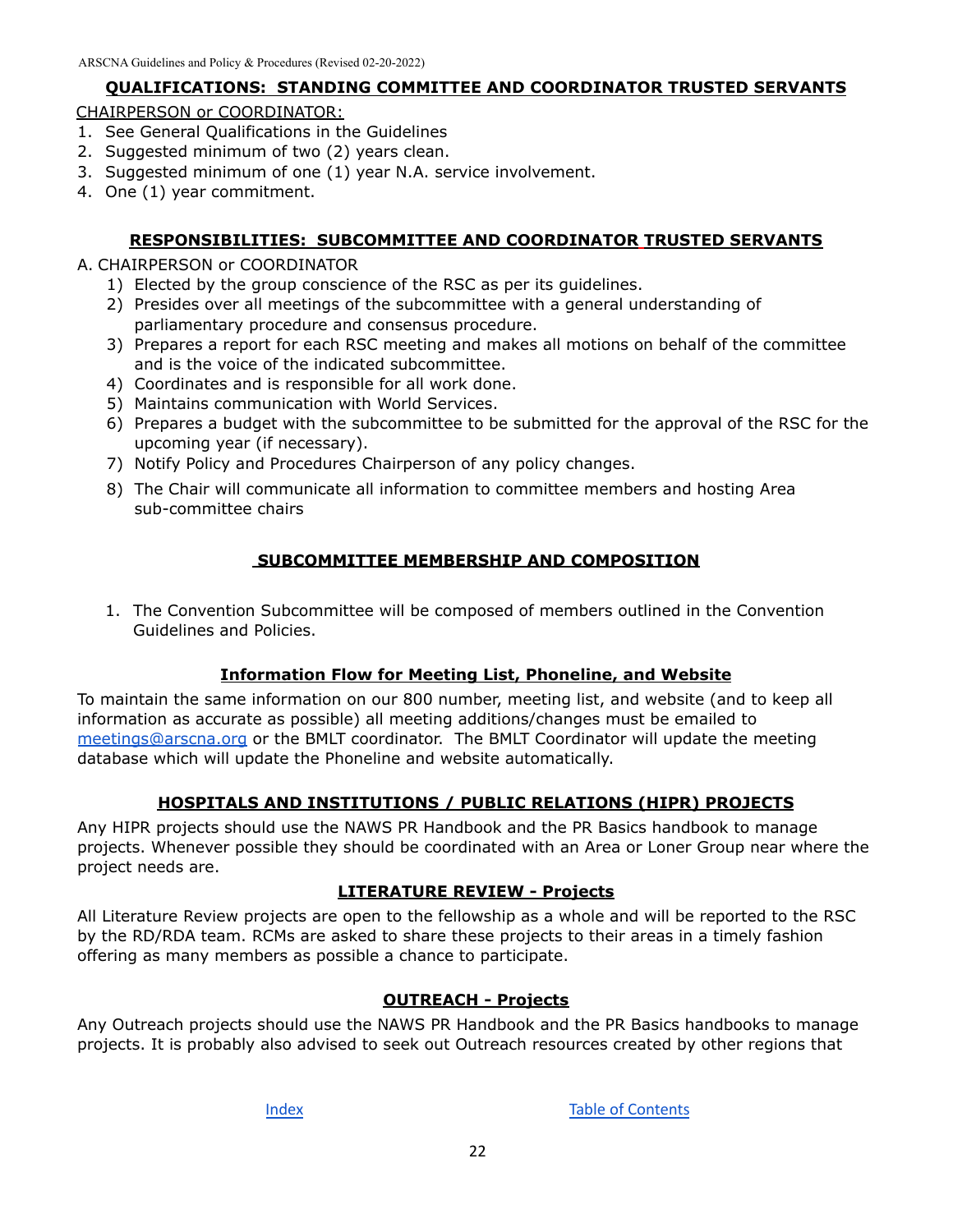might be helpful. Whenever possible they should be coordinated with an Area or Loner Group near where the project needs are.

#### **PHONELINE – Coordinator**

#### <span id="page-27-0"></span>Specific Purpose:

The Arkansas Regional Phoneline Coordinator shall be one point of contact between the Region and the answering service and shall be responsible for maintaining contact numbers to prevent the distribution of inaccurate information to addicts within, as well as visitors to, the Arkansas Region.

To ensure accurate contact information each area will have a regional phoneline workshop once every two years. Contacts on the patch list must attend a regional phoneline workshop every two years to qualify for the patch list. On the alternate years when a regional phoneline workshop is not required, the RCM or RCM Alternate will check the contacts on the patch list in their area for accuracy and report back to the phoneline chair.

#### Functions and Responsibilities:

- A. Operate and maintain the Arkansas Regional Phoneline provided by a professional answering service. This committee shall function utilizing NA Conference-approved suggestions as put forth in "A Guide To Phoneline Service."
- B. Develop and maintain an instructional package of procedures, policies and guidelines for phoneline operation by the answering service. Conduct periodic presentations for orientation of answering service personnel.
- C. Maintain a roster of contacts of Regional Administrative and Standing Committee Trusted Servants, which shall include committee position held, first name with last initial, and phone number(s). Keep the answering service informed as changes occur.
- D. Maintain communication with the answering service and any pertinent NA World Services contacts to ensure the availability of the most current information.
- E. Develop and maintain a Phoneline Orientation Package for the use of phoneline volunteers. Provide training, such as group and individual orientations, for such volunteers.
- F. Provide a forum or pooling place for Area Phoneline Subcommittees to share their experience, strength and hope.
- G. Conduct flyer days, learning days, and activities that will attract and keep phoneline volunteers.

#### **POLICY AND PROCEDURES**

#### <span id="page-27-1"></span>Functions and Responsibilities:

- 1) The Current RD and RD Alternate are to attend all meetings of the Policy and Procedures committee as members
- 2) The Policy and Procedures Committee is to have on hand copies of the *Consensus Workshop, ARSCNA Guidelines, and ARSCNA Policy & Procedures Manual* to give to new RCMs (so they can go over it between meetings of the ARSCNA)
- 3) The Policy Committee is to receive any new motions prior to the end of Open Discussion, to make sure the motion is clear, clean, and all necessary details are included, and the Policy Chairperson will bring these motions to the Administrative Committee's attention prior to the start of New Business.
- 4) The Policy and Procedures Committee will update the main copy of the Policy Manual after each meeting of the ARSCNA and will update the other available copies at the following RSC. A Master List will be kept ensuring that all copies have the most current revisions included.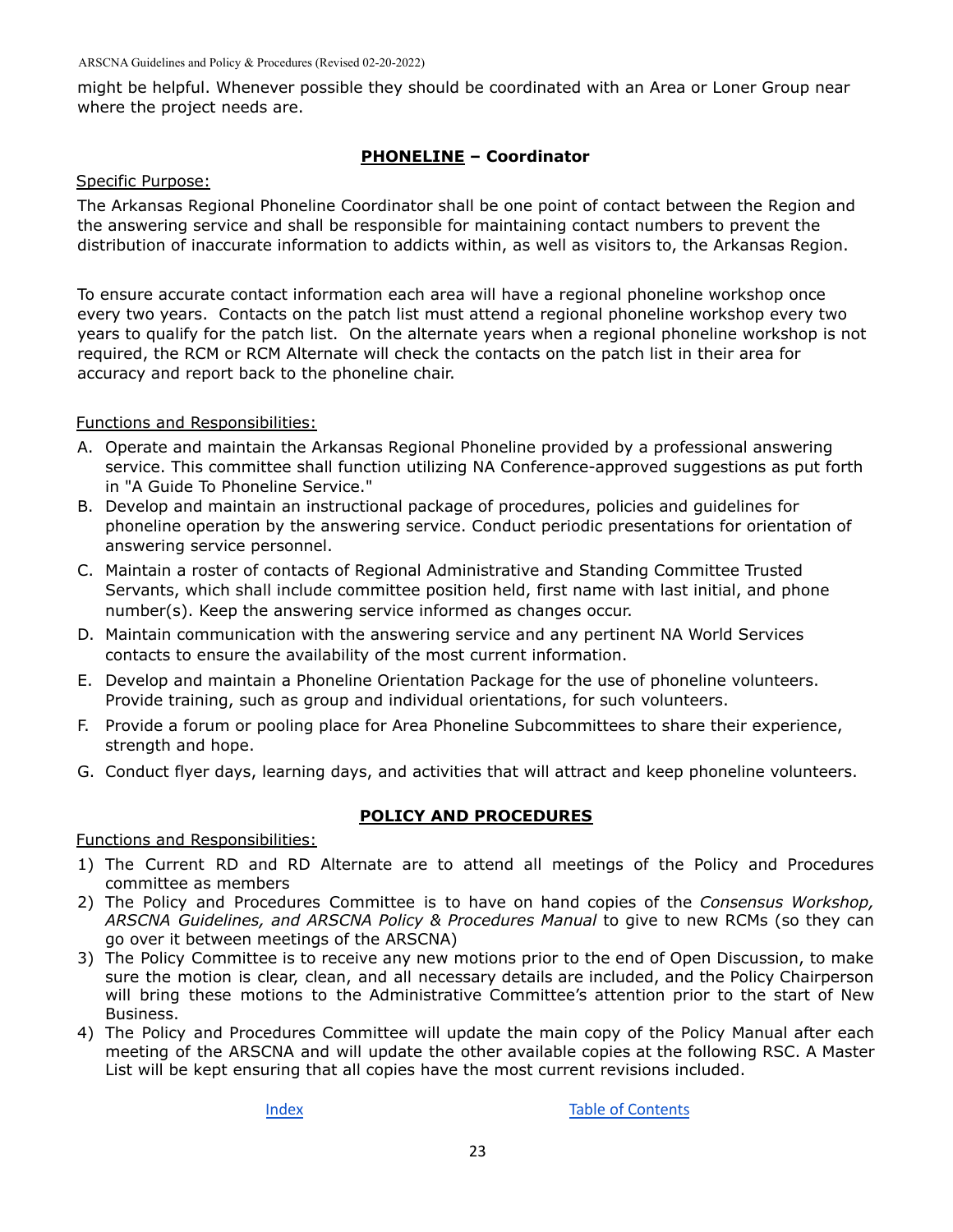#### **WEBSITE Coordinator**

- <span id="page-28-0"></span>A. Responsible for updating the NAWS Website with current and correct Regional meeting and trusted servant information.
- B. The Website coordinator will work closely with the BMLT Coordinator.
- C. Access codes, for the website, are to be given to the ARSCNA Secretary, RD, and RDA.
- D. The domain/website that shall be hosted and monitored for the ARSCNA is "arscna.org".
- E. The hosting fees shall include updating and maintenance of the calendar, minute uploads, updating contact page contact information (example-changing email information for chair, vicechair, secretary, treasurer, and so on).
- F. There shall be one liaison that will communicate all updates with the webservant.
- G. ARSCNA may hire, at the recommendation of the Website Coordinator, an outside worker as webservant to keep the website updated. The name of this outside worker shall only be noted in any contract signed by the ARSCNA chairperson and the treasurer's registry for payment.

<span id="page-28-1"></span>x

#### **BMLT Coordinator**

- A. Responsible for updating the Basic Meeting List Toolbox with accurate meeting information in the Arkansas Region.
- B. The BMLT coordinator will work closely with the Website Coordinator, Phoneline Coordinator, Area trusted servants, and Loner Groups.
- C. The BMLT database will be maintained monthly to ensure that all levels of service utilizing this tool have accurate information.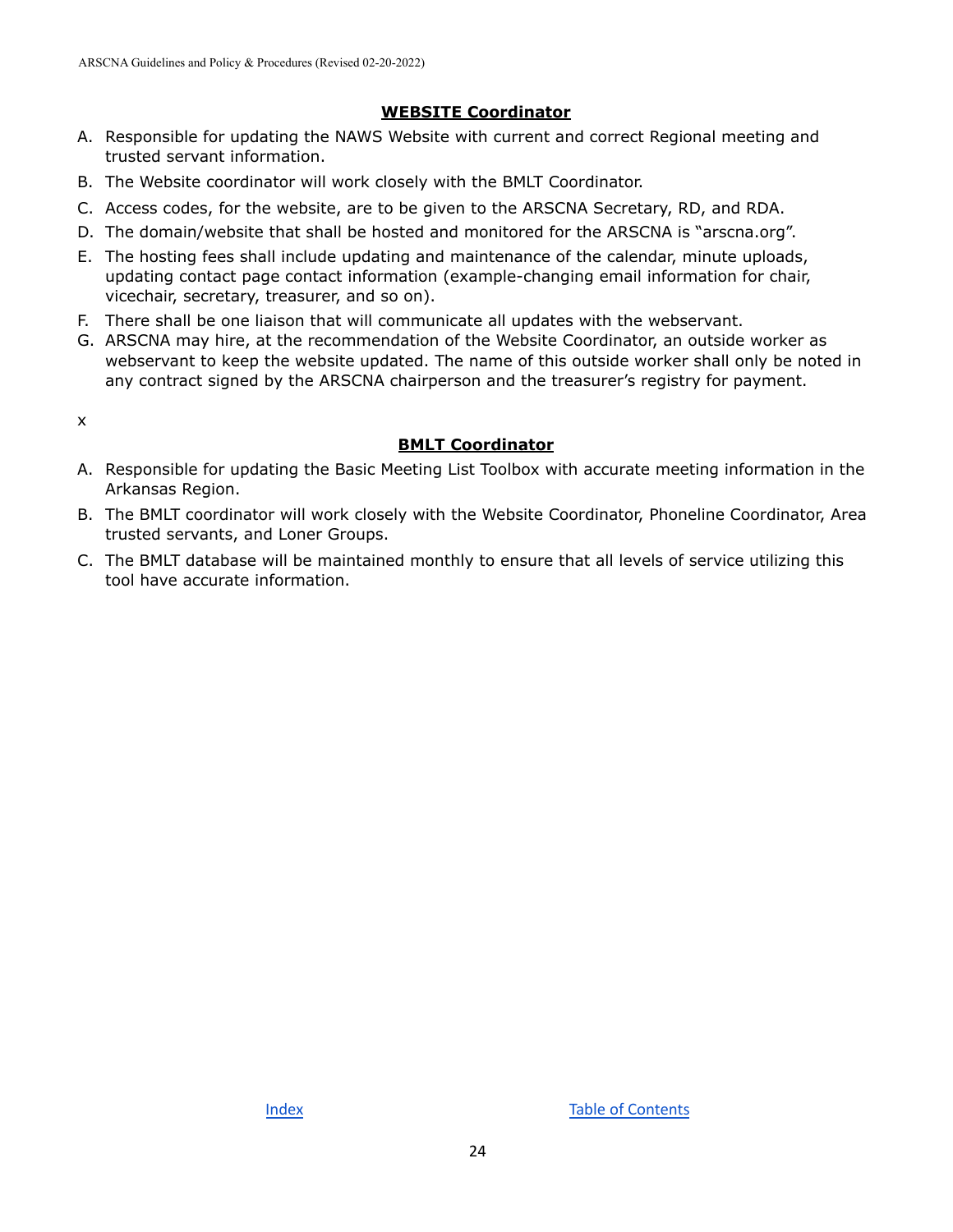#### **Meeting List Criteria**

- <span id="page-29-0"></span>1. Use Area meeting lists as available.
- 2. For a Group not covered by an Area meeting list, there would be two requirements to be on Regional Meeting List:
	- a. Group must have 90 days in existence.
	- b. Group must be attempting to adhere to the Twelve Traditions.

Regional Meeting Lists should include the following items:

- 1. Area-Group Phoneline numbers
- 2. Day and Time
- 3. Smoking or Non-Smoking
- 4. Handicap accessibility
- 5. Meeting type Open or Closed
- 6. Meeting format Topic, discussion, speaker, etc.
- 7. Meeting attended by predominately (men, women, etc.) when pertinent.

Regional Meeting List to be updated every three months. RCMs are responsible for getting up-todate information to the Website Coordinator and the BMLT Coordinator.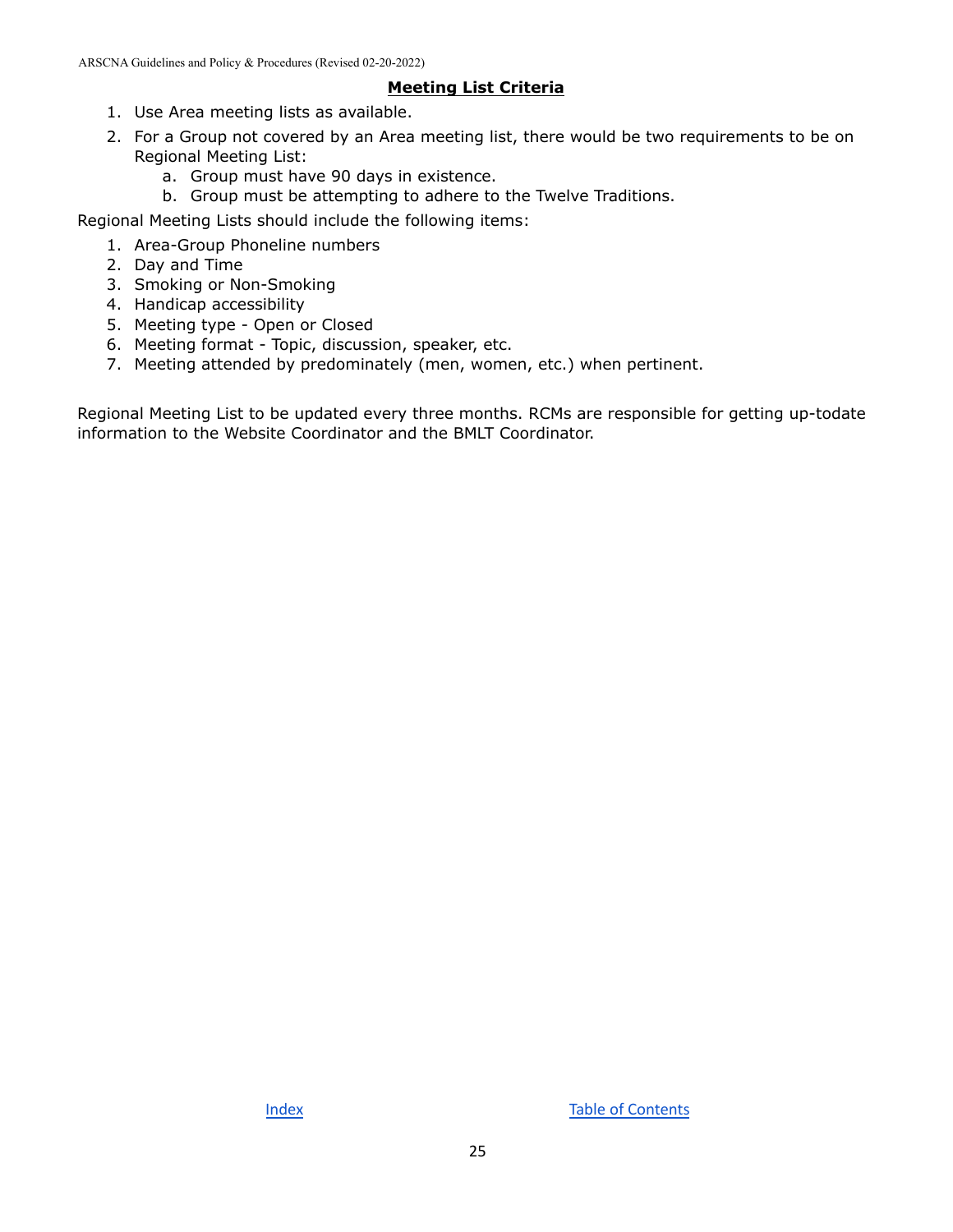# **ARCHIVING POLICY**

- <span id="page-30-0"></span>a. The ARSCNA Year-end shall be the February meeting of the RSC.
- b. The ARSCNA will maintain 7 years of physical documents in the archive and electronic documents permanently.
- c. The Secretary will be responsible for organizing the minutes, motions, and reports pertaining to the general business of the ARSCNA
- d. Procedure
	- i. The RSC shall always have the current year and previous year of Motions including, but not limited to: motions, reports, and all financials paperwork present at every meeting.
	- ii. The Secretary will be responsible for the minutes and they shall include the following: sub-committee reports, motions and associated documents.
	- iii. The Treasurer will be responsible for organizing and maintaining the Treasurer's reports, financial requests, income statements, invoices, receipts, and any additional paperwork pertaining to the treasury.
	- iv. Every February it will be the RSC Chair's responsibility to collect the documents from the Secretary and the Treasurer
	- v. The documents to be archived as year 2. The documents will be bound together with financial documents on top.
	- vi. The original minutes and the motions should be kept with the Final Approved Minutes.
	- vii. Within 2 weeks of the May RSC meeting, the RSC Chairperson will ensure that the documents are archived and filed as year 2, removing year 7 and disposed of by shredding and recycling.
	- viii. Electronic records will be kept permanently on an online storage and USB file.

e. In the first year of the implementation of this policy, the administrative committee will strive to find all documents pertaining to the RSC business since its inception. All documents found will be scanned and digitized. Seven (7) years of physical documents will be preserved, labeled by year, bound together, and then archived. A secure location will be found for the physical archives. All documents older than seven (7) years will be shredded and recycled.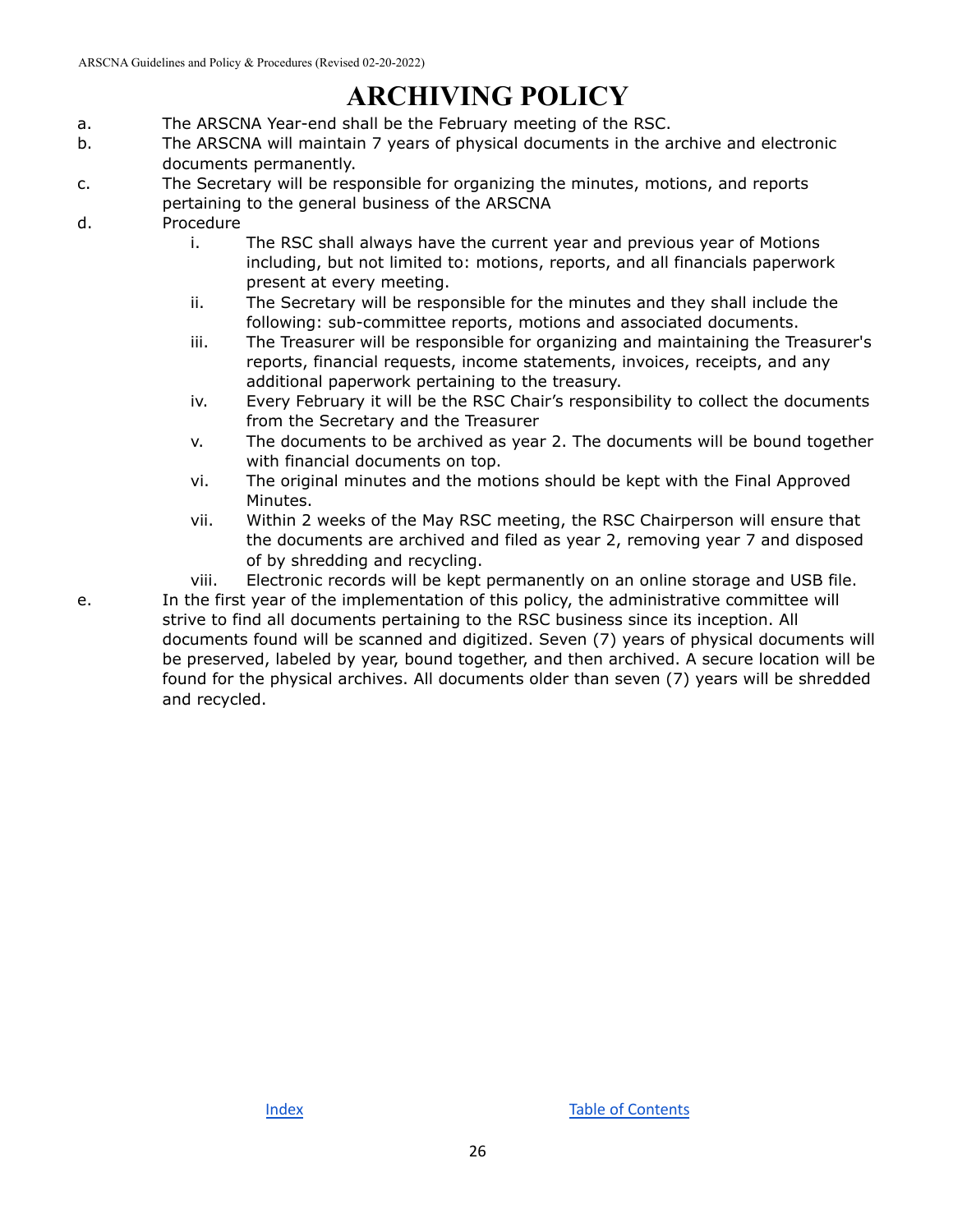## **AUDIT PROCEDURES – for RSC and Convention Subcommittee**

<span id="page-31-1"></span><span id="page-31-0"></span>Treasurers must keep in mind that they are responsible for all monies taken in and disbursed. It is their responsibility to have sufficient backup for each transaction as described in the audit procedures below.

- a) The Treasurer for the account being audited shall provide the following
	- i. Treasury Ledger that is reconciled (maybe digital)
	- ii. Checkbook
	- iii. Reconciled bank statements;
	- iv. RSC, subcommittee or host committee meeting minutes;
	- v. Written reimbursement/funding requests with money motions;
	- vi. Copies of all signed contracts for which payments have been made;
	- vii. Receipt book;
	- viii. Deposit receipts.
	- ix. Printed check images from Bank Statement
- b) Voided checks shall not be destroyed and must be present.
- d) All budget requests/ money motions (with back-up) should be filed in the chronological order of the ledger.
- e) Bank statements should be in order or be in chronological order with all information such as receipts for checks written, and receipts for all deposits made.
- f) Meeting minutes must include all budget requests.
- g) All budget requests, deposits, or any transactions must have backup. Backup is defined as receipts for purchases and receipts for monies received.
	- i. All budget requests and/or money motions must have a receipt to accompany the request.
	- ii. All deposits must have receipts from the recipient of the monies turned in.
- h) All audits are performed in sequential order and are derived from the bank statements, line by line, and all money transfers are verified sent and received by the other account bank statement.
	- i. Every check written is matched up with the budget request with receipts or monthly bills.
	- ii. Every deposit must be supported with a receipt from every donation or monies turned in.
	- iii. The Ledger is used to organize the bank statement and match it up with all budget requests and deposits.
- i) One person should take notes of all procedural errors and anomalies. Experience has shown that it works well for one person to review the Ledger/checkbook, another to verify the bank statements, another to verify the budget requests with receipts, another to verify receipts for deposits in concert, and one person to take notes for anomalies or procedural errors.
- j) An anomaly for the purposes of the audit, is an irregularity, a breakdown or malfunction; a problem to be addressed and might indicate that we haven't identified the reason for the variance. For example: when you cannot reconcile the check register to the bank statement

[Index](#page-3-0) **Index Index Index**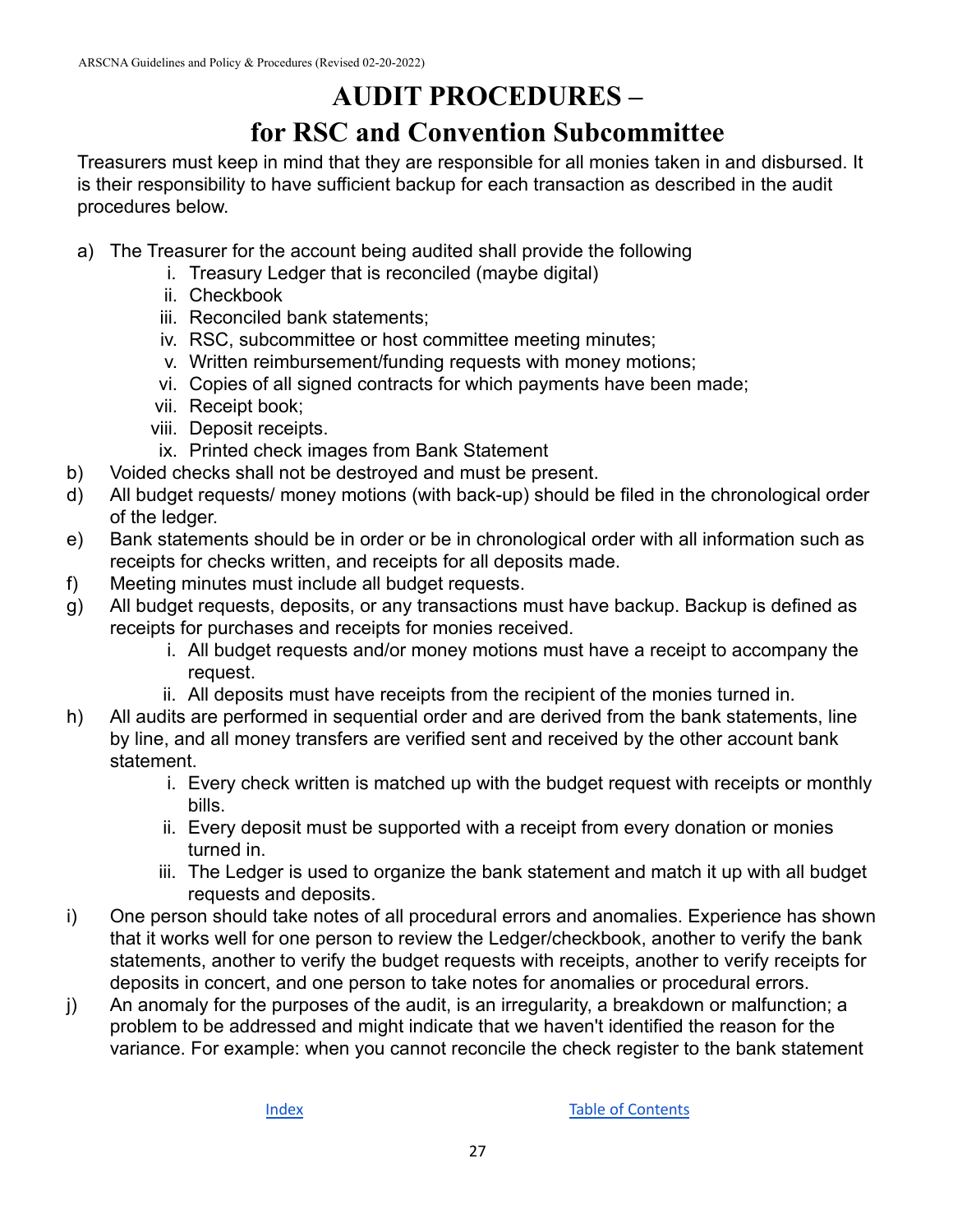and the dollar amount of the difference is known but we don't know why or when a deposit in the ledger does not match the bank statement deposit.

- $k$ ) A procedural error for the purposes of the audit, is something that goes against documented procedure; a break from routine. Example: we didn't get two signatures on a check or signed our own check, or when a budget request is approved but not noted in the minutes or a budget request is not supported by a receipt of purchases.
- l) All accounting books (both hard copy and/or electronic), copy of checkbook register, budget requests w/receipts, bank statements w/cancelled checks (if provided), meeting minutes, and anything else pertaining to the treasury are turned over to the RSC Chairperson at the conclusion of the Final Audit. All these materials are to be archived. (See archive policy for procedure.)
- m) The chairperson with the help of the person who took notes at the audit shall prepare a report for the next RSC meeting after the audit.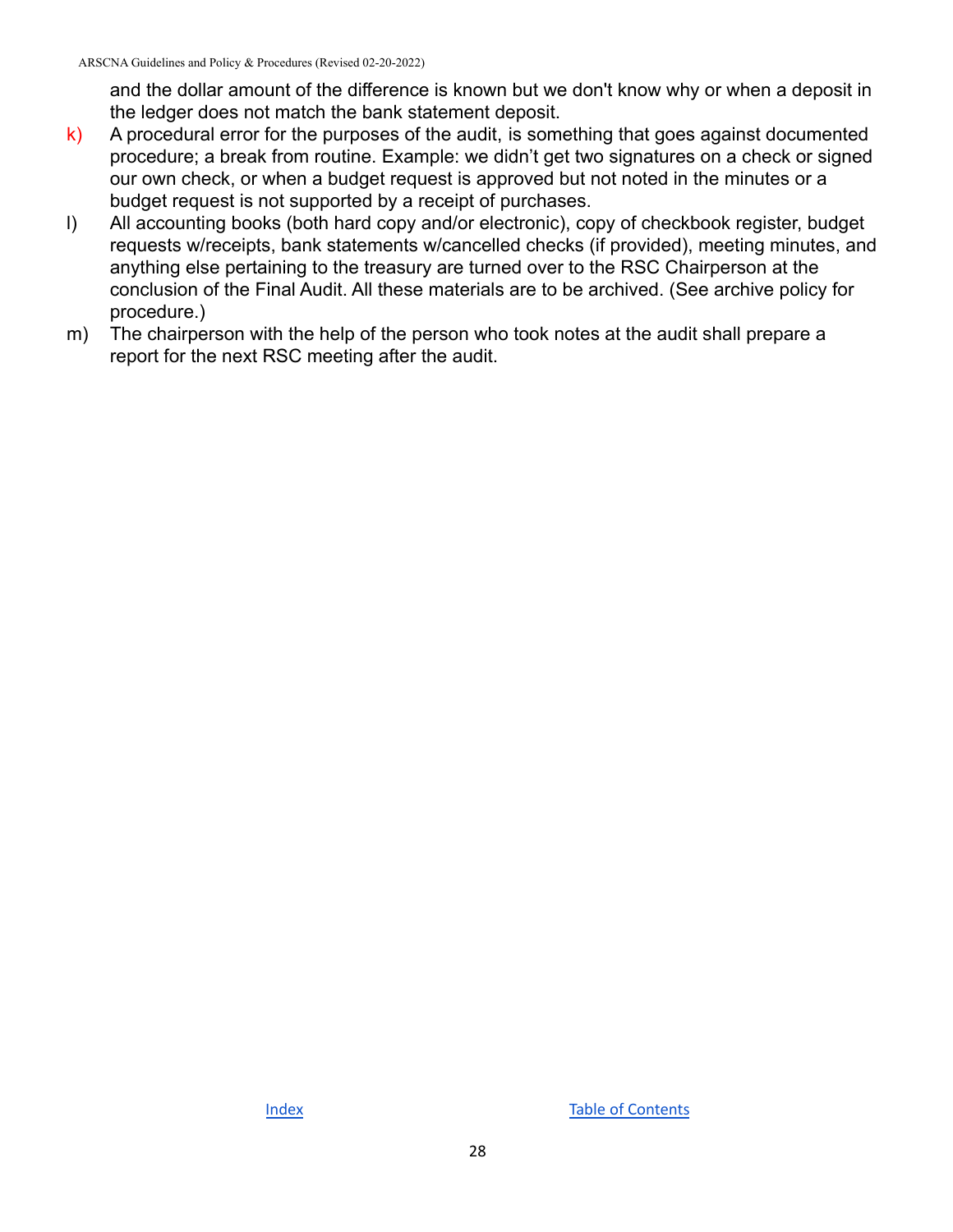## **Communication Policy**

<span id="page-33-0"></span>This communication policy is not meant to control members but to facilitate continuity in our communication, especially with outside enterprises. This also helps new members to a position to read through previous communication done by the Trusted Servant they are replacing. In the sad event that a member can't perform their duties, another member of the RSC can help with the communication and take over where someone else left off.

- 1. The Secretary shall prepare a template with a Regional Letterhead for all written communication by RSC trusted servants to outside enterprises or other NA service bodies.
- 2. All written communications that the RSC has requested a Trusted Servant to write should be completed with the Regional Letterhead template.
- 3. All email communications to outside enterprises for the business of the RSC by trusted servants should be done using RSC email accounts. If a trusted servant receives an email from an outside enterprise for RSC business, they should forward it to the official RSC email account for their position.
- 4. All email signatures for RSC accounts should include the trusted servant's position, the ARSCNA website, the phoneline number, and our mailing address.
- 5. When it's difficult or impossible to use the official RSC email account, a Trusted Servant should try to forward the communication to the official email account for archiving purposes.

#### Letterhead template example:



Arkansas Regional Service Committee of Narcotics Anonymous

That no addict seeking recovery need ever die from the horrors of addiction without knowing that there is a better way of life

[www.arscna.org](http://www.arscna.org) (800) 338-8750 1310 Eastside Centre Ct 6 216, Mountain Home, AR 72653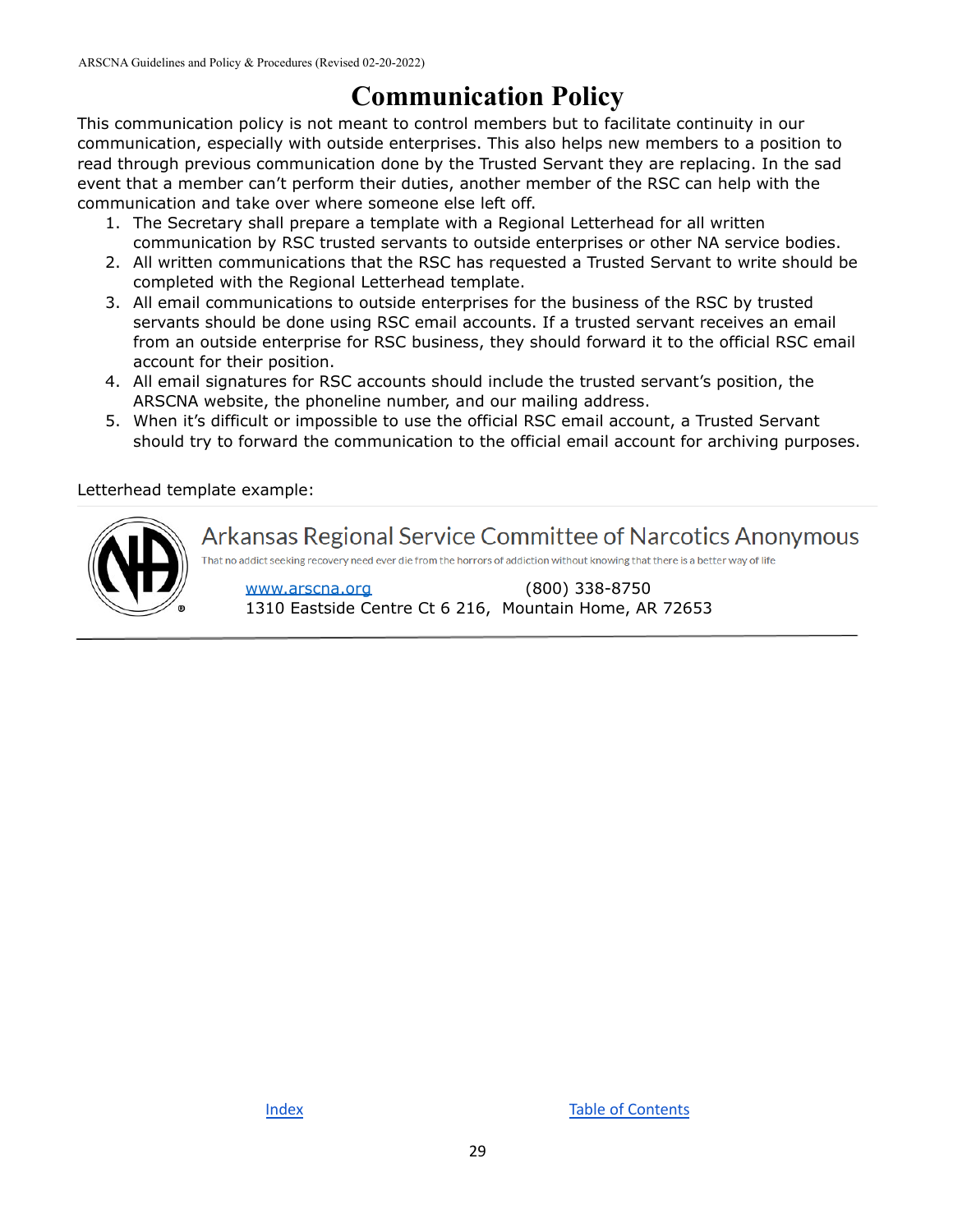## <span id="page-34-0"></span>**UPDATES TO GUIDELINES and Policy & Procedures**

1. Amendments are to be recorded, kept in the ARSCNA archives, and Appendix D (Updates to Guidelines, Policy and Procedures. The whole is to be updated annually to coincide with the election of Trusted Servants.

# <span id="page-34-1"></span>**POLICY CHANGES**

1. This Policy and procedures Manual is a living document that changes as the policy continues to change and evolve through decisions made at the ARSCNA. All changes to the policy, unless specified during the making of the policy change motion, shall go into effect at the following ARSCNA meeting.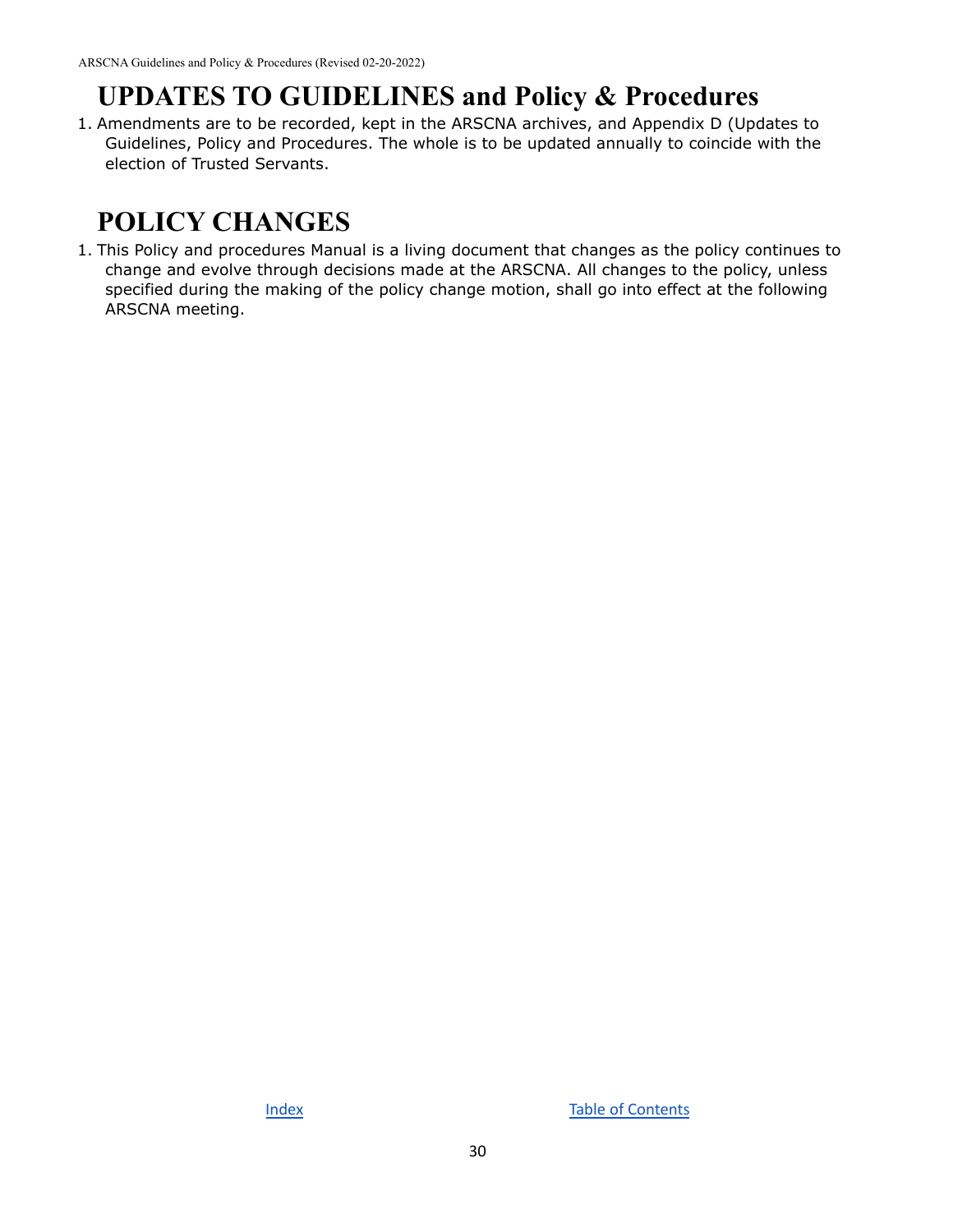# <span id="page-35-1"></span><span id="page-35-0"></span>**Appendix to Policy**

#### **Manual**

### **A. RULES OF ORDER - DEFINITIONS**

<span id="page-35-2"></span>**Adjourn** - means to close the session immediately.

**Amend** - (a pending motion) means to modify the wording of a pending motion and is considered a primary amendment (that is, it applies directly to the main question). The amendment is voted on by itself and before the pending motion. I f the amendment is adopted, the main motion is pending in its amended form; if the amendment is not adopted, the main motion is pending in its original form. An amendment is generally amendable. This amendment is considered a secondary amendment because it applies to the amendment and not the main question. The secondary amendment is disposed of by itself and before the primary amendment. If the secondary amendment is adopted, the primary amendment is pending in its amended form; if the secondary amendment is not adopted, the primary amendment is pending in its original form.

A pending motion may be amended many times before final disposition; however, no more than one primary and one secondary amendment can be pending at any one time.

A member's vote on an amendment does not obligate him to vote in a particular way on the main motion. Because primary amendments, secondary amendments, and pending motions are voted on separately, it allows each member the freedom to be in opposition to the amendment(s) but in favor of the motion, or vice versa.

**Appeal the Chair** - means the ruling is taken from the Chair and decided by the assembly. By electing a Chair, the assembly delegates the authority and duty to make necessary rulings on questions of parliamentary procedure. However, members do have the right to appeal and have no right to criticize a ruling of the Chair unless they appeal the decision.

**Call to Question** - (vote) means to immediately close debate and the making of any subsidiary motions, except Lay on the Table, of a pending motion. If Call to Question is not adopted, debate continues. If adopted, the pending motion immediately goes to vote.

**Change Order of the Day** - means to take a question out of its proper order or to consider one before the time to which it was postponed.

**Division of Question~**- means the pending motion is divided into distinct and separate parts to be considered individually. The motion should state where the division(s) is to be.

**Lay on the Table** - means to set the pending motion aside temporarily when something else of immediate urgency has arisen. The proper form of the motion does not state when the matter will be taken from the table. The matter must be taken from the table before adjournment or the matter dies for that session. However, the matter may be introduced at another session as a new motion.

If the mover's intent is anything other than temporarily laying a matter aside until an emergency situation is taken care of, then the proper motions/actions are: Postpone Definitely, Postpone Indefinitely, or vote against the motion. The motion to Lay on the Table should be ruled out of order if its intended effect is to kill the motion for the current session. It is proper for the maker to state his reason or for the Chair to ask for the reason of Laying on the Table.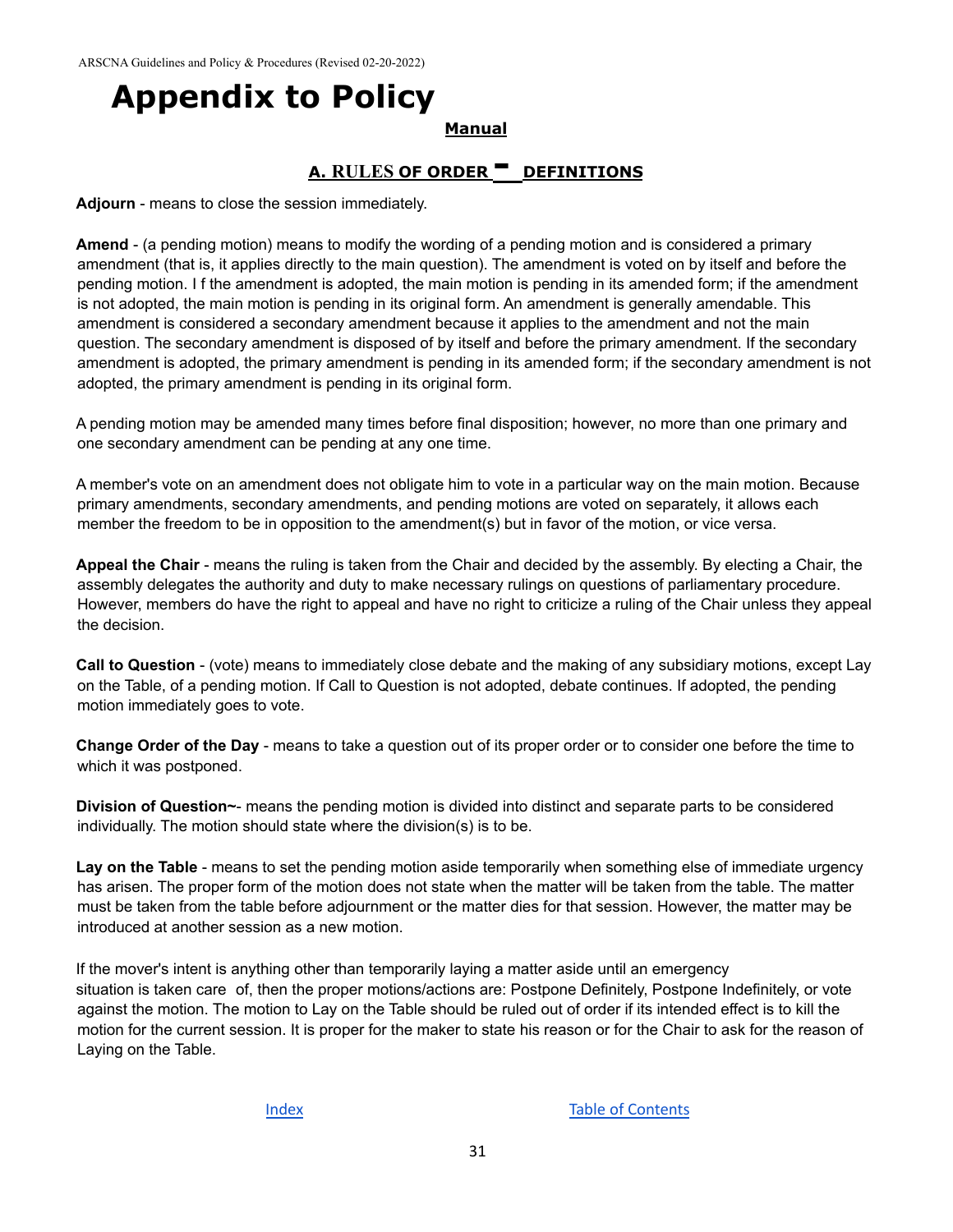Since a motion that has been Laid on the Table is still within the control of the assembly, **no** other motion on the same subject that would substantially conflict or present the same question would be in order. To consider a conflicting motion or substitute, the tabled motion would first need to be taken from the table and disposed of.

**Limit or extend debate** - means the assembly can exercise special control over the total time of debate, the time each member has to debate, or the number of members who can speak on a pending motion or series of pending motions. This motion cannot impose an immediate closing of debate. The appropriate motion then would be Reconsider Previous Question. Extend Debate can be utilized when either all pros or all cons are exhausted. Unlimited debate occurs unless specific number of pros and cons are stated in the motion to Extend Debate.

**Order of the Day** - means any member can require the assembly to conform to its own agenda, unless the assembly then Suspends the Rules of Order or Changes the Order of the Day.

**Point of Information** - is a request directed to the Chair, or through the Chair to another member, for information relevant to the business being considered but is not a matter related to parliamentary procedure and requires no vote. A Point of Information is not properly used to create a discussion between two members.

**Point of Order** - means a member believes the rules of the assembly are being violated and is asking for recognition from the Chair to make a determination as to whether or not the procedure that the member feels is pertinent is being violated. A Point of Order is not a method or procedure to dispute the accuracy of something that another member has stated, but a way to keep the assembly working on the business that it is supposed to be working on and in accordance with its guidelines and other rules of order. This point needs to be made immediately at the time the perceived breach occurs. Also, it is undesirable to raise Points of Order on minor irregularities, if it is clear that no one's rights are being infringed on.

**Point of Personal Privilege** - permits a request relating to the rights and privileges of the assembly or any of its members to be brought up for possible immediate consideration because of its urgency, while business is pending, and the request would otherwise be out of order.

**Postpone indefinitely**- means that the assembly declines to take a position on the main question. Its adoption kills the main motion for the duration of the session and avoids a direct vote on the question. It is useful in disposing of a badly chosen main motion that cannot be either adopted or expressly rejected without possibly undesirable consequences.

**Postpone to a definite time**- means to put off action on a pending motion until a definite day, meeting or hour, or until after a certain event. This motion can be moved regardless of how much debate there has been on the pending motion. A question may be postponed to a more convenient time or because debate has shown reasons for holding off a decision until later. When the time to which a question has been postponed arises, the question can be postponed again if additional delay will not interfere with the proper handling of the postponed motion.

When consideration of the question is resumed at the specified time, the business is in the same condition as it was immediately before the postponement, including any adhering motions. If the postponed motion is taken up on a different day, the business is in the same condition as it was immediately before postponement, with all adhering motions, except the rights of debate begin over again as if it had never been updated.

**Recess**- means a short intermission in the assembly's proceedings which does not close the meeting, and after which business will immediately be resumed at exactly the point where it was interrupted. If a recess is provided for in the agenda, the Chair simply declares the assembly in recess. If the Chair does not announce a pre-scheduled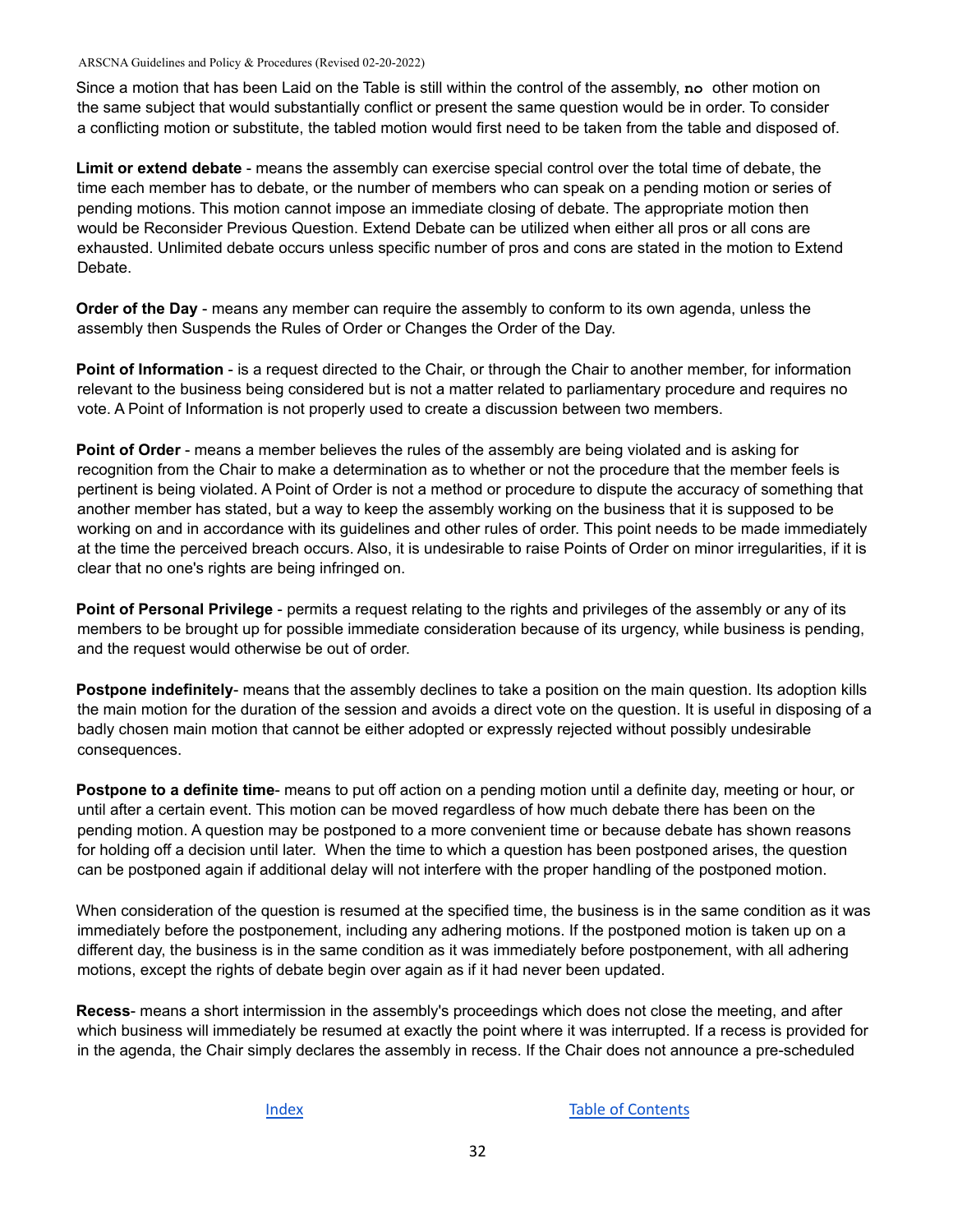recess at the scheduled time, a member can Call for the Order of the Day. If the assembly wishes to postpone a pre-scheduled recess, it can move to Suspend Rules of Order.

**Reconsider Previous Question** - enables a motion or amendment to be reconsidered if a member believes it was a hasty or ill-advised action or if new information or a changed situation has developed. However, it must be moved by a member who voted on the prevailing side (the seconder may have voted on either side) and it must be moved on the same day of the original vote. If the Reconsider Previous Question is adopted, the motion is brought before the assembly in the exact form as before the original vote was taken and is handled as if it had never been voted on, that is, it follows whatever parliamentary rules are appropriate to that motion, whether it is debatable, amendable, etc.

A member has the right to debate on the Reconsider Previous Question motion regardless of whether his rights to debate were exhausted on the original motion.

**Refer to Committee** - means to send the pending question or other issues to a committee so that the question or issue may be carefully investigated and put into better condition for the assembly to consider. The motion should specify which committee. If a special ad hoc committee is needed, the committee can be formed in the same or amending motion.

**Suspend rules of order** - enables the assembly to do something without violating one or more of its own regular rules, for instance, to bring a matter up at a different time than originally scheduled. The Chair cannot move this, but can entertain another member to make this motion.

**Take from the table** - enables the assembly to make pending again a motion that had previously been laid on the Table. If a matter is not Taken from the Table within the same session as the motion to Lay on the Table, the matter dies, although the matter can be reintroduced later as a new question. If the motion to Take from the Table is adopted, the original motion becomes pending in its exact form, including all adhering motions, as when it was laid down. When a matter is Taken from the Table, members who had exhausted their right to debate cannot speak again. -

**Withdraw a Motion** - means the assembly gives permission to the maker to withdraw his motion. This permission is only required after the motion has been stated by the Chair.

#### **TYPFS OF MOTIONS;**

#### <span id="page-37-0"></span>**P** - **Privileged Motion**

Does not relate to pending business but is so important that it should be allowed to interrupt the consideration of anything else. In general, the highest-ranking motion. Privileged motions also have an order of precedence and there may be several pending at the same time.

#### **S** - **Subsidiary Motion**

Assists the assembly in handling a pending motion. Always applies to the pending motion and does something to it without expressly adopting or rejecting it. Subsidiary motions also have an order of precedence and several may be pending at one time.

#### **M** - **Main Motion**

Brings business before the assembly. Can only be made when no other motion is pending and ranks lowest in the order of precedence. No main motion is in order if it conflicts with national, state, or local law, or with the rules (principles) of the assembly. If such a motion is adopted, even by a unanimous vote, it is null and void. No main motion is in order, which presents substantially the same question as a motion previously, rejected during the same session.

#### **I – Incidental Motion**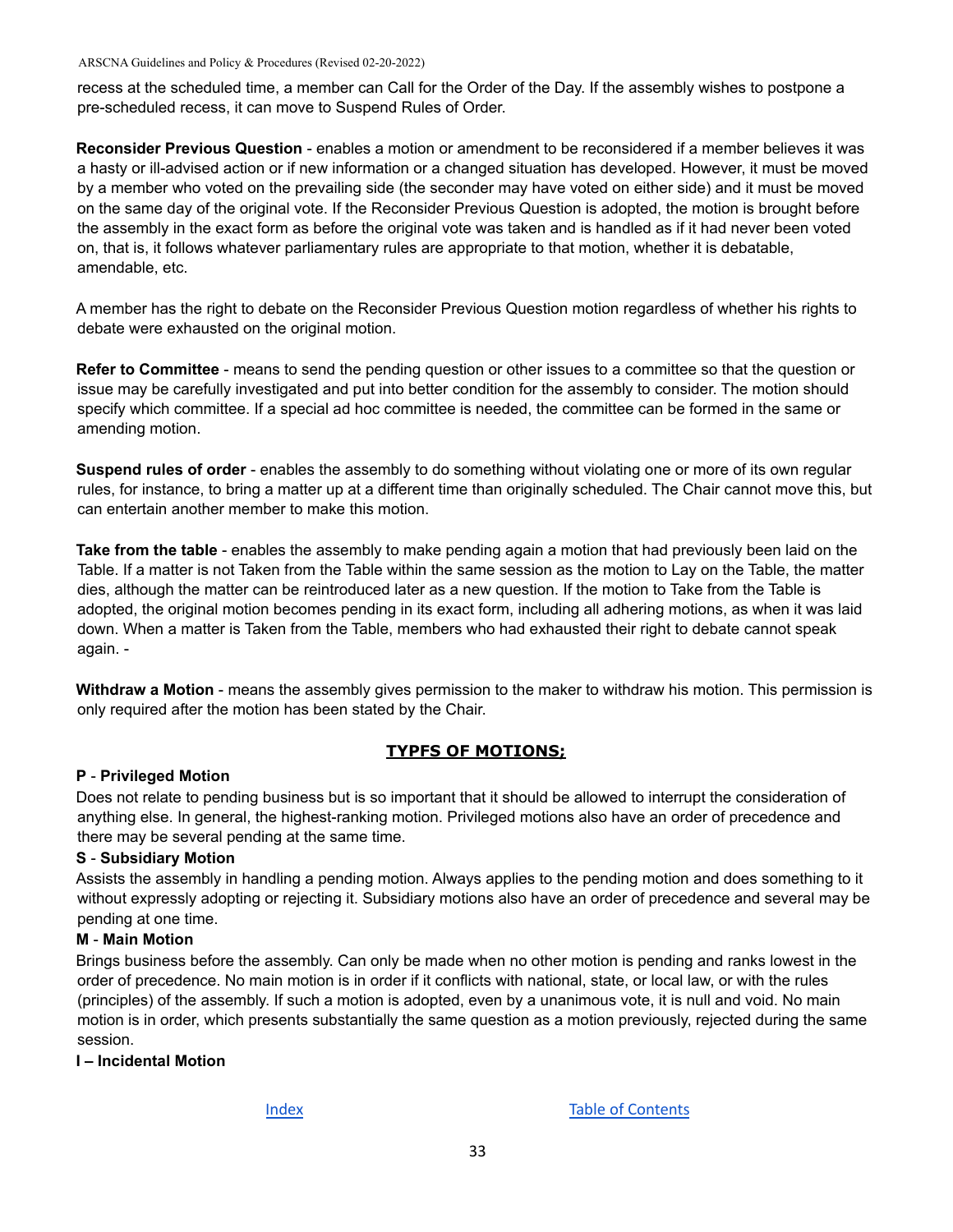Deals with questions of procedure arising out of a pending motion or another item of business. Although it may resemble a subsidiary motion, it doesn't generally alter the pending motion, but the procedure. With few exceptions, it relates to the pending question and must be taken care of before business proceeds. It is difficult to set their order of precedence, since it depends on the particular set of circumstances each time.

#### **B – Bring back a motion**

A motion that brings a question again before the assembly. Generally, can only be made when no other business is pending.

#### <span id="page-38-0"></span>**B. RULES OF ORDER – SHORT FORM**

| <b>Motion</b>                     |              | <b>Type Second</b> | <b>Debatable</b> |           | Interrupt Amendable | <b>Adoption</b> |
|-----------------------------------|--------------|--------------------|------------------|-----------|---------------------|-----------------|
| <b>Required</b><br><b>Speaker</b> |              |                    |                  |           |                     |                 |
| Adjourn                           | P            | Yes                | 1 Pro/1 Con      | No        | <b>No</b>           | 2/3             |
| Amend                             | S            | Yes                | 3 Pro/3 Con      | No        | Yes                 | 2/3             |
| Appeal the Chair                  | $\mathbf{I}$ | Yes                | 1 Pro/1Con Chair | Yes (*4)  | No                  | 2/3             |
| Call for Order of Day             | P            | No                 | <b>No</b>        | Yes       | No                  | $(*2)$          |
| Call to Question (Vote)           | S            | Yes                | 2 Con            | No        | No                  | 2/3             |
| Change Order of Day               | $\mathbf{I}$ | Yes                | 1 Pro/1 Con      | No        | No                  | Chair           |
| Division of Question              | $\mathbf{I}$ | Yes                | 3 Pro/3 Con      | <b>No</b> | Yes                 | 2/3             |
| For area/group Conscience (*5)    | $\mathbf{I}$ | Yes                | 3 Pro/3 Con      | <b>No</b> | <b>No</b>           | 2/3             |
| Lay on Table (*3)                 | S            | Yes                | <b>No</b>        | No        | <b>No</b>           | 2/3             |
| <b>Limit or Extend Debate</b>     | S            | Yes                | 1 Pro/1 Con      | <b>No</b> | Yes                 | 2/3             |
| <b>Main Motion</b>                | M            | Yes                | 3 Pro/3 Con      | <b>No</b> | Yes                 | 2/3             |
| Parliamentary Inquiry             | $\mathbf{I}$ | <b>No</b>          | <b>No</b>        | Yes       | <b>No</b>           | None            |
| Point of Information              | $\mathbf{I}$ | <b>No</b>          | <b>No</b>        | Yes       | <b>No</b>           | Chair           |
| Point of Order                    | $\mathbf{I}$ | <b>No</b>          | $No (*6)$        | Yes       | <b>No</b>           | Chair $(*7)$    |
| Point of Personal Privilege       | $\mathbf{I}$ | <b>No</b>          | <b>No</b>        | Yes       | <b>No</b>           | Chair           |
| Postpone Indefinitely (*3)        | $\sf S$      | Yes                | 3 Pro/3 Con      | <b>No</b> | <b>No</b>           | 2/3             |
| Postpone to a Definite Time (*3)  | S            | Yes                | 3 Pro/3 Con      | No        | Yes                 | 2/3             |
| Recess                            | P            | Yes                | <b>No</b>        | <b>No</b> | <b>No</b>           | Chair           |
| Reconsider Previous Question (*9) | B            | Yes                | 2 Con (*10)      | <b>No</b> | No                  | 2/3             |
| Refer to Committee                | S            | Yes                | 3 Pro/3 Con      | <b>No</b> | Yes                 | 2/3             |
| Suspension of Rules of Order      | $\mathbf{I}$ | Yes                | 1 Pro/1 Con      | No        | <b>No</b>           | 2/3             |
| Take from the Table               | B            | Yes                | <b>No</b>        | No        | <b>No</b>           | 2/3             |
| <b>Withdrawal of Motion</b>       | $\mathbf{I}$ | Yes *8             | <b>No</b>        | Yes       | <b>No</b>           | 2/3             |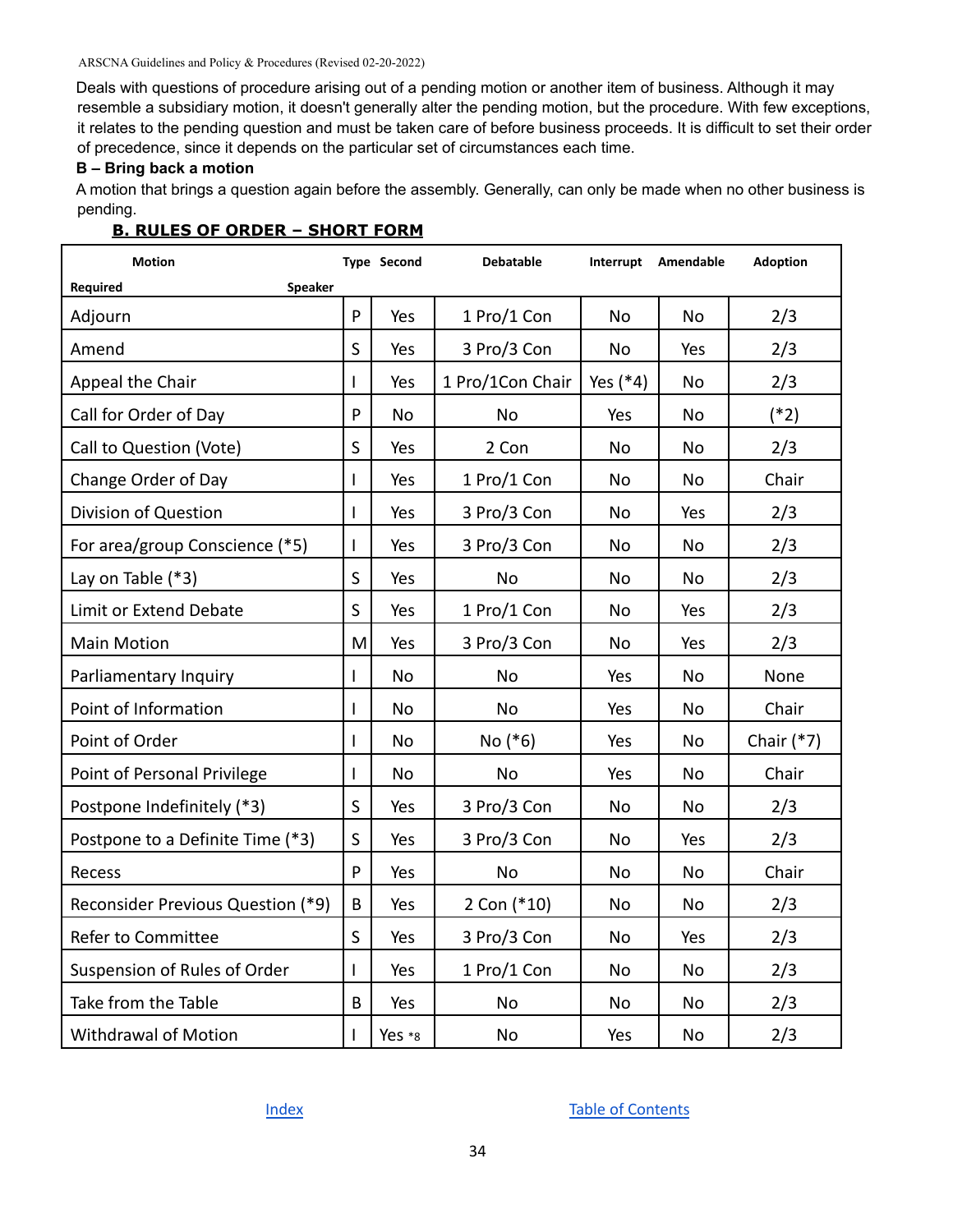#### FOOTNOTES:

- 1. Time must be stated with the motion.
- 2. Must be enforced on demand of a member unless set aside by 2/3 majority.
- 3. Applies to the entire motion pending
- 4. Must be made immediately following Chair's decision.
- 5. If questioned, motion will be automatically sent back to area/loner groups for group conscience.
- 6. Unless Chair submits question to assembly, then Yes.
- 7. Unless submitted to assembly, then 2/3.
- 8. Must be seconded by the seconder of the original motion
- 9. Only voting member of prevailing side can introduce.
- 10. Limited to participants who were on the prevailing side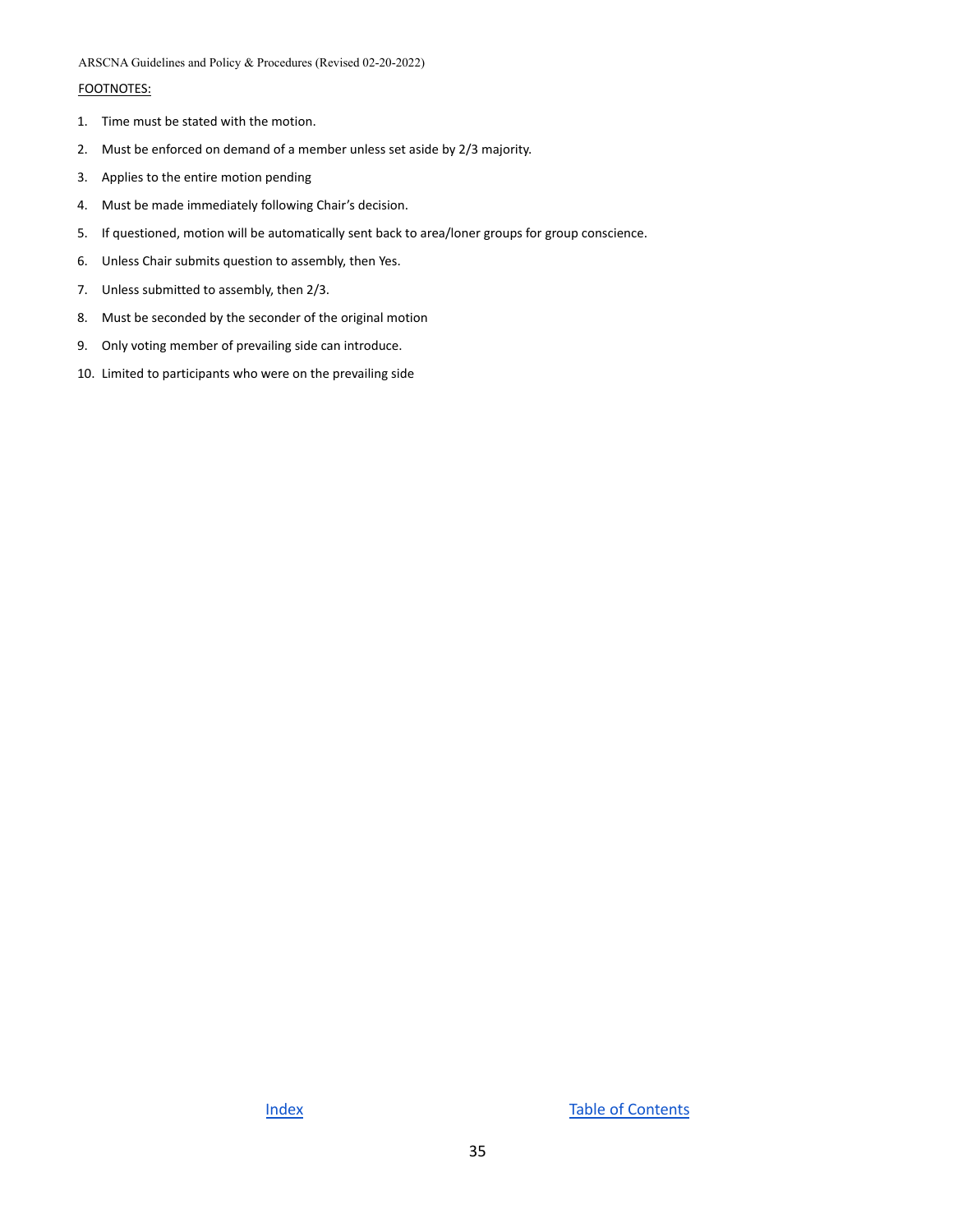### <span id="page-40-1"></span><span id="page-40-0"></span>**C. Treasury Maintenance Process ARSCNA Treasury**

- 1) Prepare initial report.
- 2) Collect checks from the regional service body.
- 3) Write receipts, include check and receipt numbers.
- 4) Enter checks into the database.
- 5) Subtract \$200.00 quarterly accrual for RDA world travel which occurs bi-annually.
- 6) As checks are written, update the budgeted expenses list.
- 7) Your Message Center is an EFT they auto draft \$100.00 every month. At the beginning of each RSC, the EFT is accounted for in the ledger (always check to see if there is a balance owed and pay additional if needed).

Your Message Center, Inc. 3181 Old Redlick Road Texarkana, TX 75503 903-255-4800

- 8) Pay rent of \$100.00 to host.
- 9) Prepay MCI. They run anywhere from \$40.00 to \$60.00 a month, so we estimate 3 months in advance and then send them a check (we try to keep about \$200.00 in there just in case).

MCI PO Box 4644 Iowa City, IA 52244-4644 800-366-3122

- 10) Website Host, domain name, and maintenance payment is due at the February RSC \$194.95. This check should be given to Jennifer D. from Central Arkansas Area, the Website chairperson, via mail
- 11) PO Box fees are \$104.00 annually and due before March 14<sup>th</sup> so should be paid at the February RSC. Mail forwarding is paid in advance of service to ensure that our mail is sent. We should check this in January and July, so checks can be written at the February or August RSC meetings as needed.

[Index](#page-3-0) **Index Index Index**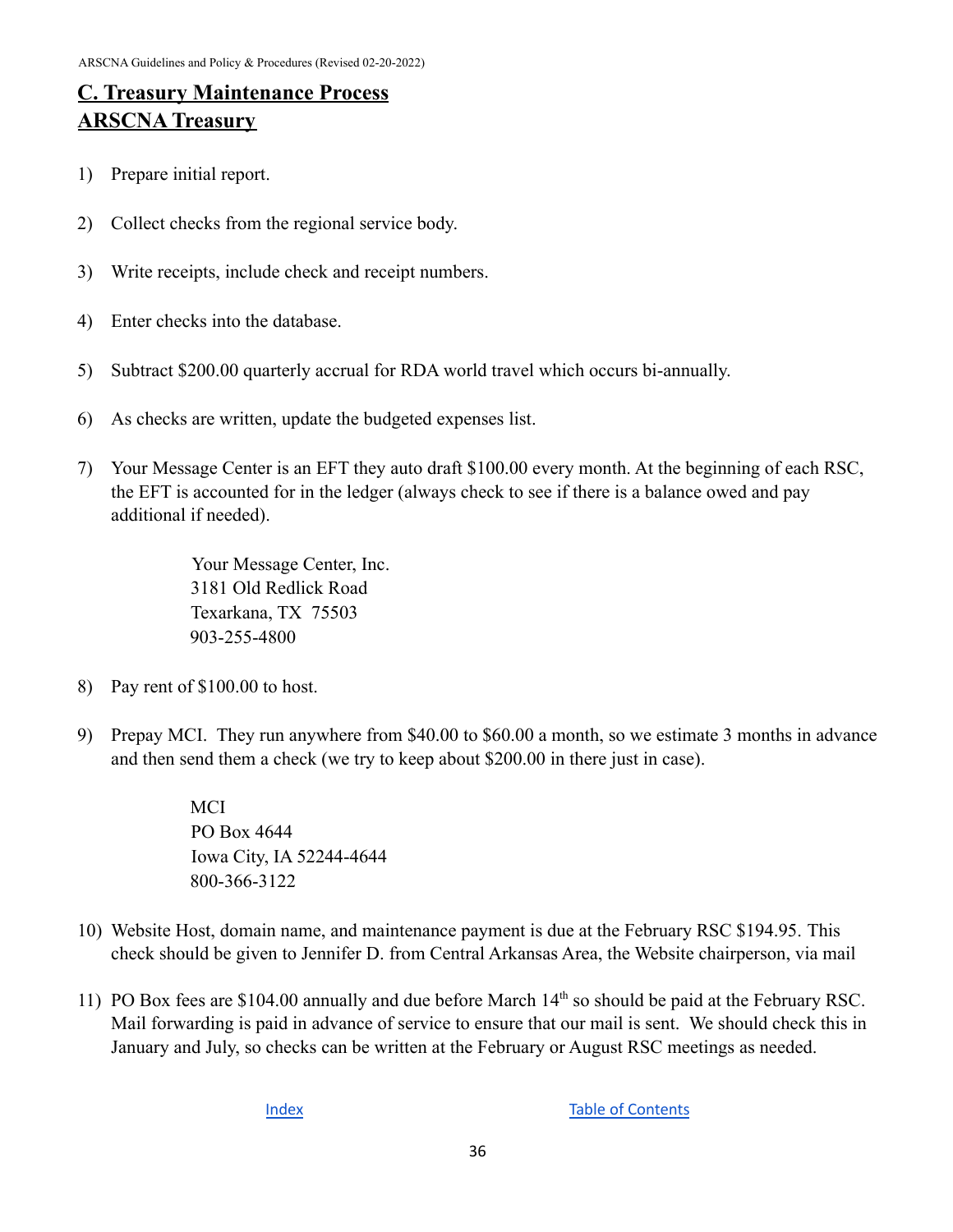UPS Store PMB 216 1310 Eastside Centre Court #6 Mountain Home, AR 72653-12 Phone 870-424-6245 Fax 870-424-3299

- 12) Write checks for budgeted expense requests. Make sure you know the line item for later budget updates.
- 13) Reconcile any funds returned from monetary requests at the last RSC. Make sure that people have turned in their receipts.
- 14) Write checks for non-budgeted motion requests.
- 15) To update the budget. Take every item within the ledger then copy and paste it into the budget. Add the new expenditures to the past expenditures and subtract this from the budgeted expense to determine the balance.
- 16) Reconcile bank statements.
- 17) Any funds over prudent reserve are sent to a general travel fund, NAWS and SZF. We set aside 10% for a general travel fund for ARSC trusted servants and subcommittee chair members (capped at \$2,000), we send 40% to the Southern Zonal Forum and the other 50% to NAWS. When Travel Fund cap is reached, 50% goes to SZF and 50% to NAWS. After all expenses are paid, write the checks, get signatures and mail. Report any donations in the final treasurer's report.

Who the checks get mailed to will be recorded in the Treasurer's Ledger

#### **Notes to Remember:**

November: The new budget is done each November.

Budgeted expense requests must be made on a treasury request form by the Administrative or Standing Committee Chairperson responsible to the ARSCNA for the specific line item in the budget but does not require a motion form unless the expenses are above the budgeted expenses. A receipt must be turned in to account for monies spent.

Any monies not budgeted require an approved motion and receipts turned in to account for the expenditures.